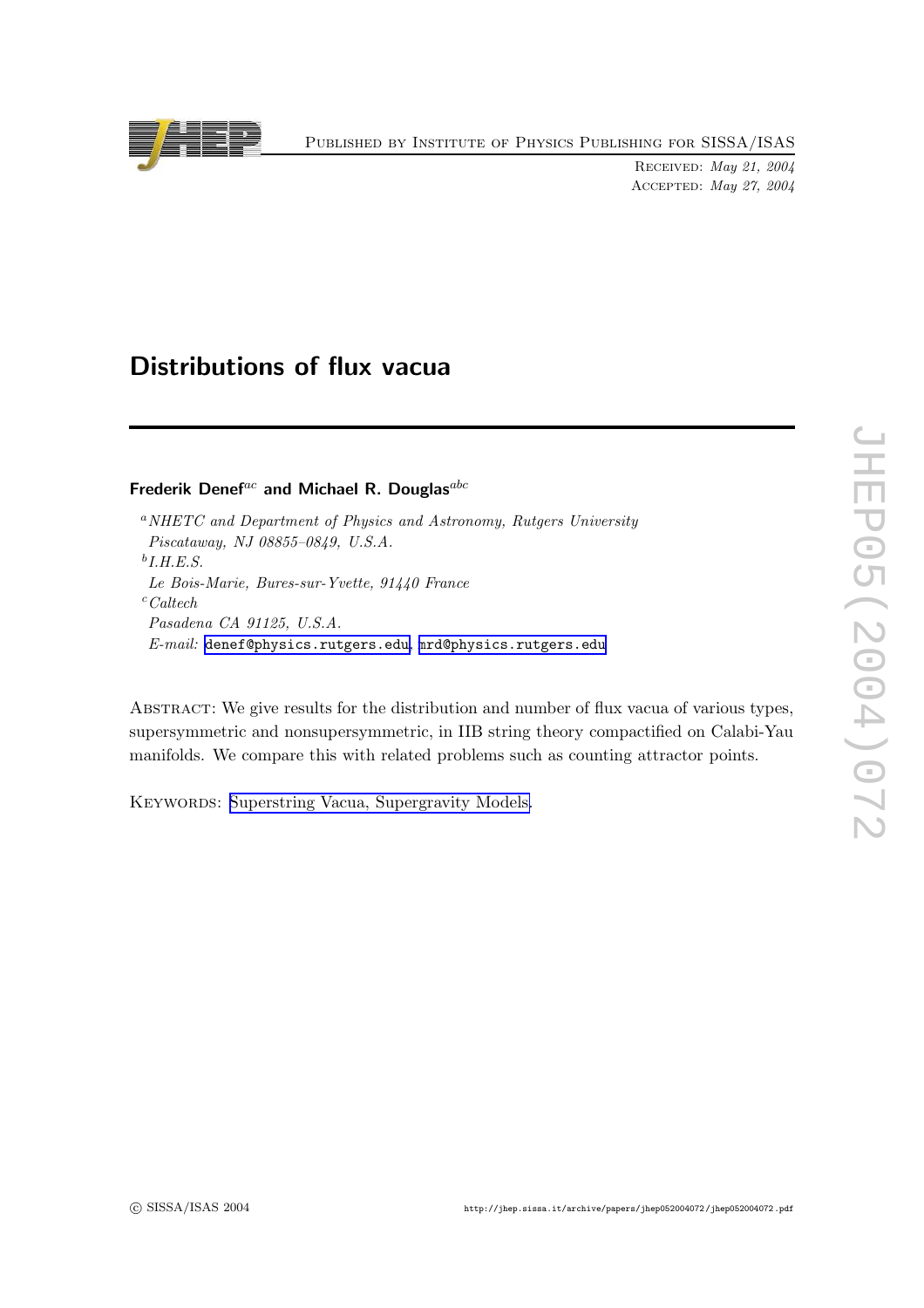## Contents

| 1. | Introduction                             |                                                 |                                                            | $\bf{2}$         |
|----|------------------------------------------|-------------------------------------------------|------------------------------------------------------------|------------------|
|    | 1.1                                      | Distributions of vacua                          |                                                            |                  |
|    | 1.2                                      |                                                 | Approximate distributions of vacua                         | $\overline{4}$   |
|    | 1.3                                      |                                                 | Other types of vacuum                                      | $\boldsymbol{6}$ |
|    | 1.4                                      | Index densities                                 |                                                            | $\overline{7}$   |
|    |                                          | 1.5 Ensembles of flux vacua                     |                                                            | 9                |
| 2. | Notations and some useful formulas       |                                                 |                                                            | 10<br>12         |
|    | 2.1                                      | Orientifold limit                               |                                                            |                  |
| 3. | Distributions of supersymmetric vacua    |                                                 |                                                            | 13               |
|    | Computing densities<br>3.1               |                                                 |                                                            | 15               |
|    |                                          |                                                 | 3.1.1 The case $n=1$                                       | 15               |
|    |                                          |                                                 | 3.1.2 Index density                                        | 16               |
|    |                                          |                                                 | 3.1.3 Example 1: $T^6$                                     | 16               |
|    |                                          |                                                 | 3.1.4 Example 2: conifold                                  | 16               |
|    |                                          | 3.1.5                                           | Example 3: mirror quintic                                  | 17               |
|    |                                          | 3.1.6                                           | $d^2 W $ signature distribution                            | 19               |
|    | 3.2                                      |                                                 | Number of susy vacua with positive bosonic mass matrix     | 20               |
|    | 3.3                                      | Distribution of cosmological constants          |                                                            | 23               |
|    |                                          | 3.3.1                                           | Density at zero cosmological constant                      | 24               |
|    |                                          |                                                 | 3.3.2 Index density                                        | 25               |
|    |                                          | 3.3.3                                           | Total density                                              | 26               |
|    |                                          | 3.3.4                                           | Some general observations                                  | 26               |
|    |                                          | 3.3.5                                           | Distribution restricted to vacua with positive mass matrix | 27               |
|    | 3.4                                      | Counting attractor points                       |                                                            | 27               |
| 4. | Distributions of nonsupersymmetric vacua |                                                 |                                                            | 29               |
|    | 4.1                                      | Supersymmetric and anti-supersymmetric branches |                                                            | 30               |
|    | 4.2                                      | Intermediate branches                           |                                                            | 31               |
|    |                                          |                                                 | 4.2.1 Large complex structure limit                        | 32               |
|    |                                          | 4.2.2                                           | Conifold limit                                             | 33               |
|    |                                          | 4.2.3                                           | Distribution of cosmological constants in conifold limit   | 36               |
| 5. | Finding vacua with quantized flux        |                                                 |                                                            | 36               |
|    | Flux vacua on rigid Calabi-Yau<br>5.1    |                                                 |                                                            | 38               |
| 6. | Conclusions                              |                                                 |                                                            | 39               |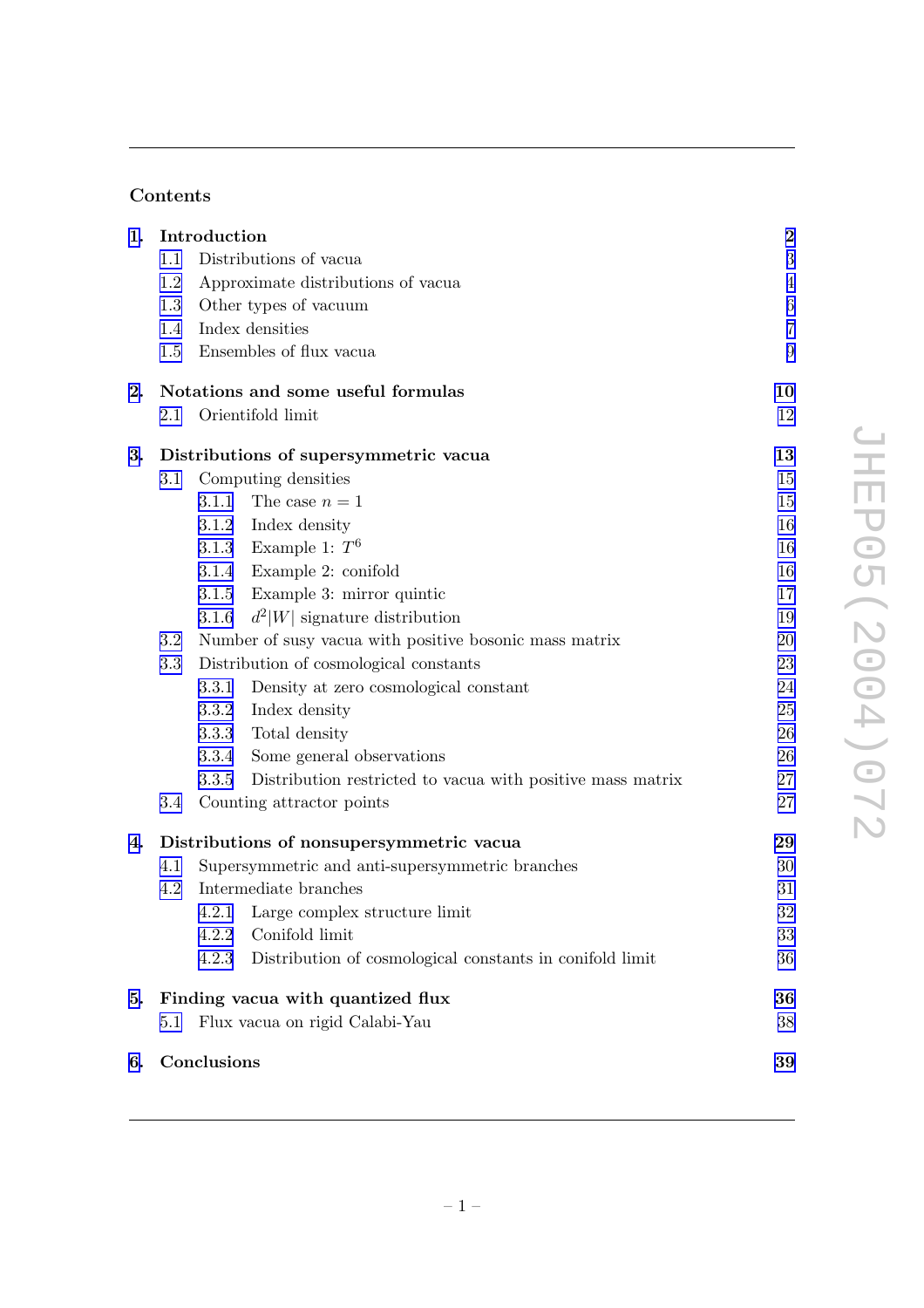#### <span id="page-2-0"></span>1. Introduction

In this work, w e study the distribution of metastable supersymmetric and nonsupersymmetric flux vacua in Calabi-Yau compactification of various string theories, along the lines developed in the works [\[1\]](#page-43-0)–[\[3](#page-43-0) ]

The effect of turning on gauge field strengths (or "flux") in string compactification has been studied in many works, starting with [[4\]](#page-43-0). Some recent examples include [[5](#page-43-0), [6\]](#page-44-0). Perhaps the most important qualitative effect of flux is that, since its contribution to the energy depends on the moduli of the compactification manifold, minimizing this energy will stabilize moduli, eliminating undesired massless fields. Since coupling constants in the lo w energy theory depend on moduli, finding the values at whic h moduli can b e stabilized is an essential step in determining lo w energy predictions. It has also been suggested that taking into accoun t the large num ber of possible choices for the flux, will lead to a large num ber of vacua with closely spaced values of the cosmological constant, and that some of these will reproduce its small observed value just on statistical grounds [[7\]](#page-44-0). Thus one would lik e to kno w the distribution of cosmological constants, and ho w this depends on the moduli and other parameters of the vacuum.

There are a lot of flux vacua, and finding eac h one explicitly is a lot of work. Furthermore, we are not entirely sure what properties we seek: there are many different scenarios for string phenomenology , eac h requiring differen t properties of the vacuum. Thus, rather than study individual vacua, we believe it is more interesting at this point to study the o verall distribution of vacua in moduli space, and the distribution of quantities suc h as the cosmological constant and supersymmetry breaking scale. As discussed in [[1](#page-43-0), [8\]](#page-44-0), such statistical results can serv e as a guide to string phenomenology , and provide a "stringy" definition of naturalness. And, they are not muc h harder to get than results for individual vacua, as was seen in [[2](#page-43-0) , [3](#page-43-0) ] and as w e will demonstrate here.

A useful w ay to state these problems is as that of finding vacua in a specific ensemble (or set) of  $\mathcal{N} = 1$  effective supergravity theories, for which the Kähler potential and superpotential can be found explicitly. In principle, these theories are obtained by listing all string/M theory compactifications in a certain class, and in eac h case integrating out all but a finite num ber of fields, to obtain a Lagrangian valid at a lo w energy scale E . While not all vacua can b e described b y effectiv e field theory , since at energies studied so far our universe seems to b e described b y effectiv e field theory , this restriction seems adequate for the basic physics w e want.

One can certainly question whether this typ e of analysis captures all consistency conditions which vacua must satisfy. Perhaps the most important examples would be stability over cosmological time scales, and higher dimensional consistency conditions which are not obvious after integrating out fields. It is entirely possible that there are others; a list of speculations in this direction appears in [[9\]](#page-44-0), and these deserv e study . Furthermore, it migh t turn out that early cosmology selects or favors a subset of preferred vacua. Our philosophy is *not* that we believe that none of this is important and thus can put absolute trust in the vacuum counting results below. Rather, w e believ e that, even if w e had this additional information, it would not tell us which vacuum to consider a priori, and we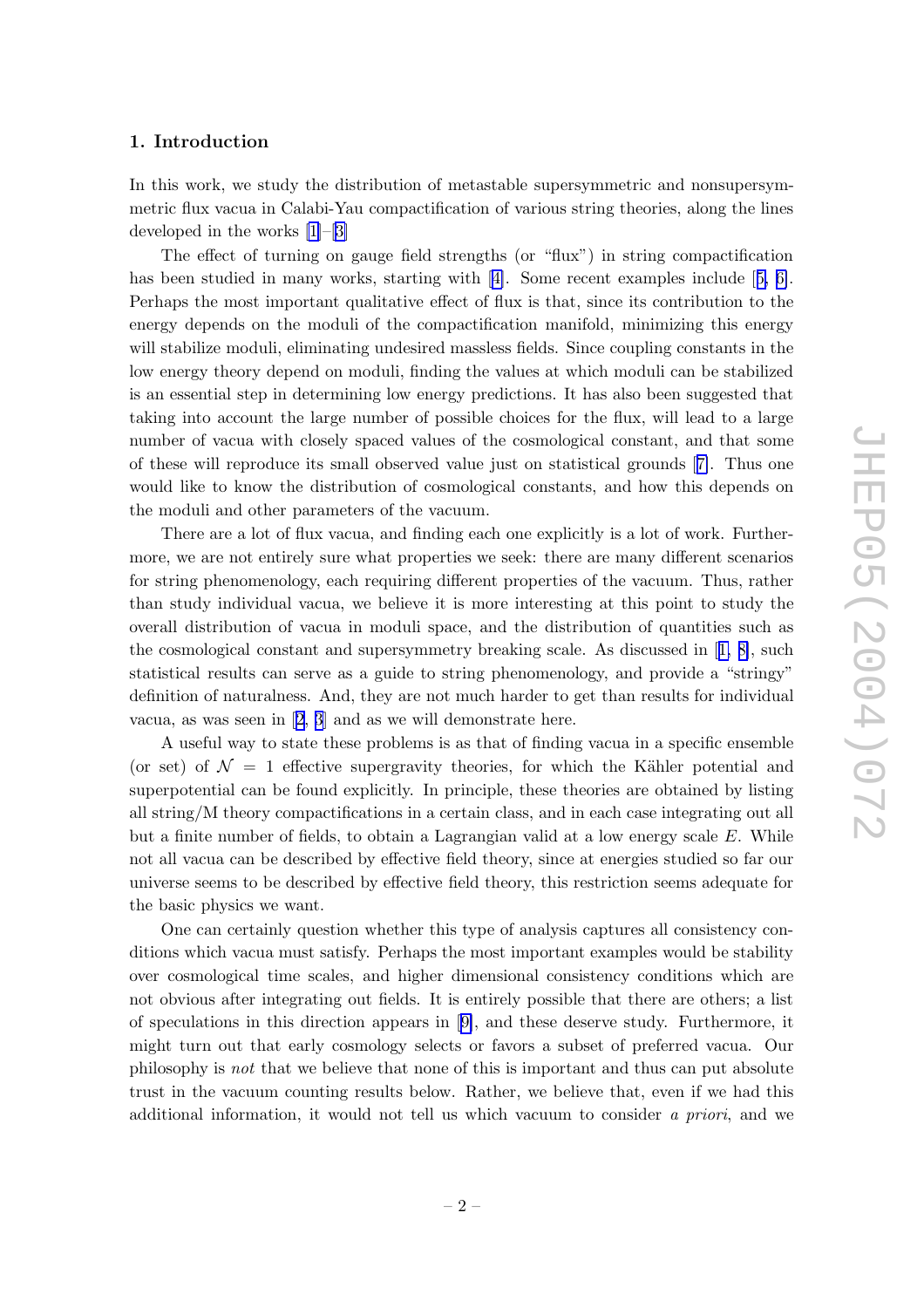<span id="page-3-0"></span>would still need to mak e an analysis of the typ e made here to find the relevan t vacua, with the additional information taken into account as well. Thus the results we give should be considered as formal developments, with suggestiv e implications for real physical models, but whic h migh t b e modified in ligh t of better understanding.

While the techniques we will describe could be used for any explicit ensemble of effective supergravity theories, we work here with Calabi-Yau compactification in the large volume, weak coupling limit, because good techniques for explicitly computing and working with the resulting supergravity Lagrangians exist at present only for this case. Indeed, type IIB vacua on Calabi-Yau might turn out to be "representative" in the sense discussed in [\[1](#page-43-0) , [8\]](#page-44-0), on various grounds. First, known dualities relate man y other nonperturbativ e superpotentials to these cases, and it seems fair to say that all the structure in the potential which has been called on in model building so far, such as generation of exponentially small scales, and spontaneous supersymmetry breaking, can b e seen in flux superpotentials. Second, dualities hav e been proposed whic h relate man y of the other large classes of vacua to these. A systematic w ay to study the hypothesis that (say) IIB on Calabi-Yau is representative, would be to find statistics of vacua from two or more large sets of constructions; if both were representative, clearly these statistics would hav e to b e the same. The presen t results are a necessary first step to wards suc h a test, namely to find statistics for one large set of constructions.

This concludes the justification of our approach. Our main discussion is somewhat technical, so we devote the remainder of the introduction to a basic overview of the type of results w e will get.

#### 1.1 Distributions of vacua

Our starting point is to imagine that we are given a list of effective supergravity theories  $T_1, T_2$ , etc. all with the same configuration space (the space in which the chiral fields take values). We consider here theories with no gauge sector, so a theory  $T_i$  is specified by a Kahler potential  $\mathcal{K}_i$  and superpotential  $W_i$ .

We then apply the standard  $\mathcal{N}=1$  supergravity formula for the potential,

$$
V = e^{\mathcal{K}/M_p^2} \left( g^{i\bar{j}} D_i W D_{\bar{j}} W^* - \frac{3}{M_p^2} |W|^2 \right) + D^2 , \qquad (1.1)
$$

and look for solutions of  $\partial V/\partial z^i = \partial V/\partial \bar{z}^{\bar{i}} = 0$ . Here  $M_p$  is the four dimensional Planck scale (whic h will shortly b e set to 1).

Vacua come in various types. First, as is familiar, a supersymmetric vacuum is a solution of

$$
D_i W(z) = \partial_i W + \frac{1}{M_p^2} (\partial_i \mathcal{K}) W = 0.
$$
\n(1.2)

We consider both Minkowski  $W = 0$  and AdS  $W \neq 0$  vacua.

Conceptually, the simplest distribution we could consider is the "density of supersymmetric vacua," defined as

$$
d\mu_s(z) = \sum_i \delta_z(DW_i(z)),
$$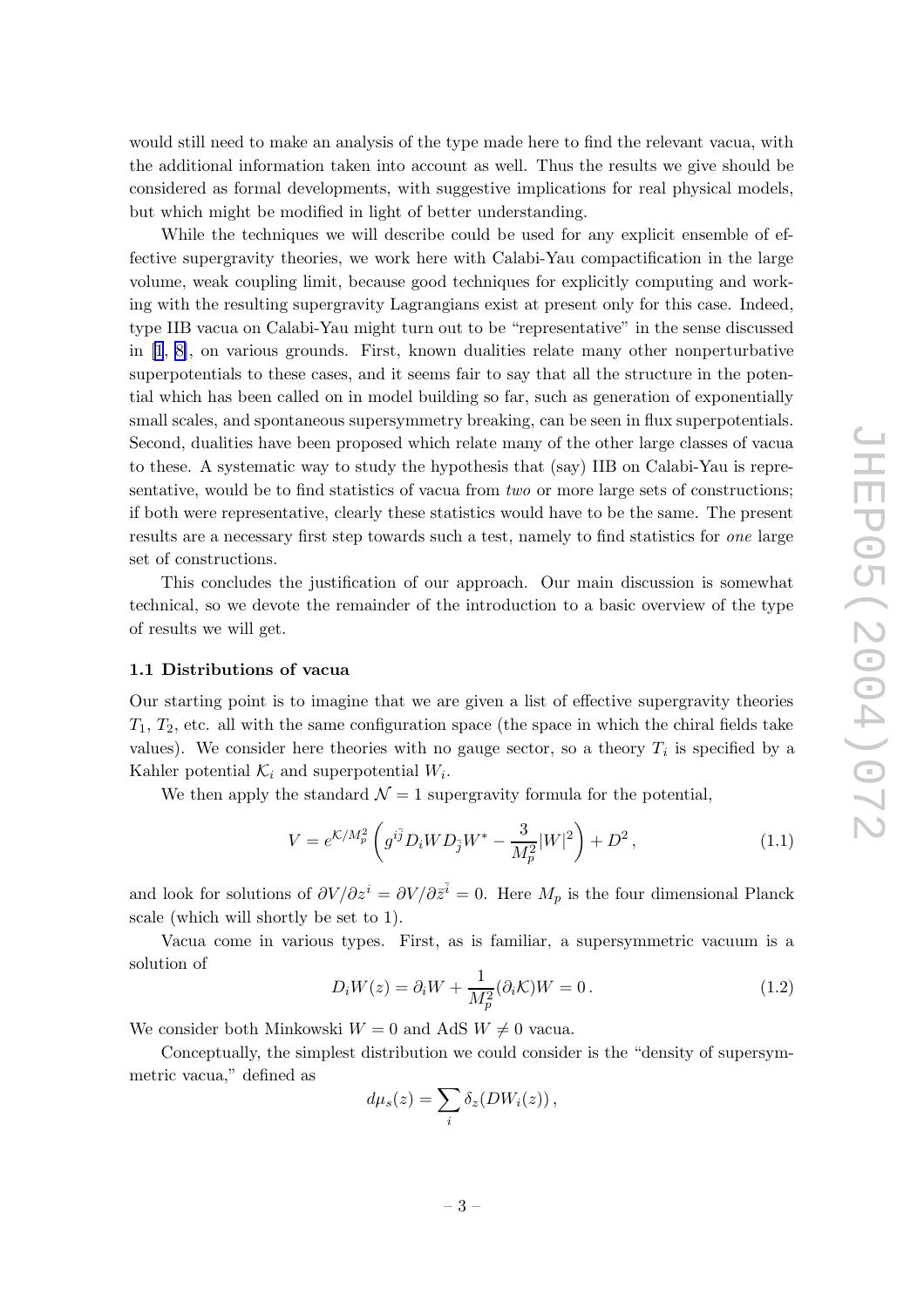<span id="page-4-0"></span>where  $\delta_z(f)$  is a delta function at  $f = 0$ , with a normalization factor such that each solution of  $f = 0$  contributes unit weight in an integral  $\int d^{2n}z$ . Thus, integrating this density over a region in configuration space, gives the num ber of vacua whic h stabilize the moduli in this region. A mathematically precise definition, and man y explicit formulae whic h can b e adapted to the physical situation, can b e found in [[3\]](#page-43-0).

In this case,

$$
\delta_z(DW(z)) \equiv \delta^{(n)}(DW(z))\delta^{(n)}(\bar{D}W^*(\bar{z}))|\det D^2W(z)|,
$$

where the jacobian term is introduced to cancel the one arising from the change of variables  $z \to DW$ . The matrix  $D^2W$  is a  $2n \times 2n$  matrix

$$
D^2W \equiv \begin{pmatrix} \bar{\partial}_{\bar{i}}D_j W(z) & \partial_i D_j W(z) \\ \bar{\partial}_{\bar{i}} \bar{D}_{\bar{j}} W^*(z) & \partial_i \bar{D}_{\bar{j}} W^*(z) \end{pmatrix}.
$$
 (1.3)

Essentially , this is the fermionic mass matrix. Note that w e could hav e replaced the partial derivatives by covariant derivatives, as  $D_i D_j W = \partial_i D_j W$  when  $DW = 0$ .

With this definition, a vacuum with massless fermions counts as zero. There are better definitions, discussed in [\[1\]](#page-43-0), whic h would b e appropriate if generic vacua had massless fermions. Ho wever, since generic vacua in our problem are isolated and hav e no massless fermions, this definition is fine.

We can also define joint distributions suc h as the distribution of supersymmetric vacua with a given cosmological constant,

$$
d\mu_s(z,\Lambda)=\sum_i \delta_z(DW_i(z))\delta(\Lambda-(-3e^{{\cal K}_i}|W_i(z)|^2))\,.
$$

Below, w e will define similar densities for nonsupersymmetric vacua of various types; at this poin t the basic idea should b e clear.

#### 1.2 Approximate distributions of vacua

Now, if we have a finite list of supergravity theories  $T_i$ , and if in each the number of vacua is finite, such a density will be a sum of delta functions. This is hard (though not impossible) to study , and for man y purposes one migh t b e satisfied with a continuous approximation to this density, a function  $\rho(z)$  whose integral over a region R,

$$
\int_{R} d^{2n}z \rho(z) ,\qquad (1.4)
$$

approximates the actual num ber of vacua in this region.

What does this mean and what good is it? To give the question some context, suppose we had an explicit string theory construction of the Standard Model, and we were trying to decide whether it could reproduce the gauge and Yuk aw a couplings. While in some cases these are constrained b y symmetry , this is not enough to determine the non-zero couplings. In the vast majorit y of explicit models, these couplings depend on moduli of the compactification (metric, bundle and brane moduli, etc.) and most results in this area address the problem of finding the formula for the couplings in terms of moduli.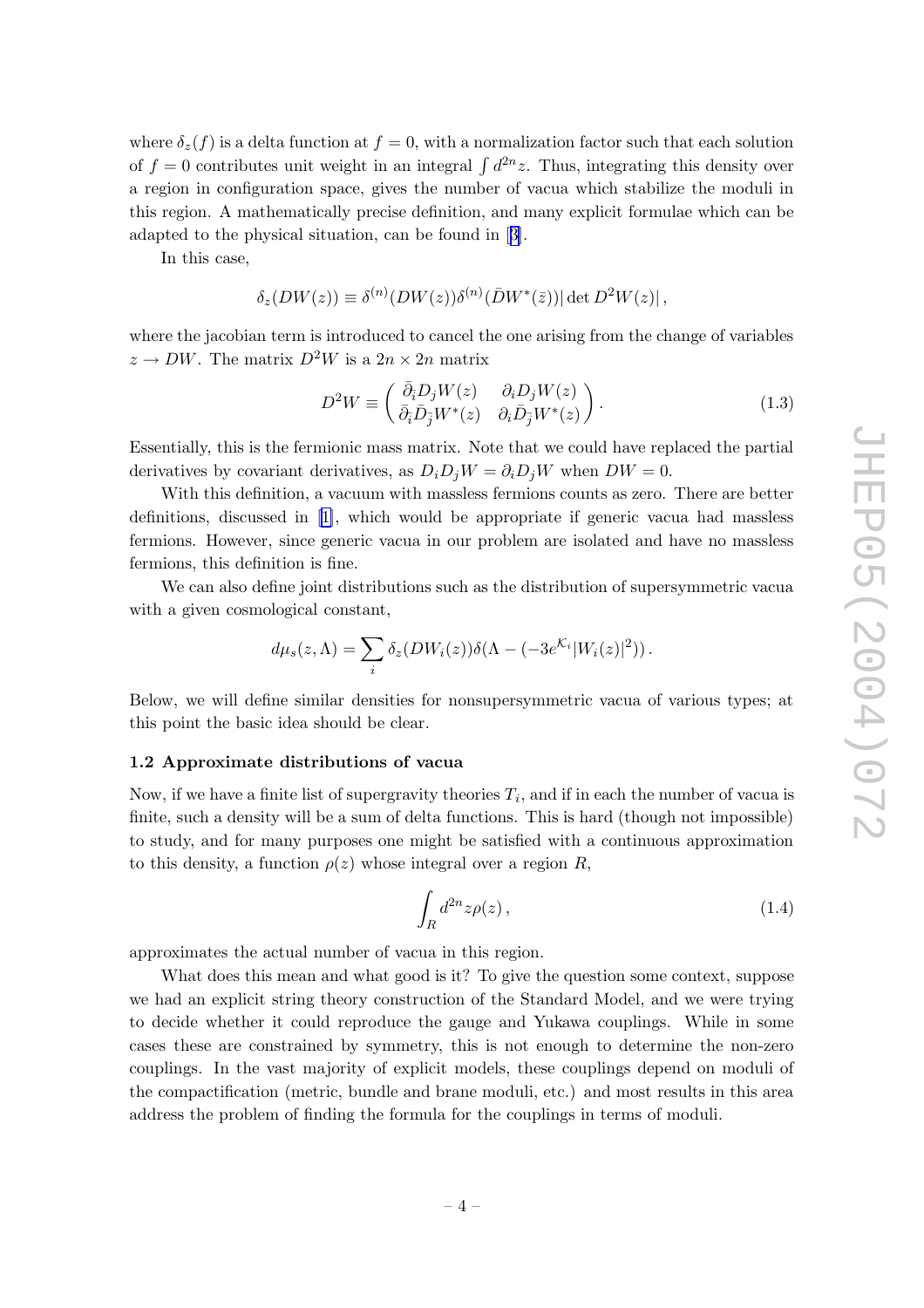Let us suppose we have such a formula. We could then use it to identify a region  $R$ in moduli space, or a region in the join t space of moduli, cosmological constan t and other observables, suc h that an y vacuum in this region would b e guaranteed to produce couplings whic h agreed with observation to the required precision (let us say suc h vacua "work"). Thus the question would become, does the region R contain vacua, whic h can b e obtained b y stabilizing moduli.

Now, suppose we had an approximation  $\rho(z,\Lambda)$  to the density of suitable vacua, with suitably small cosmological constant. Integrating it over the region  $R$ , would produce an approximation to the num ber of vacua whic h work. This starts to sound interesting, but of course w e do not really wan t an approximate answer. In the end, w e wan t to kno w if the approximation helps to answer the real question of finding a vacuum which works.

If the region is small, or the densit y of vacua is small, one migh t need to interpret a result such as "approximately  $10^{-20}$  vacua work." For the results we will discuss, this basically means that one expects that no vacua work, but it is possible that structure not reproduced by the approximation or some chance fine tuning will nevertheless lead to the existence of vacua. If there are competing classes of vacua which work, this would start to be evidence that vacua in the class under study do not work. To develop this hypothesis, the next question would be, what more do we need to do to *prove* that this region contains no vacua.

If the region  $R$  is large enough to contain many vacua, there are two cases worth distinguishing. In our present state of ignorance, what we can typically do is try to enforce some but not all of the observational constraints on our model, and thus the number we would get at this stage would just b e one factor in a final result. In this case, the most natural condition to put is that the integral eq. ([1.4](#page-4-0) ) should approximate the actual num ber of vacua  $N(R)$  with an error much less than  $N(R)$ .

Suppose we have solved the problem to the end, or we feel that the vacuum we have found is particularly interesting, say because it realizes some propert y of interest or refutes some conjecture in the literature. Then we would like to use our calculation of  $N(R) \gg 1$ to *prove* that a vacuum for the original, unapproximated problem, indeed sits in  $R$ ; for a go o d approximation, this will b e possible.

Of course, we might decide that  $N(R)$  is so large, that the original goal of the discussion, say to test whether this class of vacua can reproduce the couplings in the Standard Model, becomes pointless. One can of course still hop e that the assumptions that wen t into our choice of supergravit y theories and definition of vacuum are false; ho wever the computation of  $N(R)$  under these assumptions would have been good enough and one would not need to improve that.

This co vers the various possibilities. The main points w e wan t to mak e here are the following. First, what one wants to kno w next, and ho w one thinks about the problem, depends very much on whether  $N(R) \gg 1$ ,  $N(R) \sim 1$  or  $N(R) \ll 1$ , which is thus as importan t a question as finding particular vacua.

Second, given that we trust our definition of "vacuum," it is actually less important to kno w ho w a given vacuum is obtained (e.g. b y whic h choice of flux) than to kno w that it exists and stabilizes moduli (if the observables are controlled b y the moduli, not b y the fluxes; of course the fluxes could appear explicitly in the observables as well).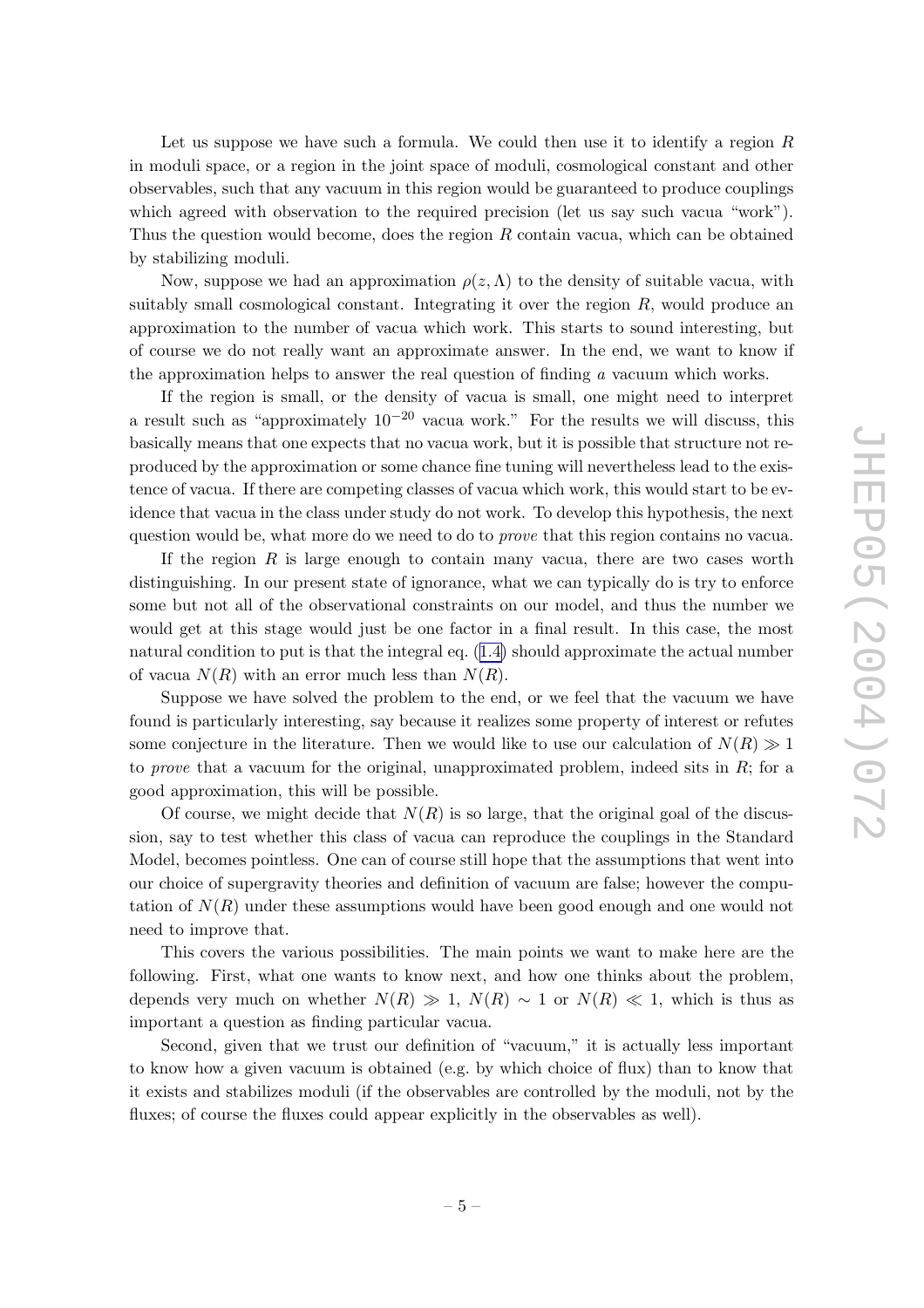<span id="page-6-0"></span>Having said all this, w e defer the discussion of ho w one could proceed in these various cases, to section [5](#page-36-0) and to other work to appear.

#### 1.3 Other types of vacuum

There are two types of nonsupersymmetric vacua we consider. The simpler possibility is breaking due to non-flux effects. In other words, w e still seek solutions of eq. ([1.2\)](#page-3-0), calling upon other effects to break supersymmetry and lift the potential energy . This was in voked, for example, in [[10\]](#page-44-0), which proposed to break supersymmetry by adding an anti D3-brane in IIB compactification. Another possibilit y is to call on D term supersymmetry breaking, as has been discussed in many works. Indeed, to the extent the breaking can be understood in terms of effective  $\mathcal{N}=1$  supergravity, this is the only possibility, and there are arguments in the literature that supersymmetry breaking by adding antibranes or misaligned branes is of this typ e [[11](#page-44-0)]–[[13\]](#page-44-0). Thus, w e are going to refer to this as D-typ e breaking.

Before considering stabilit y , the distribution of D-typ e vacua is the same as that for supersymmetric vacua, up to a factor whic h expresses the fraction of vacua whic h allo w non-flux supersymmetry breaking. This might depend on the example at hand; we will simply set it to 1 here.

Granting that in a given vacuum, adding the supersymmetry breaking term results in zero cosmological constant, w e would identify the supersymmetry breaking scale as

$$
M_{\text{susy}}^4 = 3\hat{\Lambda},
$$
  

$$
\hat{\Lambda} = e^{\mathcal{K}(z,\bar{z})} |W(z)|^2
$$
 (1.5)

where

is the norm of the superpotential for a vacuum stabilized at z . Of course, without the supersymmetry breaking, the cosmological constan t of the resulting vacuum would hav e been  $\Lambda_{AdS} = -3\hat{\Lambda}$ , so we will often refer to  $\hat{\Lambda}$  as the "AdS cosmological constant."

The other typ e of nonsupersymmetric vacuum is pure F typ e breaking; in other words to find a solution of  $V' = 0$  which is not a solution of eq. ([1.2\)](#page-3-0). The scale of this breaking is given b y

$$
M_{\text{susy}}^4 = e^{\mathcal{K}} g^{i\bar{j}} D_i W D_{\bar{j}} W^*
$$

which for  $V = 0$  is equal to the above. The density of these vacua is given by

$$
d\mu_F(z) = \sum_i \delta_z(V'(z))\,.
$$

In general, one can hav e mixed D and F breaking. This is interesting only when both D and F terms depend on the same fields, whic h can only come about from non-flux effects, and is thus beyond our scop e here.

In any case, the most interesting nonsupersymmetric vacua are the metastable (tachyon free) vacua, with  $V''$  positive definite. This constraint can be enforced formally by definitions such as

$$
d\mu_{F,\text{metastable}}(z) = \sum_{i} \delta_z(V'(z))\theta(V''(z)),
$$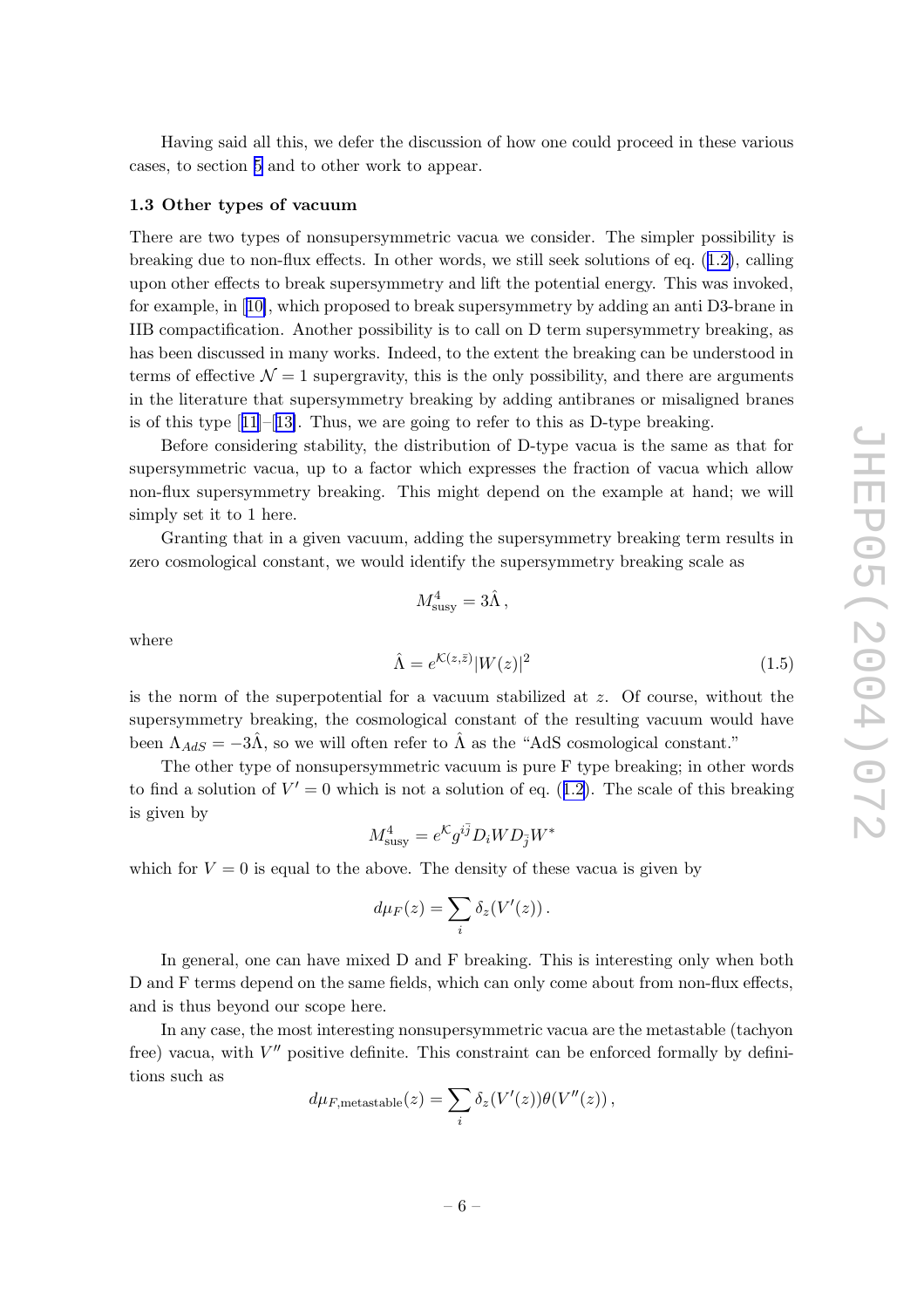<span id="page-7-0"></span>where  $\theta(V'')$  is 1 when the  $2n \times 2n$  real matrix of squared bosonic masses  $M = V''$  is positiv e definite. The derivatives of V appearing here are

$$
\partial_a V = e^{\mathcal{K}} (D_a D_b W \bar{D}^b \bar{W} - 2D_a W \bar{W}) \tag{1.6}
$$

$$
D_a \partial_b V = e^{\mathcal{K}} (D_a D_b D_c W \bar{D}^c \bar{W} - D_a D_b W \bar{W}) \tag{1.7}
$$

$$
\bar{D}_{\bar{a}}\partial_b V = e^{\mathcal{K}}(R^d{}_{c\bar{a}b}D_d W \bar{D}^c \bar{W} + g_{b\bar{a}}D_c W \bar{D}^c \bar{W} - D_b W D_{\bar{a}} \bar{W} -\n- 2g_{b\bar{a}} W \bar{W} + D_b D_c W \bar{D}_{\bar{a}} \bar{D}^c \bar{W}),
$$
\n(1.8)

where R is the curvature of the cotangent bundle, i.e.  $R^d_{ca\bar{b}}X_d \equiv [\nabla_a, \bar{\nabla}_{\bar{b}}]X_c =$  $\bar{\partial}_{\bar{b}}(g^{\bar{e}d}\partial_{a}g_{c\bar{e}})X_{d}$ . Note that we could have replaced the covariant derivatives by ordinary partial derivatives, because  $DdV = d^2V$  when  $dV = 0$ .

For D breaking, positivity  $M > 0$  can be analyzed as follows. First observe that in general, if  $DW = 0$ ,

$$
M = H^2 - 3\hat{\Lambda}^{1/2}H\,,\tag{1.9}
$$

where

$$
H = 2 d^2 \hat{\Lambda}^{1/2} \,. \tag{1.10}
$$

This follows directly from eq. (1.7) and eq. (1.8). Thus, to have  $M > 0$ , all eigenvalues  $\lambda$ of H must satisfy  $\lambda < 0$  or  $\lambda > 3\hat{\Lambda}^{1/2}$ . In particular, if  $W = 0$  at the critical point, M is automatically non-negative, and b y continuit y the same will b e true for most susy vacua with small  $\hat{\Lambda}$ . On the other hand, small positive eigenvalues of H will lead to tachyons and instabilit y .

The actual computations of all of these densities will of course rely heavily on specific details, but a general point worth keeping in mind is that *any* joint density

$$
d\mu(z, a_n) = \sum_i \delta_z(V'(z)) \delta(a_n - O_n(z))
$$

of vacua in moduli space along with any observables  $O_n(z)$  defined in terms of the Taylor series expansion of the effectiv e Lagrangian about the vacuum (masses, couplings of moduli, etc.) can be computed if we simply know the joint distribution of  $W(z)$ ,  $\mathcal{K}(z,\bar{z})$  and a finite number of their derivatives evaluated  $at$  the point  $z$ , in other words a finite number of variables. Although obvious, this is very useful in structuring the problem, and is the main reason wh y this class of problem is so muc h simpler than problems in volving flows on the moduli space.

## 1.4 Index densities

Finally, there is a quantity we call the "index density". In the particular case of supersymmetric vacua, it is

$$
d\mathcal{I}_s(z) = \sum_i (-1)^F \delta_z(DW_i(z)),
$$

where the index  $(-1)^F$  of a vacuum stabilized at z is defined to be

$$
(-1)^F \equiv \operatorname{sgn} \det_{i,j} D^2 W(z) \tag{1.11}
$$

with  $D^2W(z)$  as defined in eq. ([1.3\)](#page-4-0).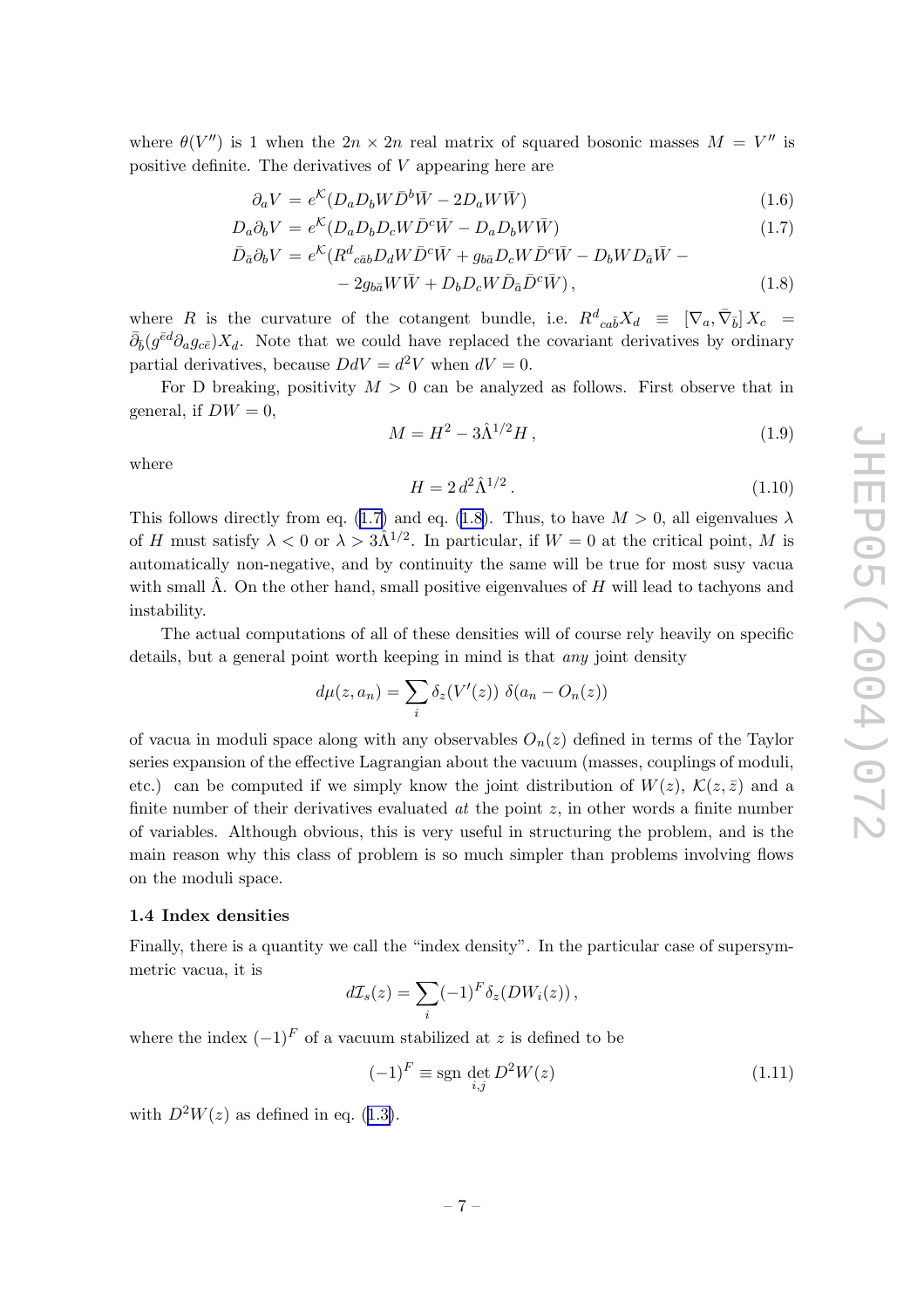The simplest reason to consider this is that the index is precisely the sign of the Jacobian which appeared in defining  $\delta_z(DW)$ , so

$$
(-1)^F \delta_z(DW(z)) \equiv \delta^{(n)}(DW(z))\delta^{(n)}(\bar{D}W^*(\bar{z})) \det D^2W(z)
$$

with no absolute value signs. Thus it is easier to compute, and provides a lower bound for the actual number of vacua. A formula for the index, and the explicit result for  $T^6/\mathbb{Z}_2$ compactification, were given in [[2\]](#page-43-0).

There are also conceptual reasons to be interested in the supergravity index, as discussed in [[14](#page-44-0), [1\]](#page-43-0). To start, let us first comment on some differences between the problem of finding vacua in supergravit y , and the muc h better studied problem of finding vacua in globally supersymmetric theories, satisfying

$$
\partial_i W(z) = 0. \tag{1.12}
$$

Of course, eq. ([1.2](#page-3-0)) reduces to this upon taking the limit  $M_{pl} \to \infty$ , or equivalently if all structure in W is on scales much less than  $M_{pl}$  (assuming derivatives of K do not grow with  $M_{pl}$ ). On the other hand, we need the supergravity correction to interpolate between different field theoretic limits. Of course, all hopes for getting a small cosmological constant out of eq. ([1.1](#page-3-0)) rest on the supergravity term  $-3|W|^2$  as well.

The problem of finding solutions of eq. (1.12 ) is holomorphic and therefore muc h easier than for eq.  $(1.2)$  $(1.2)$ . In particular, vacua cannot be created or destroyed under variation of parameters, they can only move off to infinity or merge together. This makes it possible to giv e topological formulae for the total num ber of vacua in global supersymmetry; the possibility of vacua merging is accounted for by counting such vacua with multiplicity.

Can w e do the same for supergravit y vacua? Evidently not, because one can construct a family of Kahler potentials  $\mathcal{K}_t(z)$  such that varying t creates pairs of solutions of eq. ([1.2\)](#page-3-0). One way to see this is to note that, in a region in which  $W \neq 0$ , eq. ([1.2](#page-3-0)) is equivalent to the condition that we are at a critical point of the function  $\hat{\Lambda}$  from eq. [\(1.5](#page-6-0)). Thus, where  $W \neq 0$ , one can apply Morse theory to this problem, as discussed in [[15\]](#page-44-0). It is well known in this context that critical points can b e created and destro yed in pairs.

Clearly w e cannot hop e for a topological formula for the total num ber of vacua, but the above suggests using the Morse index for  $\Lambda_{AdS}$  as a lower bound for the number of vacua, whic h migh t admit a topological formula. Ho wever, this is not correct because critical points of  $\Lambda_{AdS}$  are not necessarily vacua; indeed every point with  $W=0$  (and  $\mathcal K$ nonsingular) is a critical point of  $\Lambda_{AdS}$ .

The searc h for a topological formula runs into other difficulties as well. Most importantly, the configuration spaces which appear in known examples of effective supergravities are not compact, and cannot b e compactified. The prototypical example is the upper half plane. This configuration space has a boundary , the real axis, and it is easy to see in examples that varying parameters (e.g. flux) can move vacua in and out of the configuration space. Furthermore, different flux sectors can contain different numbers of vacua.<sup>1</sup>

<sup>&</sup>lt;sup>1</sup>This statement is a bit imprecise; a more precise explanation taking duality into account is given in [[2\]](#page-43-0).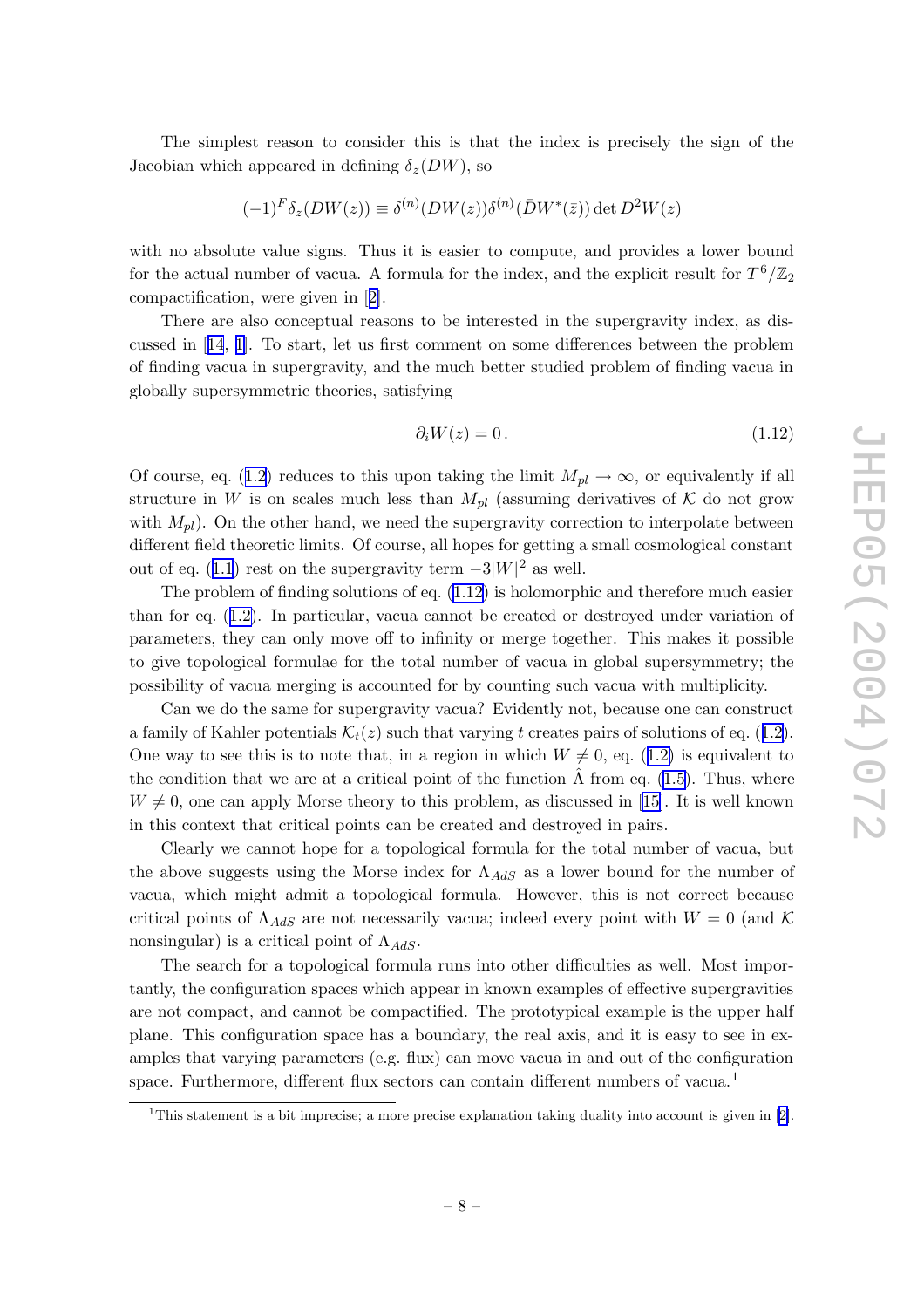<span id="page-9-0"></span>Anyw ays, the correct generalization of the Morse index to this situation, as discussed in [[14](#page-44-0), [3\]](#page-43-0), is eq. [\(1.11\)](#page-7-0). This agrees with the Morse index when  $W \neq 0$ , and is  $(-1)^n$  when  $W = 0.2$ 

Since  $\hat{\Lambda} = e^{\mathcal{K}} |W|^2$  is a general (non-holomorphic) function, which away from  $W = 0$  can be deformed fairly arbitrarily by deforming  $K$ , there is no obvious reason that one could not deform it to remove all cancelling pairs of vacua.<sup>3</sup> Thus, the index is the absolute minimal number of vacua which could be obtained by deforming the Kähler potential.

Thus, one physical way to think about the index, is to say that the difference between the actual number of vacua, and the index, in some sense measures the number of "Kähler" stabilized vacua," vacua whose existence depends on both the superpotential and the Kähler potential. We found in [\[3](#page-43-0) ] and will find belo w that the actual densit y of vacua is typically the index densit y times a bounded function greater than one, so in this precise sense, there are many Kähler stabilized vacua.

Since the  $D\bar{D}$  terms in eq. ([1.3](#page-4-0)) go away in the limit  $M_{pl} \rightarrow \infty$ , the index of a vacuum which survives this limit, and thus is not "Kähler stabilized," will necessarily be  $(-1)^n$  (the same as for  $W = 0$ ). Conversely, one could say that the vacua with index of the opposite sign are all Kähler stabilized, and would go away in this limit. One should realize however that this limit is highly ambiguous (the results change under Kähler-Weyl transformation) and that it may not in general make sense to say which particular vacua with index  $(-1)^n$ are Kähler stabilized or not.

#### 1.5 Ensembles of flux vacua

We next discuss the set or ensemble of vacua we consider. General arguments have been given to the effect that the large volume, weak coupling limit of compactification of string/M theory on a Ricci-flat manifold M with flux, can be described by a  $d = 4$ effective supergravity Lagrangian, whose configuration space  $\mathcal C$  is the moduli space of compactifications on  $M$  with no flux, the Kähler potential is taken to be the one for zero flux, and whose superpotential is the Guk ov-Vafa-Witten superpotential [[16\]](#page-44-0), whic h takes the form

$$
W = \int_M G \wedge \Omega(z) \,, \tag{1.13}
$$

where z are the complex structure moduli,  $\Omega(z)$  is an appropriate form (depending on the theory and  $M$ ), and  $G$  is the  $p$ -form gauge field strength, which we normalize to have integral periods.

Although w e will discuss flux compactification of various theories: F theory on fourfolds, heterotic string on  $CY_3$ , and the (formally very similar) attractor description of black hole entropies, we work mostly with the IIB flux compactifications on Calabi-Yau devel-oped by Giddings, Kachru and Polchinski [\[17\]](#page-44-0). Then  $\Omega$  is the holomorphic three-form on

<sup>&</sup>lt;sup>2</sup>In [\[14](#page-44-0), [2](#page-43-0)] we instead used a convention for the index which includes an extra factor of  $(-1)^n$ , so that Minkowski vacua always count  $+1$ . There are arguments in favor of both conventions, and one should be careful to note whic h is in use.

<sup>&</sup>lt;sup>3</sup>The function  $K$  must satisfy the constraint that  $\partial \bar{\partial} K$  is positive definite, but in one dimension this does not seem to prevent deforming away pairs of vacua.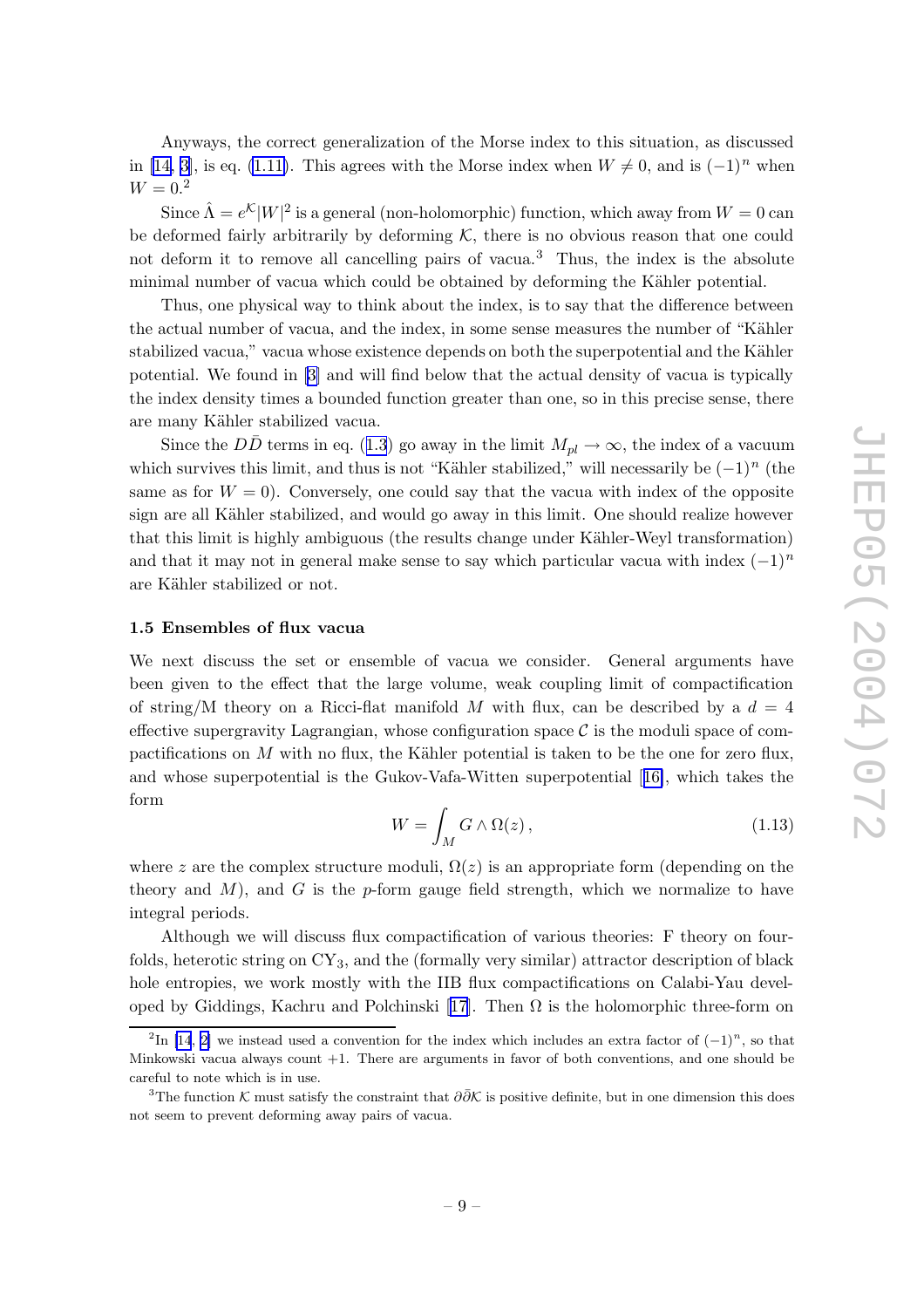<span id="page-10-0"></span>the CY, and  $G$  is a sum of the NS and RR three-form gauge field strengths

$$
G = F^{RR} - \tau H^{NS},
$$

with  $F, H \in H^3(M, \mathbb{Z})$ , and  $\tau = C^{(0)} + ie^{-\phi}$  is the dilaton-axion.

The "ensemble of effective field theories" with flux is then the set of supergravity theories with W given by eq.  $(1.13)$ , with G satisfying the tadpole constraint

$$
\int F^{RR} \wedge H^{NS} \leq L_* \, .
$$

This is discussed in muc h more detail in [[2\]](#page-43-0).

We will leave out the Kähler moduli and forget about their contribution to the potential, again for the reasons discussed in [[2\]](#page-43-0). We are going to derive many results relevant for this part of the problem, and will discuss it a bit in the conclusions, but reserv e most of what w e hav e to say about it to other work [[18\]](#page-44-0).

With the above definition of  $W$ , the F-term potential  $V$  is given by [[17\]](#page-44-0):

$$
V = 2T_3 e^{\mathcal{K}} (D_a W \bar{D}^a \bar{W} - 3W \bar{W}), \qquad (1.14)
$$

where  $T_3 = (2\pi)^{-3} \alpha'^{-2}$  is the D3-brane tension (in physical units). In subsequent sections we set  $2T_3 \to 1$ , not as a choice of units (since  $M_{pl} = 1$ ), but rather by shifting K by a constant.

Since  $M_{Pl,4}^2 = V_6 M_{Pl,10}^8$ , the dimensionless ratio  $V/M_{Pl,4}^4 \sim 1/V_6^2$ , but this is only because  $M_{Pl,4}$  grows with  $V_6$ . For orientation, in the traditional KK scenarios,  $V_6 \sim l_s \sim$  $1/M_{Pl,10}$  up to  $O(1)$  factors, so the natural energy scale of the flux potential is the string scale, and we will want supersymmetry breaking at scales  $M_{\text{susy}} l_s < 1$  or even  $\ll 1$ . In a "large extra dimensions" scenario,  $V_6/l_s^6 \gg 1$ , and we might accept  $M_{susy}l_s \sim 1$ .

Our basic results are obtained b y neglecting the quantization of flux. This is expected to be a good approximation in the limit that the flux is large compared to other numbers suc h as the num ber of cycles. We will discuss this limit, and the sense in whic h the smooth distribution approximates the distributions of vacua at finite  $L$ , in section [5](#page-36-0). Our tools for doing this will b e num ber theoretic theorems whic h state conditions on a "region in flux space" whic h guarantee that its volume provides a go o d estimate for the num ber of lattice points it contains.

## 2. Notations and some useful formulas

To avoid dragging along factors of  $e^{\mathcal{K}}$  in the calculations, we will slightly change notation in what follows and denote the usual holomorphic superpotential by  $\hat{W}$  and reserve W for the Kähler invariant normalized but non-holomorphic superpotential:

$$
W(z, \bar{z}) = e^{\mathcal{K}(z, \bar{z})/2} W(z).
$$
\n(2.1)

Similarly w e write

$$
\Omega(z,\bar{z}) = e^{\mathcal{K}(z,\bar{z})/2} \hat{\Omega}(z)
$$
\n(2.2)

for the normalized holomorphic form on the Calabi-Yau. We modify the definition of the covariant derivative accordingly:  $D_a W \equiv e^{\mathcal{K}/2} D_a \hat{W}$ , etc.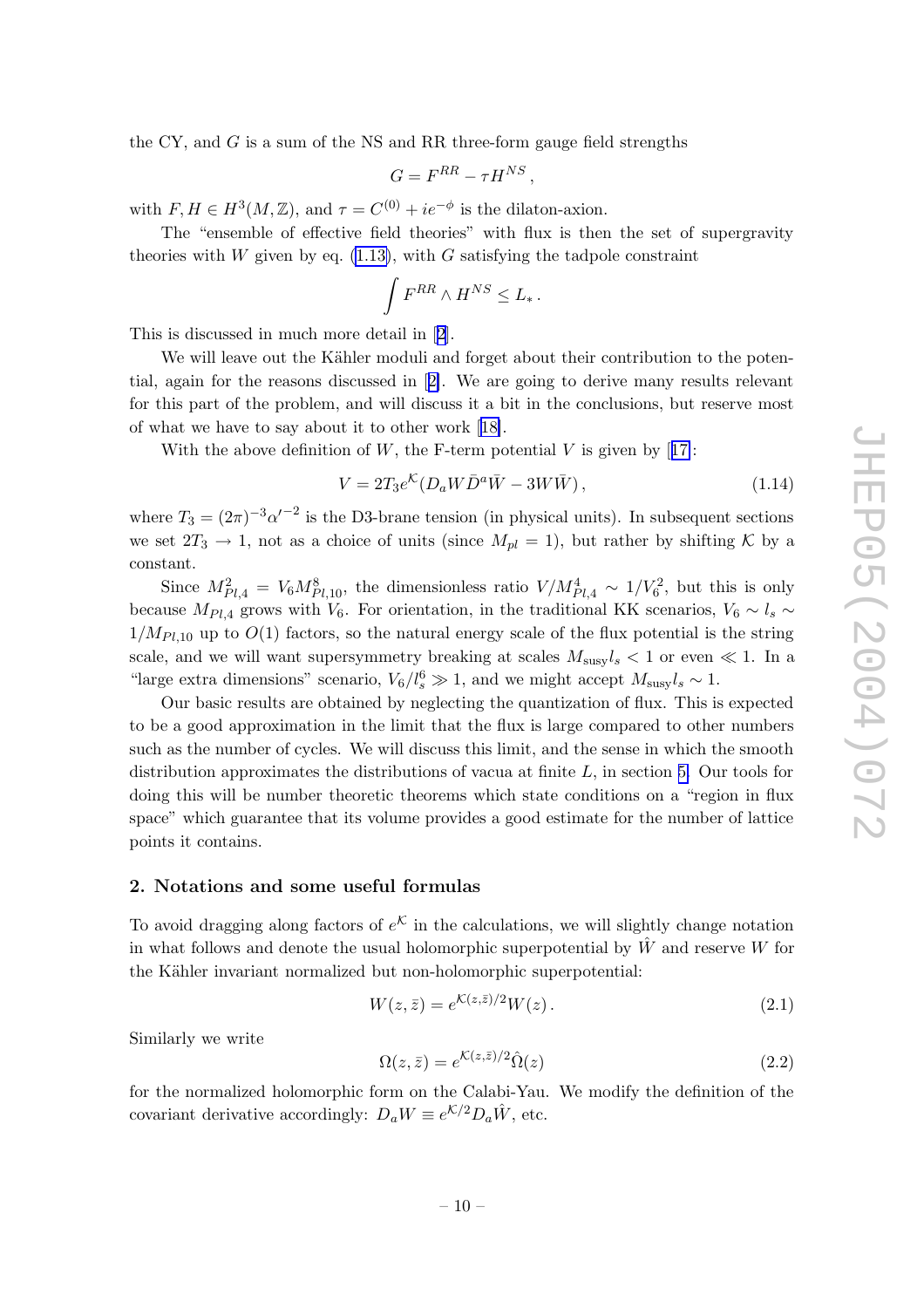<span id="page-11-0"></span>Consider first a general F-theory flux compactification on an elliptically fibered Calabi-Yau fourfold X. The Gukov-Vafa-Witten flux superpotential is

$$
W = \int_X G_4 \wedge \Omega = N^{\alpha} \Pi_{\alpha} , \qquad (2.3)
$$

where the  $\Pi_{\alpha} = \int \Sigma_{\alpha} \wedge \Omega$  are the periods of some basis  $\{\Sigma_{\alpha}\}\$  of  $H^4(X,\mathbb{Z})$ . We normalize  $G_4$  such that  $G_4 \in H^4(X,\mathbb{Z})$ ,<sup>4</sup> so  $N \in \mathbb{Z}^{b_4}$ . The flux has to satisfy the tadpole cancellation condition

$$
L \equiv \frac{1}{2} \int_{X} G_4 \wedge G_4 = \frac{\chi(X)}{24} - N_{D3}, \qquad (2.4)
$$

where  $N_{D3}$  is the number of D3 branes minus the number of anti-D3 branes transversal to X. If we are looking for supersymmetric vacua, this gives an upper bound

$$
L \le L_* \tag{2.5}
$$

with  $L_* = \chi(X)/24$ . Allowing anti-D3 branes,  $L_*$  can become bigger, but not indefinitely, as a sufficien t num ber of anti-D3 branes in a flux background will decay into a state with flux and D3 branes only [[20](#page-44-0) , [21\]](#page-44-0).

The superpotential depends on the complex structure moduli  $z^a$   $(a = 1, \ldots, h^{3,1}(X))$ only . The metric on complex structure moduli space is the Weil-Petersson metric, derived from the Kähler potential

$$
\mathcal{K} = -\ln\langle\hat{\Omega}, \hat{\Omega}\rangle \equiv -\ln\int_X \hat{\Omega} \wedge \hat{\Omega} = -\ln\hat{\Pi}_{\alpha}(\eta^{-1})^{\alpha\beta}\hat{\Pi}_{\beta}, \qquad (2.6)
$$

where  $\eta_{\alpha\beta}$  is the intersection form with respect to the basis  $\{\Sigma_{\alpha}\}.$ 

We will often encounter intersection products of the covariant derivatives of the normalized period vector (or holomorphic 4-form):

$$
\mathcal{F}_{A\ldots B|C\ldots D} \equiv D_A \cdots D_B \Pi \eta^{-1} D_C \cdots D_D \bar{\Pi} = \langle D_A \cdots D_B \Omega, D_C \cdots D_D \bar{\Omega} \rangle \tag{2.7}
$$

$$
\mathcal{F}'_{A\ldots B|C\ldots D} \equiv D_A \cdots D_B \Pi \eta^{-1} D_C \cdots D_D \Pi = \langle D_A \cdots D_B \Omega, D_C \cdots D_D \Omega \rangle, \tag{2.8}
$$

where the capital indices can b e either holomorphic or anti-holomorphic. These are most easily calculated by using identities of the form  $\langle DX, Y \rangle = D\langle X, Y \rangle - \langle X, DY \rangle$ , orthogonality of  $(4, 4 - k)$  and  $(4 - k', 4)$ -forms with  $k' \neq k$ , and commutation relations of D and  $\bar{D}$ , together with Griffiths transversality, i.e. acting with k derivatives on the  $(4,0)$ form  $\Omega$  gives a sum of  $(4-q, q)$ -forms with q at most equal to k. In fact,  $D_a\Omega$  is pure  $(3,1)$  and  $D_aD_b\Omega$  is pure  $(2,2)$ , which can be shown in similar fashion. As an example, we have  $\mathcal{F}_{a|\bar{b}} = \langle D_a \Omega, \bar{D}_{\bar{b}} \bar{\Omega} \rangle = D_a \langle \Omega, \bar{D}_{\bar{b}} \bar{\Omega} \rangle - \langle \Omega, D_a \bar{D}_{\bar{b}} \bar{\Omega} \rangle = 0 - \langle \Omega, g_{a\bar{b}} \bar{\Omega} \rangle = -g_{a\bar{b}}.$ Similarly, the absence of a (3,1)-part in  $D_a D_b \Omega$  is follows from  $\mathcal{F}_{ab|\bar{c}} = \langle D_a D_b \Omega, \bar{D}_{\bar{c}} \bar{\Omega} \rangle =$  $D_a \langle D_b \Omega, \bar{D}_{\bar{c}} \bar{\Omega} \rangle - \langle D_b \Omega, D_a \bar{D}_{\bar{c}} \bar{\Omega} \rangle = -D_a g_{b\bar{c}} - \langle D_b \Omega, g_{a\bar{c}} \bar{\Omega} \rangle = 0$ . Thus, most lower order

<sup>&</sup>lt;sup>4</sup>The flux quantization condition can actually be shifted by a nonintegral constant in some circumstances [[19\]](#page-44-0), but since we will make a continuum approximation for the fluxes anyway, we can ignore such subtleties. Also, in F-theory, not all fluxes in  $H^4(X,\mathbb{Z})$  are allowed: essentially, one leg should be on the elliptic fiber [\[16](#page-44-0)].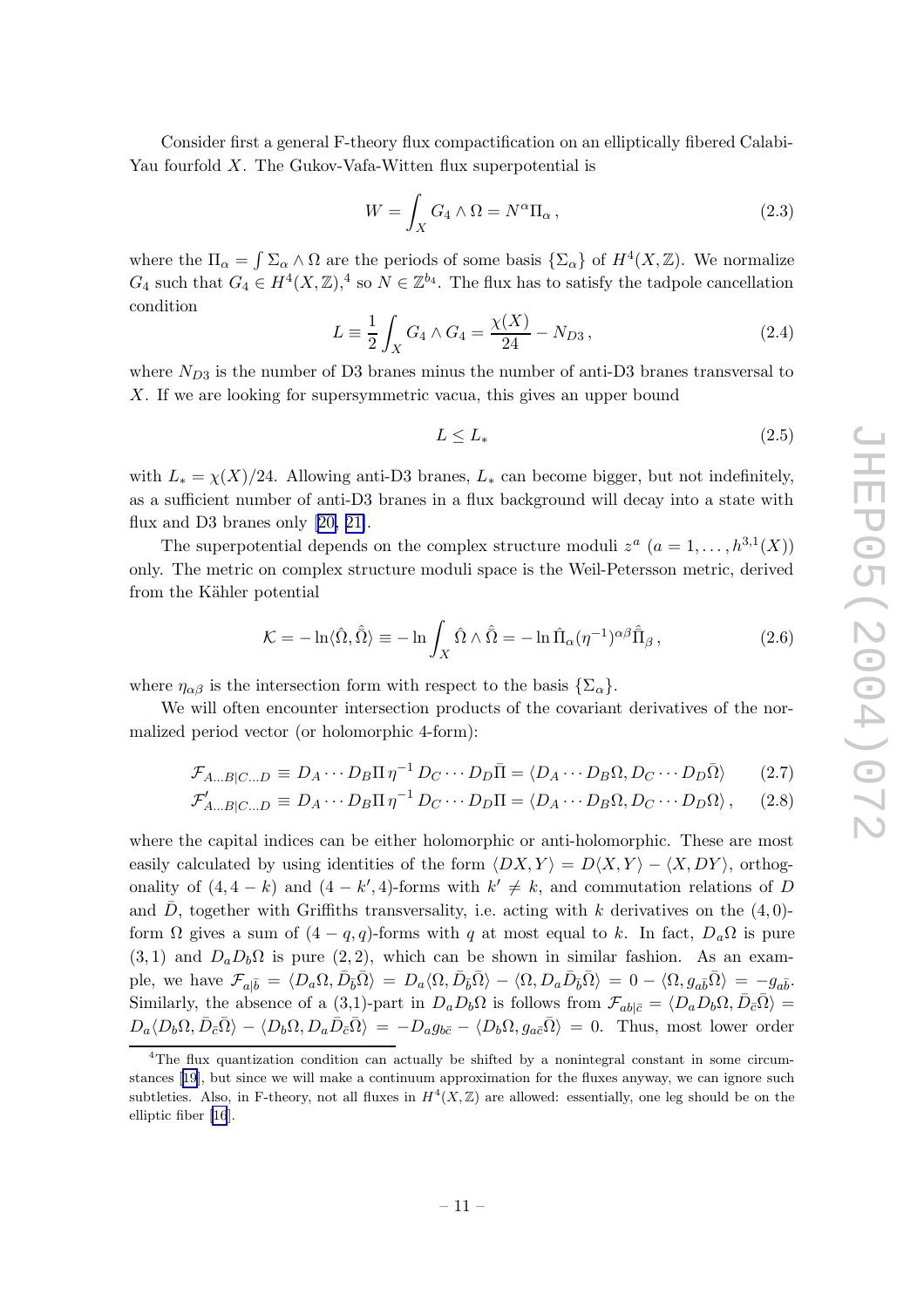<span id="page-12-0"></span>F-tensors vanish. Some nonzero ones are

$$
\mathcal{F}_{a|\bar{b}} = -g_{a\bar{b}} \tag{2.9}
$$

$$
\mathcal{F}_{ab|\bar{c}\bar{d}} = R_{a\bar{c}b\bar{d}} + g_{b\bar{d}}g_{a\bar{c}} + g_{a\bar{d}}g_{b\bar{c}} \tag{2.10}
$$

$$
\mathcal{F}_{\bar{a}b|c\bar{d}} = g_{b\bar{a}}g_{c\bar{d}} \tag{2.11}
$$

$$
\mathcal{F}'_{ab|cd} = e^{\mathcal{K}} \int_X \hat{\Omega} \wedge \partial_a \partial_b \partial_c \partial_d \hat{\Omega} \equiv \mathcal{F}_{abcd}.
$$
\n(2.12)

It should be noted that in general  $D_a D_b D_c \Omega$  is not pure (1,3); there can be a (2,2)-part, since  $\langle D_a D_b D_c \Omega, \bar{D}_{\bar{d}} \bar{D}_{\bar{e}} \bar{\Omega} \rangle = D_a \mathcal{F}_{bc|\bar{d}\bar{e}} = D_a R_{b\bar{d}c\bar{e}}$ , which in general is nonvanishing.

#### 2.1 Orientifold limit

Things simplify considerably in orientifold limits of the F-theory compactification. Then  $X = (T^2 \times Y)/\mathbb{Z}_2$  with Y a Calabi-Yau threefold, which is equivalent to type IIb on the corresponding orientifold of Y with constant dilaton-axion  $\tau$ .

There are  $n = h^{2,1}_ \perp$ <sup>2,1</sup>(Y) complex structure moduli of Y surviving the orientifold projection, and  $2h^{2,1}_-(Y) + 2$  fluxes can be turned on [[22,](#page-44-0) [6\]](#page-44-0).<sup>5</sup> Let  $z^0 = \tau$  and  $z^i$   $(i = 1, ..., n)$  be the complex structure moduli of Y . Then

$$
\hat{\Omega}_4 = \hat{\Omega}_1(t^0) \wedge \hat{\Omega}_3(t^i) , \qquad (2.13)
$$

so  $\mathcal{K} = \mathcal{K}_1 + \mathcal{K}_3$  with  $\mathcal{K}_1 = -\ln(i\langle \hat{\Omega}_1, \hat{\Omega}_1 \rangle) = -\ln(2 \text{ Im}\tau)$  and  $\mathcal{K}_3 = -\ln(i\langle \hat{\Omega}_3, \hat{\Omega}_3 \rangle)$ , and the metric and curvature components mixing  $0$  and  $i$  all vanish. In general, there may b e other fourfold moduli as well, whic h tak e X aw ay from the orientifold limit. These correspond to D7-brane moduli from the IIb point of view. We will ignore them in what follows.

As before, we define normalized holomorphic forms by  $\Omega_r = e^{\mathcal{K}_r/2} \hat{\Omega}_r$ . Using the same methods as we used before to compute intersection products of derivatives of  $\Omega_4$ , one obtains

$$
D_0 \Omega_1 = \mathcal{F}_0 \overline{\Omega}_1, \quad D_0 D_0 \Omega_1 = 0 \tag{2.14}
$$

with  $\mathcal{F}_0 \equiv i \langle \Omega_1, D_0 \Omega_1 \rangle = ie^{\mathcal{K}_1} \langle \hat{\Omega}_1, \partial_0 \hat{\Omega}_1 \rangle = -1/(\tau - \bar{\tau}),$  and

$$
D_i D_j \Omega_3 = \mathcal{F}_{ijk} \bar{D}^k \bar{\Omega}_3, \qquad (2.15)
$$

with  $\mathcal{F}_{ijk} \equiv i \langle \Omega_3, D_i D_j D_k \Omega_3 \rangle = i e^{\mathcal{K}_3} \langle \hat{\Omega}_3, \partial_i \partial_j \partial_k \hat{\Omega}_3 \rangle$ . Therefore all components of  $\mathcal{F}_{ab|\bar{c}\bar{d}}$ and  $\mathcal{F}_{abcd}$  are zero, except

$$
\mathcal{F}_{0i|\bar{0}\bar{j}} = g_{0\bar{0}} g_{i\bar{j}} \tag{2.16}
$$

$$
\mathcal{F}_{ij|\bar{k}\bar{l}} = \mathcal{F}_{ij}{}^{\bar{m}} \bar{\mathcal{F}}_{\bar{m}\bar{k}\bar{l}} \tag{2.17}
$$

$$
\mathcal{F}_{0ijk} = \mathcal{F}_0 \mathcal{F}_{ijk} \,. \tag{2.18}
$$

Note also that  $D_i D_j \Omega_4 = \mathcal{F}_{0ijk} \bar{D}^0 \bar{D}^k \bar{\Omega}_4$ .

<sup>&</sup>lt;sup>5</sup>The minus sign refers to the part of the cohomology odd under the orientifold involution.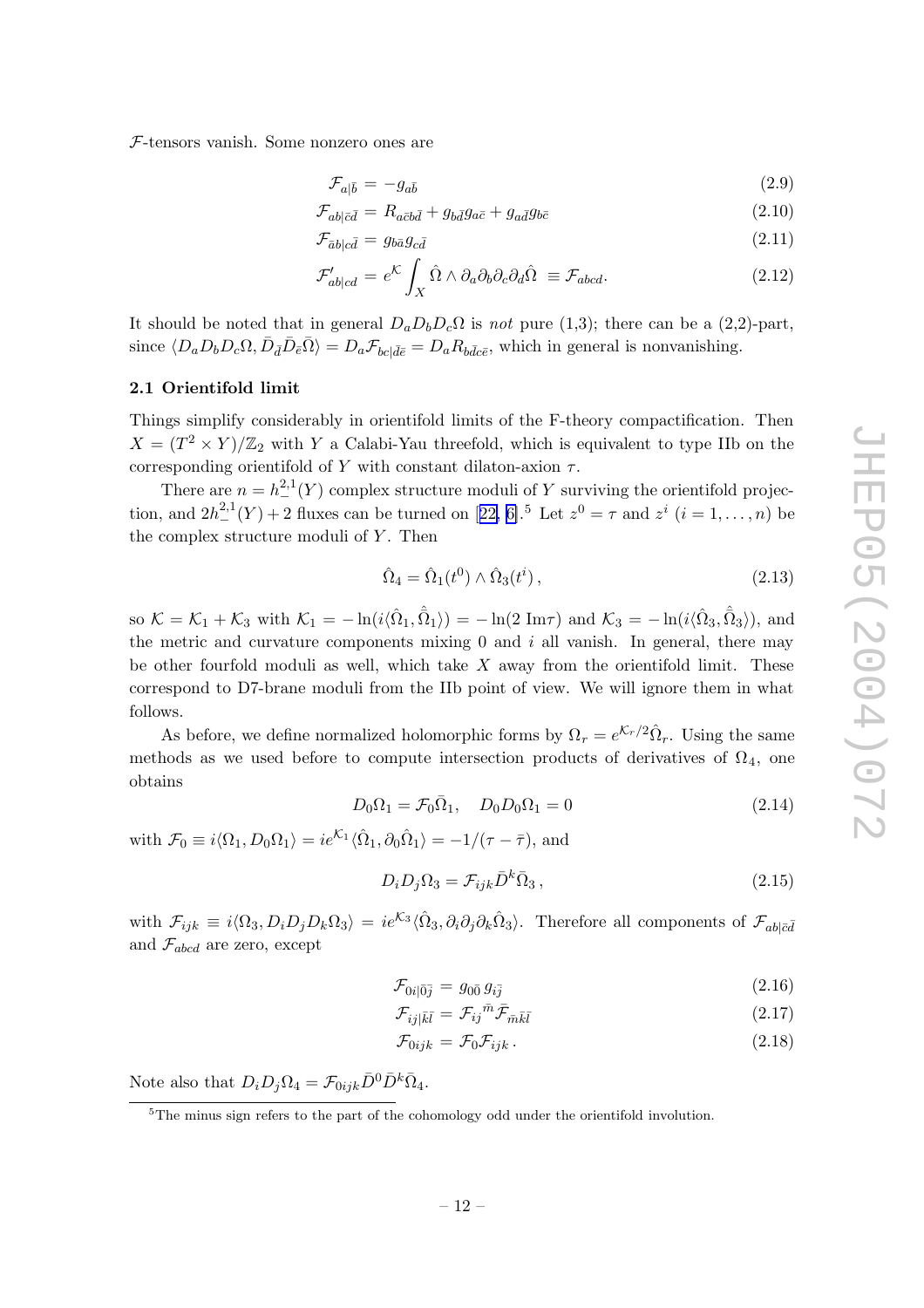<span id="page-13-0"></span>The space of allowed fluxes  $H_F^4(X)$  consists of harmonic 4-forms  $G_4 = -\alpha \wedge F_3 + \beta \wedge H_3$ , where  $\{\alpha, \beta\}$  is a canonical basis of harmonic 1-forms on  $T^2$  (such that  $\hat{\Omega}_1 = \beta - \tau \alpha$ ) and  $F_3$ and  $H_3$  are harmonic 3-forms on Y (identified with type IIb R-R resp. NS-NS flux). The main simplification occurs because  $\Omega$ ,  $D_a\Omega$ ,  $D_0D_i\Omega$  and their complex conjugates form a Hodge-decomposition basis of  $H_F^4(X)$ . To see this, note that we have  $\dim H_F(X) =$  $2(2n+2)$ , which equals the number of vectors in the proposed basis set, and that linear independence of this set follows from the intersection products computed earlier. The basis can be turned into an orthonormal basis by introducing an orthonormal frame  $e_A^a$  for the metric on moduli space,  $\delta_{A\bar{B}}=e^a_A g_{a\bar{b}}e^{\bar{b}}_{\bar{B}}$ , where capital letters refer to the frame indices.<sup>6</sup> We take  $e_0^0 = \mathcal{F}_0$ , so  $\mathcal{F}_0 = 1$ . The basis  $\mathcal{B} = {\Omega, D_A \Omega, D_0 D_I \Omega} \cup {c.c.}$  now satisfies

$$
\langle \mathcal{B}, \bar{\mathcal{B}} \rangle = \text{diag}(1, -\mathbf{1}_{n+1}, \mathbf{1}_n, 1, -\mathbf{1}_{n+1}, \mathbf{1}_n). \tag{2.19}
$$

Various physical quantities hav e a simple expression in terms of components with respect to this basis. Writing

$$
G_4 = \bar{X}\Omega - \bar{Y}^A D_A \Omega + \bar{Z}^I D_{\underline{0}} D_I \Omega + \text{c.c.},\tag{2.20}
$$

w e get for example for the flux superpotential eq. ([2.3](#page-11-0) ) and its derivatives (transformed to the orthonormal frame by  $D_A \cdots D_B \equiv e_A^a \cdots e_B^b D_a \cdots D_b$ :

$$
W = \langle G_4, \Omega \rangle = X \tag{2.21}
$$

$$
D_A W = \langle G_4, D_A \Omega \rangle = Y_A \tag{2.22}
$$

$$
D_{\underline{0}}D_{\underline{0}}W = 0\tag{2.23}
$$

$$
D_{\underline{0}}D_{I}W = Z_{I} \tag{2.24}
$$

$$
D_I D_J W = \mathcal{F}_{IJK} \bar{Z}^K \tag{2.25}
$$

$$
D_{\underline{0}}D_{I}D_{J}W = \mathcal{F}_{IJK}\bar{Y}^{K}
$$
\n(2.26)

$$
D_I D_J D_K W = (D_I \mathcal{F}_{JKL}) \bar{Z}^L + \mathcal{F}_{IJK} \bar{Y}^0, \qquad (2.27)
$$

for the potential

$$
V = |Y|^2 - 3|X|^2,
$$
\n(2.28)

and for the flux induced D3-charge tadpole

$$
L = \frac{1}{2}N\eta N = \frac{1}{2}\langle G_4, G_4 \rangle = |X|^2 - |Y|^2 + |Z|^2. \tag{2.29}
$$

## 3. Distributions of supersymmetric vacua

A supersymmetric flux vacuum is characterized by a choice of K flux quanta  $N^{\alpha}$  and a solution to  $DW = 0$ . We wish to compute the total number of such flux vacua satisfying the constraint  $L \equiv \frac{1}{2} N \eta N \leq L_*$ ,

$$
\mathcal{N}_{\text{susy}}(L \le L_*) = \sum_{\text{susy vac}} \theta(L - L_*)
$$
\n(3.1)

$$
=\frac{1}{2\pi i}\int_C \frac{d\alpha}{\alpha} e^{\alpha L_*} \mathcal{N}(\alpha)\,,\tag{3.2}
$$

 ${}^{6}$  For explicit numerical indices  $0, 1, \ldots$  we will underline frame indices, but only if confusion could arise.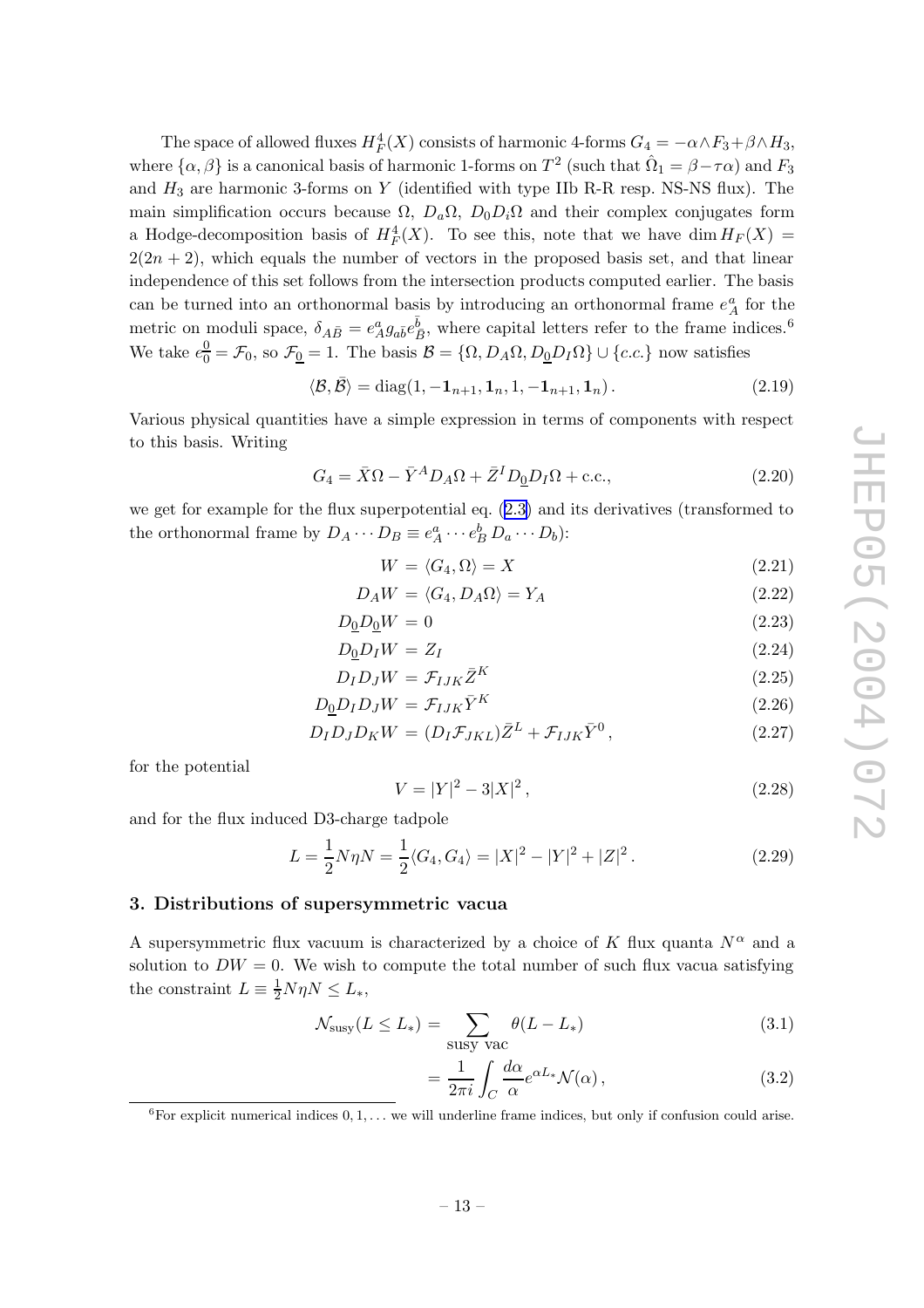<span id="page-14-0"></span>where  $C$  runs along the imaginary axis passing zero to the right, and where we introduced the Laplace transformed "weighted num ber" of vacua

$$
\mathcal{N}(\alpha) \equiv \sum_{vac} e^{-\frac{\alpha}{2}N\eta N} \tag{3.3}
$$

$$
=\sum_{N}\int_{\mathcal{M}}d^{2m}z\,\delta^{2m}(DW)\,|\det D^2W|\tag{3.4}
$$

$$
\approx \int_{\mathcal{M}} d^{2m} z \int d^{K} N e^{-\frac{\alpha}{2} N \eta N} \delta^{2m} (DW) |\det D^{2} W|.
$$
 (3.5)

In the last step we approximated the sum over fluxes by an integral. By rescaling  $N \to$  $N/\sqrt{\alpha}$ , it is easy to see that eq. (3.5) scales simply as  $\alpha^{-K/2}$ , so in this approximation eq. ([3.2](#page-13-0) ) gives:

$$
\mathcal{N}_{\text{susy}}(L \le L_*) = \theta(L_*) \frac{L_*^{K/2}}{(K/2)!} \mathcal{N}(\alpha = 1).
$$
\n(3.6)

As discussed in the previous section, in the orientifold limit we have  $m = n + 1$  with n the number of complex structure moduli of Y, and  $K = 4m$ . In this case, it is possible to directly evaluate the gaussian integral by changing variables from N to  $(X, Y, Z, \overline{X}, \overline{Y}, \overline{Z})$ , related to eac h other b y the Hodge decomposition eq. ([2.20\)](#page-13-0):

$$
N = \eta^{-1} (\bar{X}\Pi - \bar{Y}^{A}D_{A}\Pi + \bar{Z}^{I}D_{0}D_{I}\Pi + \text{c.c.}).
$$
\n(3.7)

The jacobian for this change of variables is

 $\overline{a}$ 

$$
J = 2^{2m} |\det M| = 4^m |\det \eta|^{-1/2} |\det (M^\dagger \eta M)|^{1/2}, \qquad (3.8)
$$

where  $M = \eta^{-1}(\Pi, -D_A\Pi, D_0D_I\Pi, c.c.)$ . The extra factor  $2^{2m}$  accounts for the fact that for complex variables we use the convention  $d^2z = \frac{1}{2i}dz \wedge d\bar{z}$ . Happily, because of the orthonormality of our Hodge decomposition basis  $B$ , we have

$$
M^{\dagger}\eta M = \text{diag}(1, -\mathbf{1}_{n+1}, \mathbf{1}_n, 1, -\mathbf{1}_{n+1}, \mathbf{1}_n), \qquad (3.9)
$$

hence the Jacobian is simply  $J = 4^m |\det \eta|^{-1/2}$ . Furthermore, from eq. ([2.22\)](#page-13-0), we get

$$
\delta^{2m}(D_a W) = |\det e_a^A|^{-2} \delta^{2m}(D_A W) = (\det g)^{-1} \delta^{2m}(Y_A)
$$
\n(3.10)

and from eq. ([2.21\)](#page-13-0)–eq. [\(2.25](#page-13-0)) together with  $D_a \bar{D}_{\bar{b}} W = g_{a\bar{b}} W$ :

$$
det\ g)^{-2} det\ D^2 W = det[(D_0, D_I, \bar{D}_0, \bar{D}_I)^t \cdot (\bar{D}_0 \bar{W}, \bar{D}_J \bar{W}, D_0 W, D_J W)] \tag{3.11}
$$
\n
$$
\begin{pmatrix} \bar{X} & 0 & 0 & Z_J \end{pmatrix}
$$

$$
= \det \begin{pmatrix} X & 0 & 0 & Z_J \\ 0 & \delta_{IJ}\bar{X} & Z_I & \mathcal{F}_{IJK}\bar{Z}^K \\ 0 & \bar{Z}_J & X & 0 \\ \bar{Z}_I & \bar{\mathcal{F}}_{IJK}Z^K & 0 & \delta_{IJ}X \end{pmatrix}
$$
(3.12)

$$
= \det \begin{pmatrix} \bar{X} & 0 & 0 & Z_J \\ 0 & X & \bar{Z}_J & 0 \\ 0 & Z_I & \delta_{IJ}\bar{X} & \mathcal{F}_{IJK}\bar{Z}^K \\ \bar{Z}_I & 0 & \bar{\mathcal{F}}_{IJK}\bar{Z}^K & \delta_{IJ}X \end{pmatrix}
$$
(3.13)

$$
= |X|^2 \det \begin{pmatrix} \delta_{IJ}\bar{X} - \frac{Z_I\bar{Z_J}}{X} & \mathcal{F}_{IJK}\bar{Z}^K\\ \bar{\mathcal{F}}_{IJK}Z^K & \delta_{IJ}X - \frac{\bar{Z}_IZ_J}{X} \end{pmatrix}.
$$
 (3.14)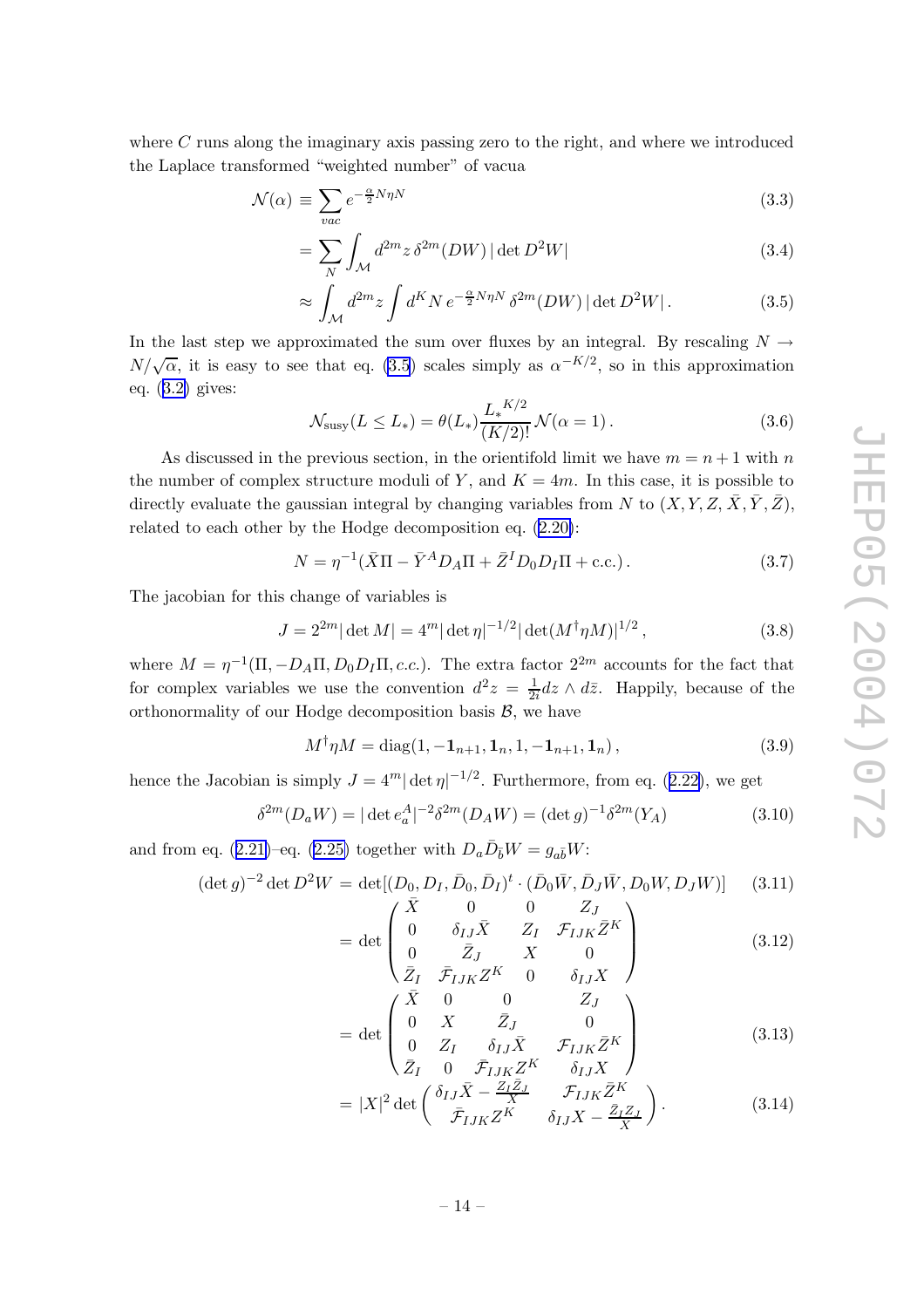<span id="page-15-0"></span>Putting everything together, w e find for the total num ber of supersymmetric vacua:

$$
\mathcal{N}(L \le L_*) = \frac{(2\pi L_*)^{2m}}{(2m)!} |\det \eta|^{-1/2} \int_{\mathcal{M}} d^{2m}z \det g \,\rho(z) , \qquad (3.15)
$$

where

$$
\rho(z) = \pi^{-2m} \int d^2 X d^{2n} Z \, e^{-|X|^2 - |Z|^2} \, |X|^2 \left| \det \begin{pmatrix} \delta_{IJ} \bar{X} - \frac{Z_I \bar{Z}_J}{X} & \mathcal{F}_{IJK} \bar{Z}^K \\ \bar{\mathcal{F}}_{IJK} Z^K & \delta_{IJ} X - \frac{\bar{Z}_I Z_J}{X} \end{pmatrix} \right|.
$$
 (3.16)

The function  $\rho$  measures the density of supersymmetric vacua per unit volume in moduli space. It is specified entirely in terms of the special geometry data  $\mathcal{F}_{IJK}$ . In particular,  $\rho$  has no dependence on the dilaton modulus  $\tau$ , and therefore the integration over the fundamental  $\tau$ -domain  $\mathcal{M}_{\tau}$  in eq. (3.15) simply contributes a factor  $vol(\mathcal{M}_{\tau}) = \pi/12$ .

Similarly to  $\rho$ , we define the index density  $\rho_{ind}$ , counting vacua with signs, by dropping the absolute value signs from the determinan t in eq. (3.16).

### 3.1 Computing densities

#### 3.1.1 The case  $n=1$

The total susy vacuum number density for  $n = 1$  can be computed explicitly from eq. (3.16):

$$
\rho = \pi^{-4} \int d^2 X d^2 Z \, e^{-|X|^2 - |Z|^2} \, | |X|^4 + |Z|^4 - (2 + |\mathcal{F}|^2) |X|^2 |Z|^2 | \tag{3.17}
$$

$$
= \pi^{-2} \int dr ds \, e^{-r-s} \, |r^2 + s^2 - (2+|\mathcal{F}|^2) rs| \tag{3.18}
$$

$$
= \pi^{-2} \left( 2 - |\mathcal{F}|^2 + \frac{2|\mathcal{F}|^3}{\sqrt{4 + |\mathcal{F}|^2}} \right). \tag{3.19}
$$

This can b e obtained b y splitting up the integration domain in three parts, separated b y the lines  $s/r = \frac{1}{2}(2 + |\mathcal{F}|^2 \pm |\mathcal{F}|\sqrt{4 + |\mathcal{F}|^2})$  on which the determinant changes sign. The first t w o terms in this expression correspond to the index density:

$$
\rho_{\rm ind} = \frac{(2 - |\mathcal{F}|^2)}{\pi^2}.
$$
\n(3.20)

In the large complex structure limit one has universally  $|\mathcal{F}| = 2/\sqrt{3}$  and, in the special coordinate t,  $g_{t\bar{t}} = -3/(t - \bar{t})^2$  (to verify the former, recall that  $\mathcal{F} = (e_{\underline{t}}^t)^3 \mathcal{F}_{ttt} =$  $(g_{t\bar{t}})^{-3/2}e^{\mathcal{K}_3}i\hat{\Pi}\eta^{-1}\partial_t^3\hat{\Pi}$ , with  $e^{\mathcal{K}_3} = -\frac{i}{k(t-\tau)}$  $\frac{i}{k(t-t)^3}$  and  $\hat{\Pi}\eta^{-1}\partial_t^3\hat{\Pi} = 6k$ ). So  $\rho_{LCS} = 2/\pi^2$  (and  $\rho_{ind} = \rho/3$ , and if we approximate the large complex structure region  $M_{LCS}$  by the standard fundamental domain in the upper half plane, w e get

$$
\int_{\mathcal{M}_{\tau}} d^2 \tau g_{\tau \bar{\tau}} \int_{\mathcal{M}_{LCS}} d^2 t g_{t\bar{t}} \rho \approx \frac{1}{12} \times \frac{3}{12} \times 2 = \frac{1}{24} \,. \tag{3.21}
$$

Near a conifold point (or more generally a discriminant locus),  ${\mathcal F}$  blows up (see example 2 below). Note that in that case, up to a sign, the total num ber densit y equals the index density. In fact this is true for any m: if all  $\mathcal{F}_{IJK} \to \infty$ , the terms involving  $\mathcal{F}_{IJK}$  in eq. (3.16 ) will dominate the determinant, so

$$
\det D^2 W \approx (-1)^n |X|^2 |\det \mathcal{F}_{IJK} \bar{Z}^K|^2 \tag{3.22}
$$

and putting the absolute value signs around  $D^2W$  only removes the overall  $(-1)^n$ .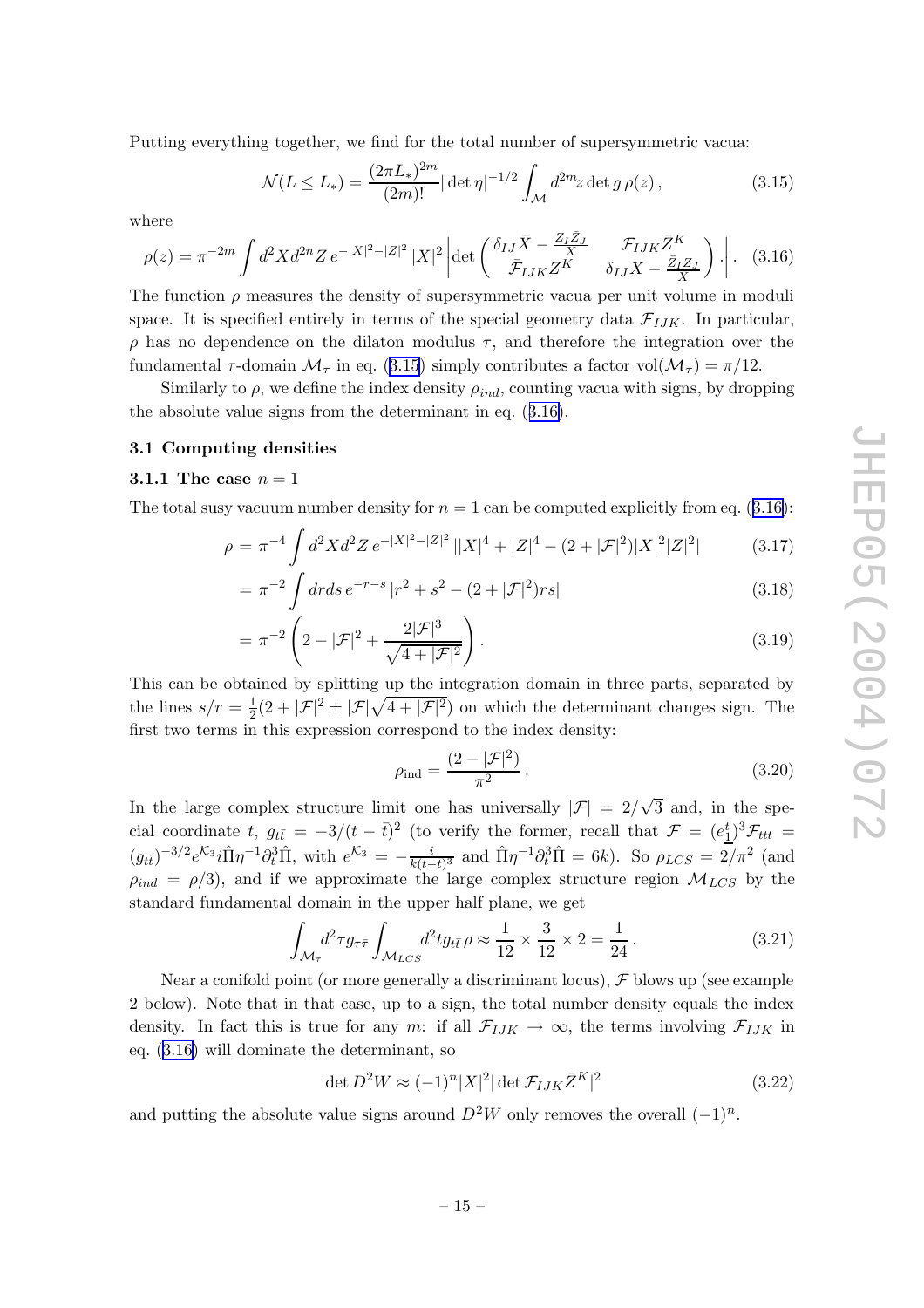#### <span id="page-16-0"></span>3.1.2 Index densit y

Computing the total density for  $n > 1$  becomes hard. However, the index density can b e given a simple expression in terms of geometric quantities [[2\]](#page-43-0). One w ay to do this is to rewrite the determinant as a Gaussian over Grassmann variables, and then to perform first the Gaussian over X and Z, and next the the Grassmann integral. Using  $R_{I \bar{J} K \bar{L}} =$  $\mathcal{F}_{IK}{}^M \bar{\mathcal{F}}_{MJL} - \delta_{IJ} \delta_{KL} - \delta_{IL} \delta_{JK}$  (which follows e.g. from comparing eq. ([2.10](#page-12-0)) with eq. ([2.17\)](#page-12-0)) and  $R_{0000} = -2$ , one gets after some manipulations

$$
d\mu_{\rm ind} = d^{2m} z \det g \,\rho_{\rm ind} = \pi^{-m} \det(R + \omega \mathbf{1}),\tag{3.23}
$$

with R the curvature form and  $\omega$  the Kähler form on M. This is in agreement with earlier results [[2](#page-43-0)]. Note however that the index density does *not* factorize,  $\det(R + \omega \mathbf{1})_{T^2 \times Y} \neq$  $\det(R+\omega \mathbf{1})_{T^2} \wedge \det(R+\omega \mathbf{1})_Y$ , so the claim in v1 of [\[2](#page-43-0)] that adding the dilaton to the moduli just multiplies the index by  $1/12$  was not correct. For example for  $n = 1$ , one has

$$
d\mu_{\rm ind} = \pi^{-2} \det \begin{pmatrix} R_0 + \omega_0 + \omega_1 & 0 \\ 0 & R_1 + \omega_0 + \omega_1 \end{pmatrix}
$$
 (3.24)

$$
= \pi^{-2}(-\omega_0 + \omega_1) \wedge (R_1 + \omega_0 + \omega_1)
$$
\n(3.25)

$$
= -\pi^{-2}\omega_0 \wedge R_1. \tag{3.26}
$$

In this case, w e therefore simply hav e

$$
\int_{\mathcal{M}} d\mu_{\text{ind}} = -\frac{1}{12}\chi(\mathcal{M}_Y). \tag{3.27}
$$

## $3.1.3$  Example 1:  $T^6$

As a toy example, let us take Y to be the  $(T^2)^3/\mathbb{Z}_2$  orientifold with the  $T^6$  and the fluxes restricted to be diagonal and symmetric under permuations of the three  $T^2$ 's. Then the complex structure moduli space is the fundamental domain in the upper half plane, parametrizing the  $T^2$  modulus, and eq. [\(3.21](#page-15-0)) is exact. The orientifold has 64 O3-planes, so  $L_* = 16$ . A basis for the symmetric fluxes is  $\{\Sigma_{\alpha}\}_{{\alpha}=1,\cdots,4}$ , with the  $\Sigma_{\alpha}$  given by the generating function  $\sum_{0}^{4}$  $_{\alpha=1}^4 \Sigma_\alpha t^{\alpha-1} = \prod_k^3$  $\sum_{k=1}^{3} (\alpha_k + t \beta_k)$ . Here  $(\alpha_k, \beta_k)$  is a canonical basis of  $H^1(\mathbb{Z})$  of the kth  $T^2$ . The nonvanishing intersection products on  $T^6$  are  $\langle \Sigma_1, \Sigma_4 \rangle = 1$  and  $\langle \Sigma_2, \Sigma_3 \rangle = 3$ . To avoid a subtlety with flux quantization involving discrete fluxes on the O3 planes [[23\]](#page-44-0), we will furthermore as in [\[24](#page-44-0)] restrict to even fluxes, i.e. we take as basis  $\{2\Sigma_{\alpha}\}.$ The corresponding intersection form on Y thus has as nonzero entries  $\eta_{14}^Y = -\eta_{14}^Y = 2$  and  $\eta_{23}^Y = -\eta_{32}^Y = 6$ . The intersection form  $\eta$  on  $T^2 \times Y$  is the direct product of this with the  $T^2$  intersection form  $\epsilon_{ij}$ . Therefore  $|\det \eta| = (2^4 \times 9)^2$ , and the total number of these flux vacua is, according to eq. ([3.15\)](#page-15-0):

$$
\mathcal{N}_{\text{susy}} = \frac{(2\pi \times 16)^4}{4!} \times (2^4 \times 9)^{-1} \times \frac{1}{24} = 1231. \tag{3.28}
$$

## 3.1.4 Example 2: conifold

Let Y be a Calabi-Yau manifold near a generic conifold degeneration. For simplicity we only consider one modulus, namely the period of the vanishing cycle  $v = \int_A \hat{\Omega}$ . Inclusion of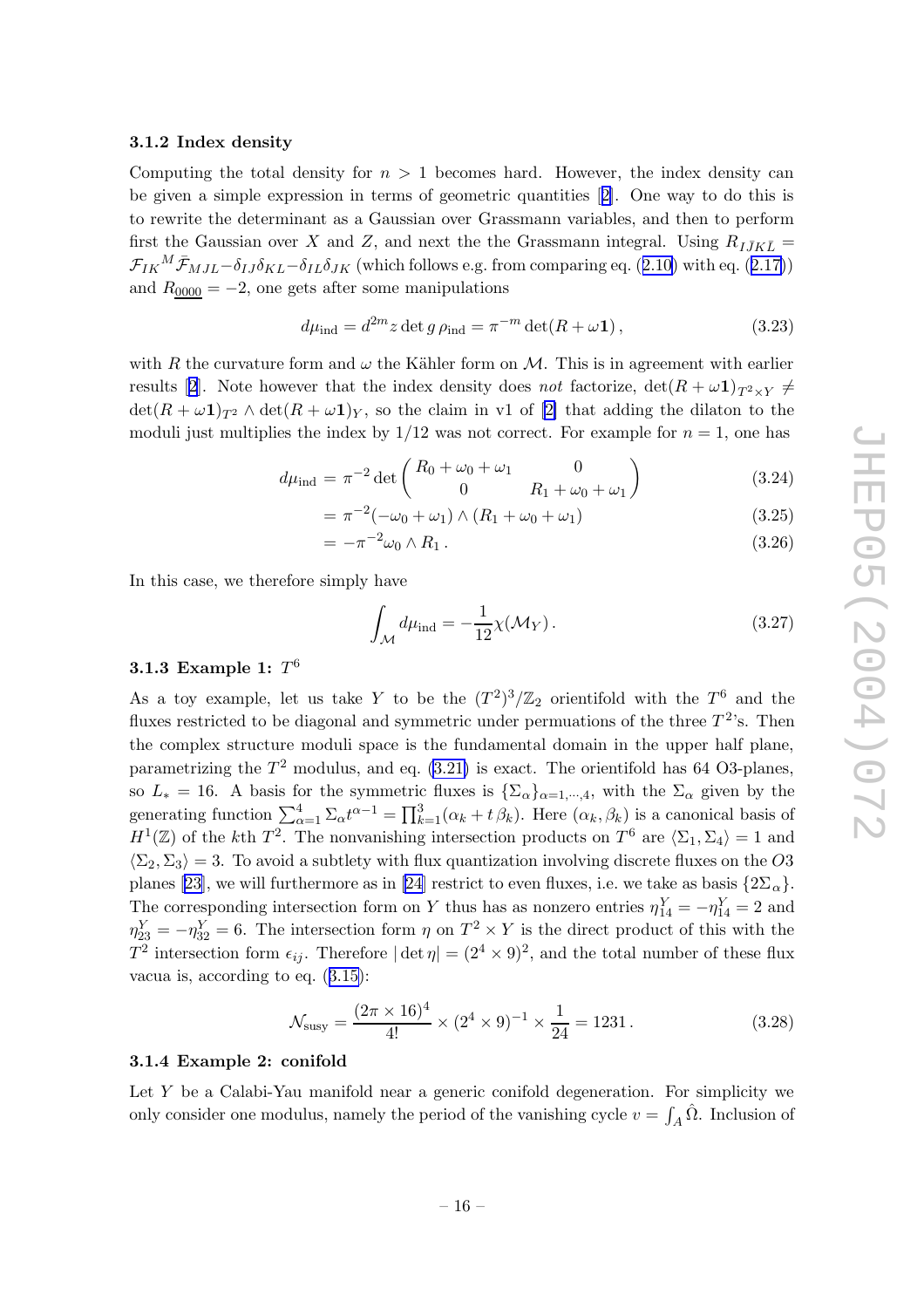<span id="page-17-0"></span>more moduli does not change the essential features. The monodromy around  $v = 0$  implies that the period of the dual cycle is of the form  $\int_B \hat{\Omega} = -\frac{\ln v}{2\pi i}$  $\frac{\ln v}{2\pi i}v +$  analytic terms. The metric near  $v = 0$  is then

$$
g_{v\bar{v}} \approx c \ln \frac{\mu^2}{|v|^2},\tag{3.29}
$$

where  $\mu$  is some constant and  $c = e^{\mathcal{K}_0}/2\pi$  with  $\mathcal{K}_0$  the Kähler potential at  $v = 0$ . Furthermore

$$
\mathcal{F} = g_{v\bar{v}}^{-3/2} e^{\mathcal{K}} \left( i \int_A \hat{\Omega} \partial_v^3 \int_B \hat{\Omega} + \text{anal.} \right) \approx i \left( c \ln \frac{\mu^2}{|v|^2} \right)^{-3/2} \frac{c}{v}, \quad (3.30)
$$

so as announced earlier, we see that  $\mathcal{F} \to \infty$  when  $v \to 0$ . The same is true for  $\rho \approx |\mathcal{F}|^2/\pi^2$ . However, the density integrated over the fundamental  $\tau$ -domain and  $|z| < R$  remains finite. For small R:

$$
\int d^2 \tau g_{\tau \bar{\tau}} \int d^2 v \, g_{v \bar{v}} \, \rho \approx \frac{1}{12 \ln \frac{\mu^2}{R^2}}. \tag{3.31}
$$

Note that the constant  $c$  has dropped out of this expression. Plugging this in eq.  $(3.15)$  $(3.15)$ , we get for the number of susy vacua with  $L \leq L_*$  and  $|v| \leq R$ :

$$
\mathcal{N}_{vac} = \frac{\pi^4 L_*^4}{18 \ln \frac{\mu^2}{R^2}}.
$$
\n(3.32)

The logarithmic dependence on R implies that a substantial fraction of vacua are extremely close to the conifold point. For example when  $L_* = 100$  and  $\mu = 1$ , there are still about one million susy vacua with  $|v| < 10^{-100}$ . Interestingly, vacua very close to conifold degenerations are precisely the desired ones in the context of phenomenological model building, as they provide a natural mechanism for generating large scale hierarchies [[17\]](#page-44-0), and may enable controlled constructions of de Sitter vacua b y adding anti-D3 branes, as proposed b y KKLT [[10\]](#page-44-0). Ho wever, for the latter it is also necessary that the mass matrix at the critical poin t is positive, and as w e will see below, this condition dramatically reduces the num ber of candidate vacua.

#### 3.1.5 Example 3: mirror quintic

The mirror quintic is given by a quotient of the hypersurface  $x_1^5 + x_2^5 + x_3^5 + x_4^5 + x_5^5 +$  $5\psi x_1x_2x_3x_4x_5$  in  $\mathbb{C}P^4$ . It has one complex structure modulus,  $\psi$ , whose fundamental domain  $\mathcal{M}_Y$  is the wedge  $-\pi/5 < \arg \psi < \pi/5$ . Its periods are well known [[25](#page-44-0)] and can be expressed as Meijer G-functions, whic h makes it possible to study this case numerically .

Figure [1](#page-18-0) shows a plot of  $\frac{\pi}{12} \rho g_{\psi\bar{\psi}}$ , i.e. the susy vacuum number density per unit  $\psi$ coordinate volume, on the real  $\psi$ -axis (the factor  $\pi/12$  comes from integrating over  $\tau$ ). The drop for  $|\psi| > 1$  is due to a similar drop in  $g_{\psi \bar{\psi}}$ ;  $\rho$  itself tends to the large complex structure value  $2/\pi^2$  when  $\psi \to \infty$ . The divergence at  $\psi = 1$  is due to the presence of a conifold singularity there. In the notation of example 2, the parameters specifying  $g$  and F near the conifold are  $\mu = 8.94$  and  $c = 1.26 \times 10^{-2}$  (with  $v \approx -4\pi^2 5^{-3/2} (\psi - 1)$ ).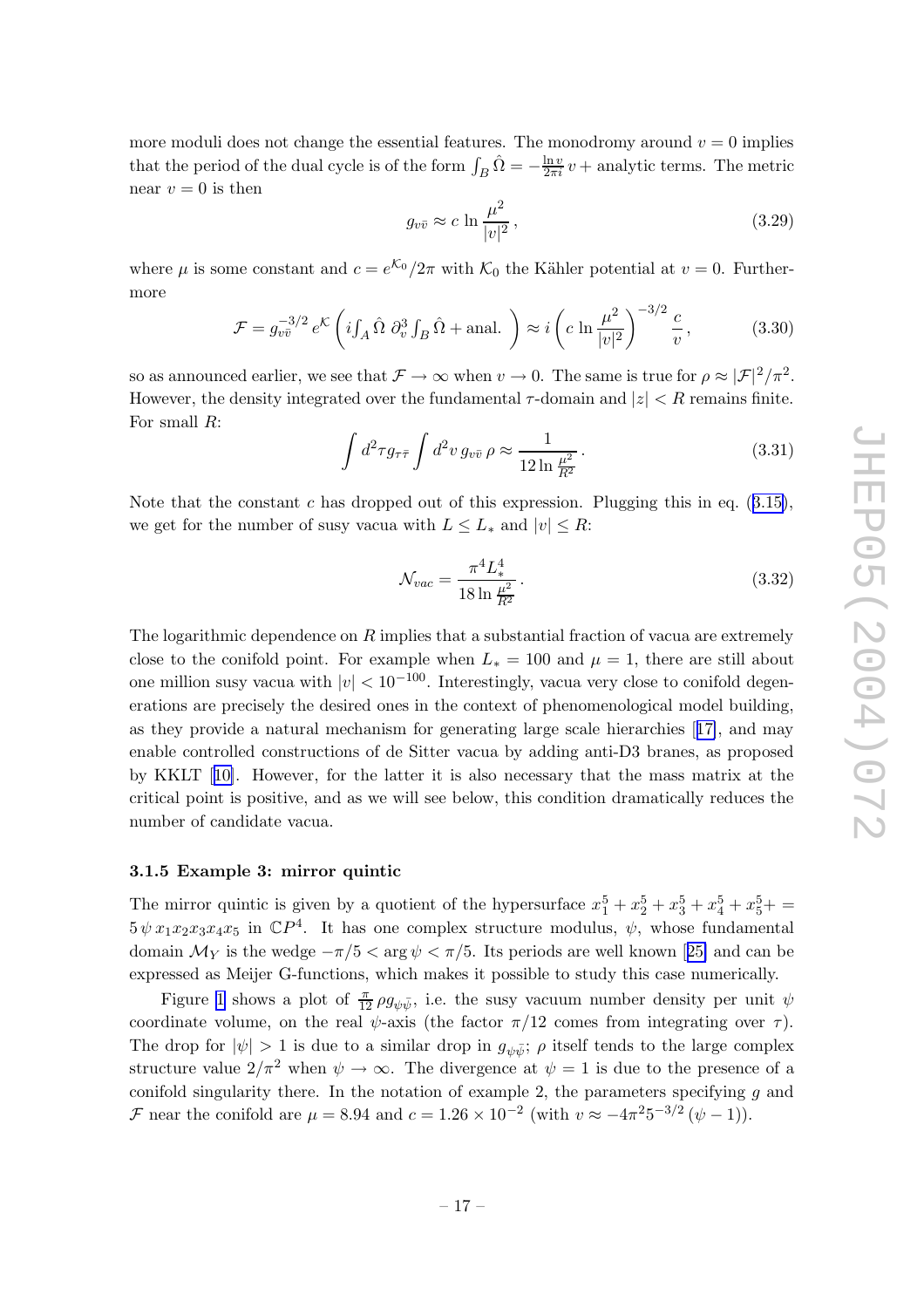<span id="page-18-0"></span>

**Figure 1:** The susy vacuum number density per unit  $\psi$  coordinate volume,  $\pi \rho g_{\psi \bar{\psi}}/12$ , on the real  $\psi$ -axis, for the mirror quintic.

We numerically computed<sup>7</sup> the integrated susy vacuum number density. We found:

$$
\int_{\mathcal{M}} d\mu = 5.46 \times 10^{-2} \,. \tag{3.33}
$$

This can b e compared with an estimate of the large complex structure contribution, ob-tained similar to eq. ([3.21\)](#page-15-0) by using the LCS expressions for g and  $\rho$ , but now cutting off the integral say at Im $t = 2$ . (Here t defined by  $5\psi \equiv e^{-2\pi i t/5}$ , and the conifold point is located at  $\text{Im}t|_{\psi=1} = 2\pi/5 \ln 5 = 1.28$ .) The result is  $1/16\pi = 1.99 \times 10^{-2}$ . The exact numerical result for this region is almost the same:  $1.97 \times 10^{-2}$ . Thus for orientifolds of the mirror quintic, about  $36\%$  of all susy flux vacua are at Im $t > 2$  (and this fraction is proportional to one over the lower bound on Imt). On the other hand, using eq.  $(3.31)$  $(3.31)$ , we get that the fraction of vacua with  $|\psi - 1| < S \ll 1$  equals  $0.486/\ln(6.41/S^2)$ . For  $S = 10^{-3}$ , this is about 3 %, and for  $S = 10^{-10}$  still 1%.

For the integrated index density, we found

$$
\int d\mu_{ind} = -1.666 \times 10^{-2} \approx -\frac{1}{60} \,. \tag{3.34}
$$

Combined with eq. ([3.27\)](#page-16-0), this indicates that  $\chi(\mathcal{M}_Y) = 1/5$ . Indeed, this can be verified analytically . The integral of the Euler class can b e written as a sum of boundary contour

<sup>&</sup>lt;sup>7</sup>This was done as follows. First, we divided the moduli space in patches, since different regions have different suitable coordinates and special care is required near singularities. In each patch, the periods and their derivatives were evaluated on a dense grid of points, and an approximation of these functions was constructed b y interpolation (because direct evaluation of Meijer functions is muc h to o time-consuming). Finally from this data the various desired quantities were constructed and integrated.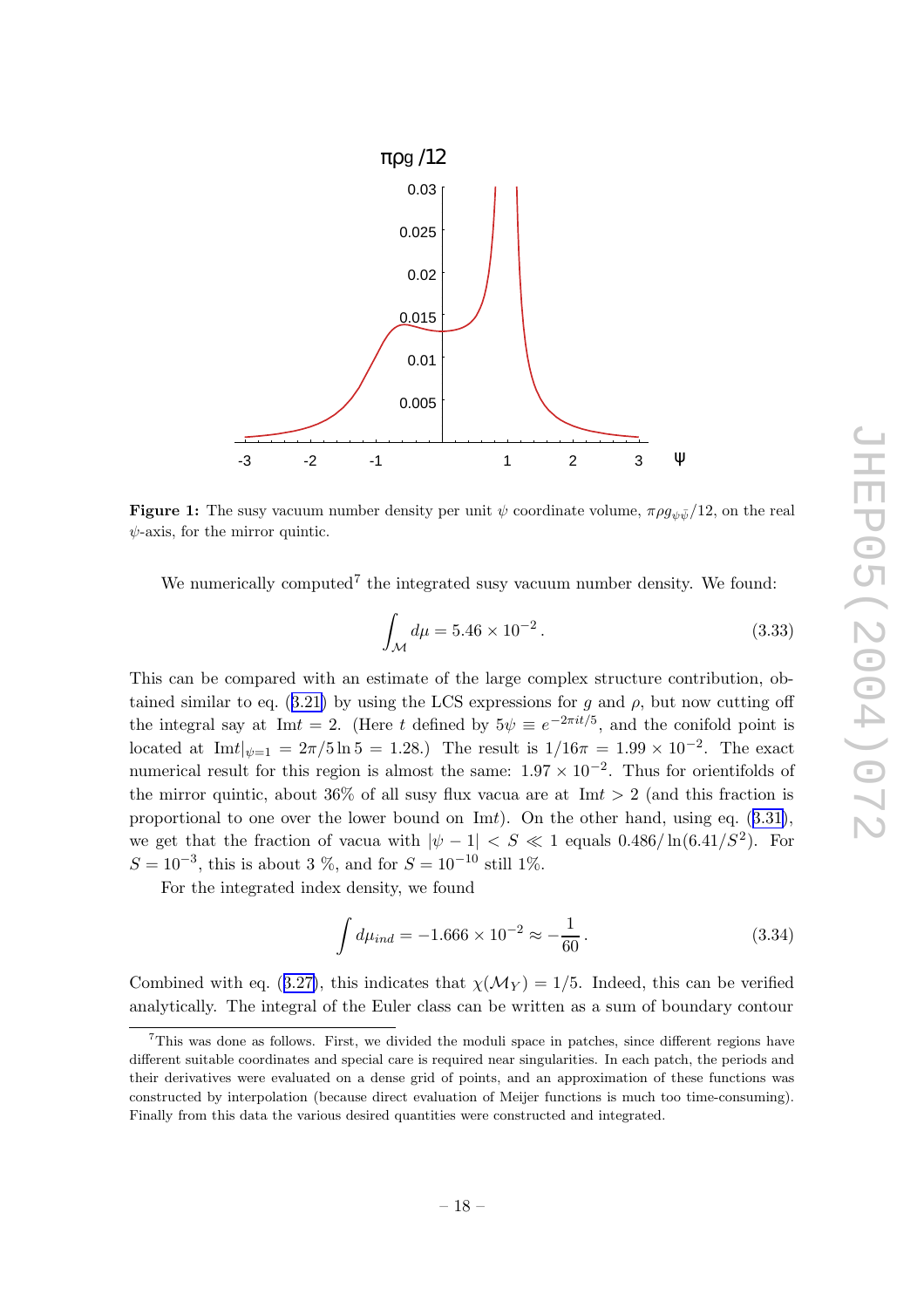<span id="page-19-0"></span>integrals as follows:

$$
\chi = \frac{i}{2\pi} \int_{\mathcal{M}_Y} \bar{\partial} \partial \ln g_{\psi \bar{\psi}} \tag{3.35}
$$

$$
= \frac{i}{2\pi \times 5} \int_{\mathbb{C}} \bar{\partial} \partial \ln g_{\psi \bar{\psi}} \tag{3.36}
$$

$$
= \frac{i}{10\pi} \left( \oint_{\infty} \partial \ln g_{\psi \bar{\psi}} - \sum_{i=1}^{5} \oint_{P_i} \partial \ln g_{\psi \bar{\psi}} \right), \tag{3.37}
$$

where the  $P_i$  are the 5 copies of the conifold point in the  $\psi$ -plane. For  $\psi \to \infty$  we have  $g_{\psi\bar{\psi}} = 3/4|\psi|^2 \ln^2 |\psi|$ , so

$$
\partial \ln g_{\psi\bar{\psi}} = -\frac{1}{\psi} \left( 1 + \frac{1}{\ln|\psi|} \right) d\psi \tag{3.38}
$$

and the corresponding contour integral produces a contribution  $(i/10\pi) \times (-2\pi i) = 1/5$  to eq. (3.37). On the other hand, near the conifold point  $\psi = 1$ ,  $g_{\psi \bar{\psi}} = c \ln(\mu^2/|\psi - 1|^2)$ , and

$$
\partial \ln g_{\psi \bar{\psi}} = -\frac{1}{\ln \frac{\hat{\mu}^2}{|\psi - 1|^2}} \frac{1}{\psi - 1} d\psi,
$$
\n(3.39)

so the corresponding contour integral is zero. Adding up all contributions, w e thus see that  $\chi = 1/5$ .

Numerical integration of the volume of  $\mathcal M$  gives  $5vol(\mathcal M) = 3.1416 \approx \pi$ . Again, this can b e understo o d topologically , using

$$
\omega = \frac{i}{2} \partial \bar{\partial} \mathcal{K} = \frac{i}{2} \bar{\partial} \partial \ln i \langle \hat{\Omega}, \bar{\hat{\Omega}} \rangle, \qquad (3.40)
$$

plus the fact that if  $\hat{\Omega}$  is normalized such that K is regular at  $\psi = 0$ , we have  $\langle \hat{\Omega}, \bar{\hat{\Omega}} \rangle \sim$  $1/|\psi|^2 \ln^3 |\psi|$  for  $\psi \to \infty$ . Writing the volume integral as a sum over contours, again only the  $\psi = \infty$  contour contributes, and this contribution equals  $\pi$ , as expected.

## $\bf{3.1.6} \,\,\it{d^2|W|} \,\, \rm{signature \,\, distribution}$

For some applications, such as the RG flow interpretation of domain wall flows, one needs to know whether the critical point of  $W$  is a maximum, a minimum, or a saddle point of |W|. This corresponds to a positive, negative or indefinite Hessian  $d^2|W| \equiv (\partial_a, \bar{\partial}_{\bar{a}})^t$ .  $(\bar{\partial}_{\bar{b}}|W|, \partial_b|W|)$ . At a critical point, one has  $\partial_a\partial_b|W| = \frac{1}{2} \frac{\bar{W}}{|W|}D_a D_b W$  and  $\partial_a\bar{\partial}_b|W| =$  $\frac{1}{2} \frac{W}{W} D_a \bar{D}_{\bar{b}} \bar{W}$ , so from eq. ([3.12\)](#page-14-0) we see that we have to investigate the eigenvalues of

$$
d^{2}|W| = \frac{1}{2|X|} \begin{pmatrix} |X|^{2} & 0 & 0 & \bar{X}Z \\ 0 & |X|^{2} & \bar{X}Z & \mathcal{F}\bar{X}\bar{Z} \\ 0 & X\bar{Z} & |X|^{2} & 0 \\ X\bar{Z} & \bar{\mathcal{F}}XZ & 0 & |X|^{2} \end{pmatrix}.
$$
 (3.41)

Clearly the sum of the eigenvalues  $tr d^2|W| \geq 0$ , so there are no maxima (this is true in general, since  $\partial_a\bar{\partial_b}|W| \sim g_{a\bar{b}}|W|$  and tr $g > 0$ ). In general, a matrix is positive definite iff all upper left submatrices hav e positiv e determinant. In the case at hand, this implies the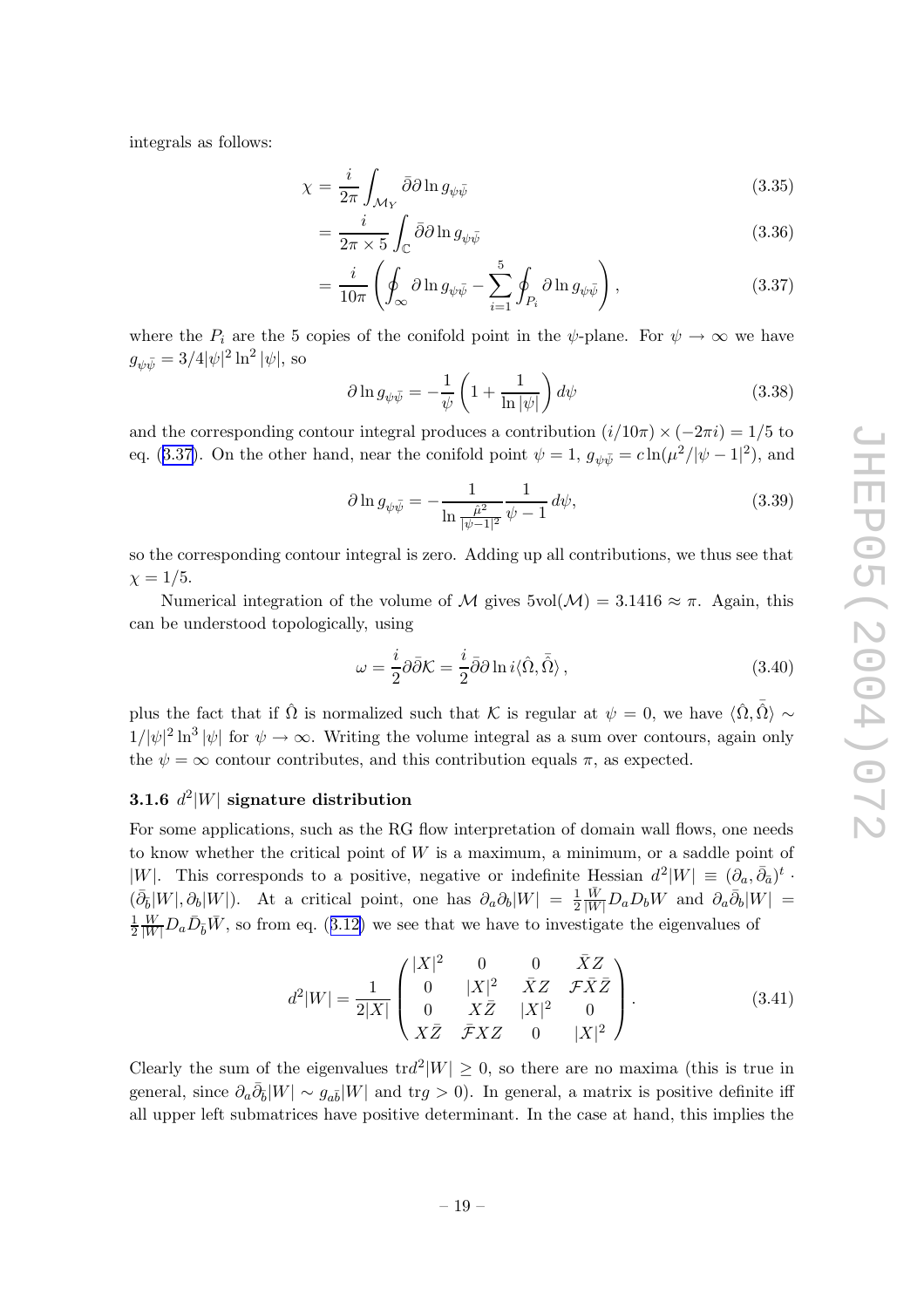<span id="page-20-0"></span>conditions  $|X|^4 + |Z|^4 - (2 + |\mathcal{F}|^2)|X|^2|Z|^2 > 0$  and  $|X|^2 - |Z|^2 > 0$ . This restricts the integration domain of eq.  $(3.18)$  $(3.18)$  $(3.18)$  to one of its three segments, and thus the density of susy vacua which are minima of  $|W|$  is

$$
\rho_{++++} = \frac{1}{2\pi^2} (2 - |\mathcal{F}|^2 + \frac{|\mathcal{F}|^3}{\sqrt{4 + |\mathcal{F}|^2}}). \tag{3.42}
$$

More information can be obtained by looking directly at the eigenvalues. We just quote the results:  $\rho_{++--} = \rho_{++++}$ , and

$$
\rho_{+++-} = \frac{1}{\pi^2} \frac{|\mathcal{F}|^3}{\sqrt{4 + |\mathcal{F}|^2}}.
$$
\n(3.43)

In the large complex structure limit one has, rather democratically,  $\rho_{++++} = \rho_{+++-}$  $\rho_{++--} = \rho/3$ . In the conifold limit on the other hand,  $\rho_{+++-} = \rho$  and  $\rho_{++++} = \rho_{++--}$ 0.

#### 3.2 Num ber of susy vacua with positiv e bosonic mass matrix

Due to the properties of AdS, supersymmetric vacua are alw ays perturbatively stable, even if the critical point of the potential  $V$  is not a minimum. Obviously, this is no longer true if supersymmetry is broken and the cosmological constan t is lifted to a positiv e value. In particular, if as in the KKLT scenario supersymmetry is broken b y adding an anti-D3 brane to a supersymmetric AdS vacuum, thus shifting the potential up by a constant<sup>8</sup> such that the critical point of the potential becomes positive, the original AdS critical point should b e a minimum in order for the lifted vacuum to b e perturbatively stable. It is therefore importan t to compute the num ber of supersymmetric vacua whic h are local minima of V .

A critical point is a minimum if the mass matrix  $d^2V \equiv (\partial, \bar{\partial})^t \cdot (\bar{\partial}V, \partial V)$  is positive definite. Using eq.  $(1.6)$  $(1.6)$ -eq.  $(1.8)$  $(1.8)$  $(1.8)$  and eq.  $(2.21)$  $(2.21)$ -eq.  $(2.27)$  $(2.27)$ , we get, at a supersymmetric critical point (i.e.  $Y = 0$ ):

$$
D_0 \partial_0 V = 0 \tag{3.44}
$$

$$
D_I \partial_0 V = -Z_I \bar{X} \tag{3.45}
$$

$$
D_0 \partial_J V = -Z_J \bar{X} \tag{3.46}
$$

$$
D_I \partial_J V = -\mathcal{F}_{IJK} \bar{Z}^K \bar{X}
$$
\n(3.47)

$$
D_0 \bar{\partial}_0 V = -2|X|^2 + |Z_I|^2 \tag{3.48}
$$

$$
D_I \bar{\partial}_0 V = \mathcal{F}_{IKL} \bar{Z}^K \bar{Z}^L \tag{3.49}
$$

$$
D_0 \bar{\partial}_J V = \bar{\mathcal{F}}_{JKL} Z^K Z^L \tag{3.50}
$$

$$
D_I \bar{\partial}_J V = -2|X|^2 + Z_I \bar{Z}_J + \mathcal{F}_{IK}{}^M \bar{\mathcal{F}}_{MJL} \bar{Z}^K Z^L. \tag{3.51}
$$

We can use covariant derivatives of V here instead of ordinary derivatives because  $dV = 0$ implies  $DdV = d^2V$ .

<sup>8</sup> constan t in the complex structure deformation directions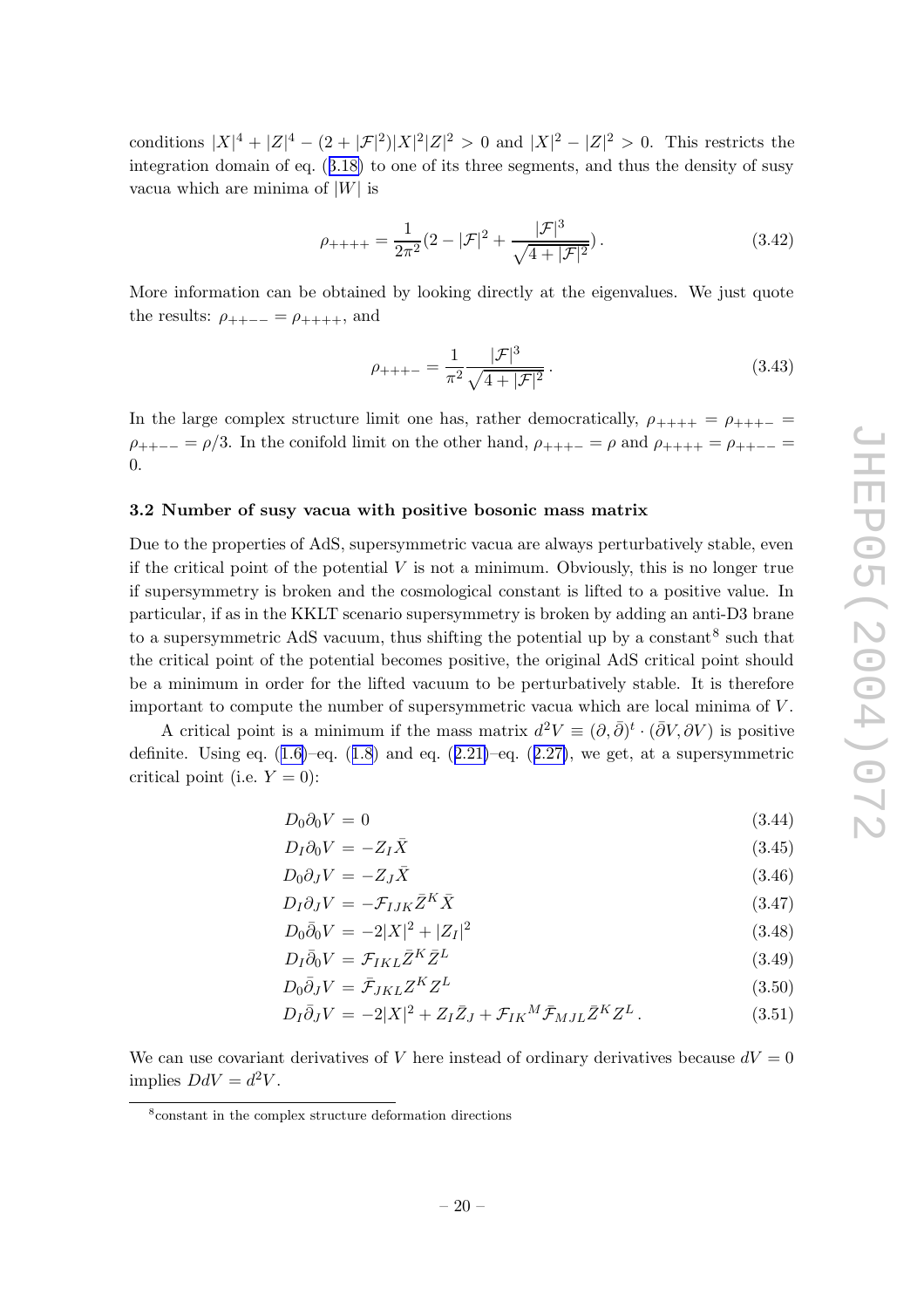<span id="page-21-0"></span>Let us work out the case  $n = 1$ , which has

$$
d^2V = \begin{pmatrix} |Z|^2 - 2|X|^2 & \bar{\mathcal{F}}Z^2 & 0 & -\bar{X}Z \\ \bar{\mathcal{F}}\bar{Z}^2 & (1 + |\mathcal{F}|^2)|Z|^2 - 2|X|^2 & -\bar{X}Z & -\mathcal{F}\bar{X}\bar{Z} \\ 0 & -X\bar{Z} & |Z|^2 - 2|X|^2 & \bar{\mathcal{F}}\bar{Z}^2 \\ -X\bar{Z} & -\bar{\mathcal{F}}XZ & \bar{\mathcal{F}}Z^2 & (1 + |\mathcal{F}|^2)|Z|^2 - 2|X|^2 \end{pmatrix}.
$$
\n(3.52)

A matrix is positive definite iff all its upper left subdeterminants are positive. With  $r \equiv$  $|X|^2$ ,  $s \equiv |Z|^2$ , this gives the following conditions:

$$
s - 2r > 0 \tag{3.53}
$$

$$
4r^2 - 2(2 + |\mathcal{F}|^2)rs + s^2 > 0 \qquad (3.54)
$$

$$
(s - 2r) \left( 4r^2 - (5 + 2|\mathcal{F}|^2) \, rs + s^2 \right) > 0 \tag{3.55}
$$

$$
(16 r2 - 4 (2 + |\mathcal{F}|2) r s + s2) (r2 - (2 + |\mathcal{F}|2) r s + s2) > 0.
$$
 (3.56)

A straightforward analysis of these inequalities shows that they boil down to simply

$$
\frac{|Z|^2}{|X|^2} = \frac{s}{r} > 4 + 2|\mathcal{F}|^2 + 2|\mathcal{F}|\sqrt{4 + |\mathcal{F}|^2}.
$$
 (3.57)

To compute the num ber densit y of susy vacua with positiv e mass matrix, w e should therefore evaluate the integral eq.  $(3.18)$  with  $(r, s)$  restricted to the region satisfying this condition. This gives

$$
\rho_{M>0} = \frac{98 + 179 |\mathcal{F}|^2 + 42 |\mathcal{F}|^4 + 96 |\mathcal{F}| \sqrt{4 + |\mathcal{F}|^2 + 42 |\mathcal{F}|^3 \sqrt{4 + |\mathcal{F}|^2}}}{\left(5 + 2 |\mathcal{F}|^2 + 2 |\mathcal{F}| \sqrt{4 + |\mathcal{F}|^2}\right)^3 \pi^2}
$$
(3.58)

as shown in figure [2](#page-22-0). At  $\mathcal{F} = 0$ , the relative fraction of susy vacua with positive mass matrix is approximately 39% and maximal. In the large complex structure limit  $\mathcal{F} = 2/\sqrt{3}$  the fraction is about 19%, and in the conifold limit it is zero. Indeed, while the total density  $\rho$ grows quadratically with  $|\mathcal{F}|$  when  $\mathcal{F} \to \infty$ , the density  $\rho_{M>0}$  decreases quadratically with  $|\mathcal{F}|$ . This means that very near a conifold point, though there are many susy vacua, only an extremely small fraction has positiv e mass matrix!

Let us make this more precise. In the notation of our example 2 in the previous section, we have for small  $v$ :

$$
\rho_{M>0} \approx \frac{21 c^2}{6\pi^2} \left( \ln \frac{\mu^2}{|v|^2} \right)^4 |v|^2.
$$
\n(3.59)

Integrated over  $\tau$  and  $|v| < R$ , this gives

$$
\int d^2 \tau g_{\tau \bar{\tau}} \int d^2 v \, g_{v \bar{v}} \, \rho_{M>0} = \frac{7c^2}{256} (3 + 6\gamma + 6\gamma^2 + 4\gamma^3 + 2\gamma^4) R^4 \,, \tag{3.60}
$$

where  $\gamma(R) = \ln \frac{\mu^2}{R^2}$  $\frac{\mu^2}{R^2}$ . Because of the  $R^4$  dependence, this rapidly goes to zero with R. If we take the parameters of the mirror quintic conifold for example, i.e.  $\mu = 8.94$  and  $c = 1.26 \times 10^{-2}$ , and we take  $L_* = 100$ , then the expected number of susy vacua with  $M > 0$  drops below 1 for  $|v| < 0.02$ , or  $|\psi - 1| < 0.004$ . Increasing  $L_*$  to 1000, these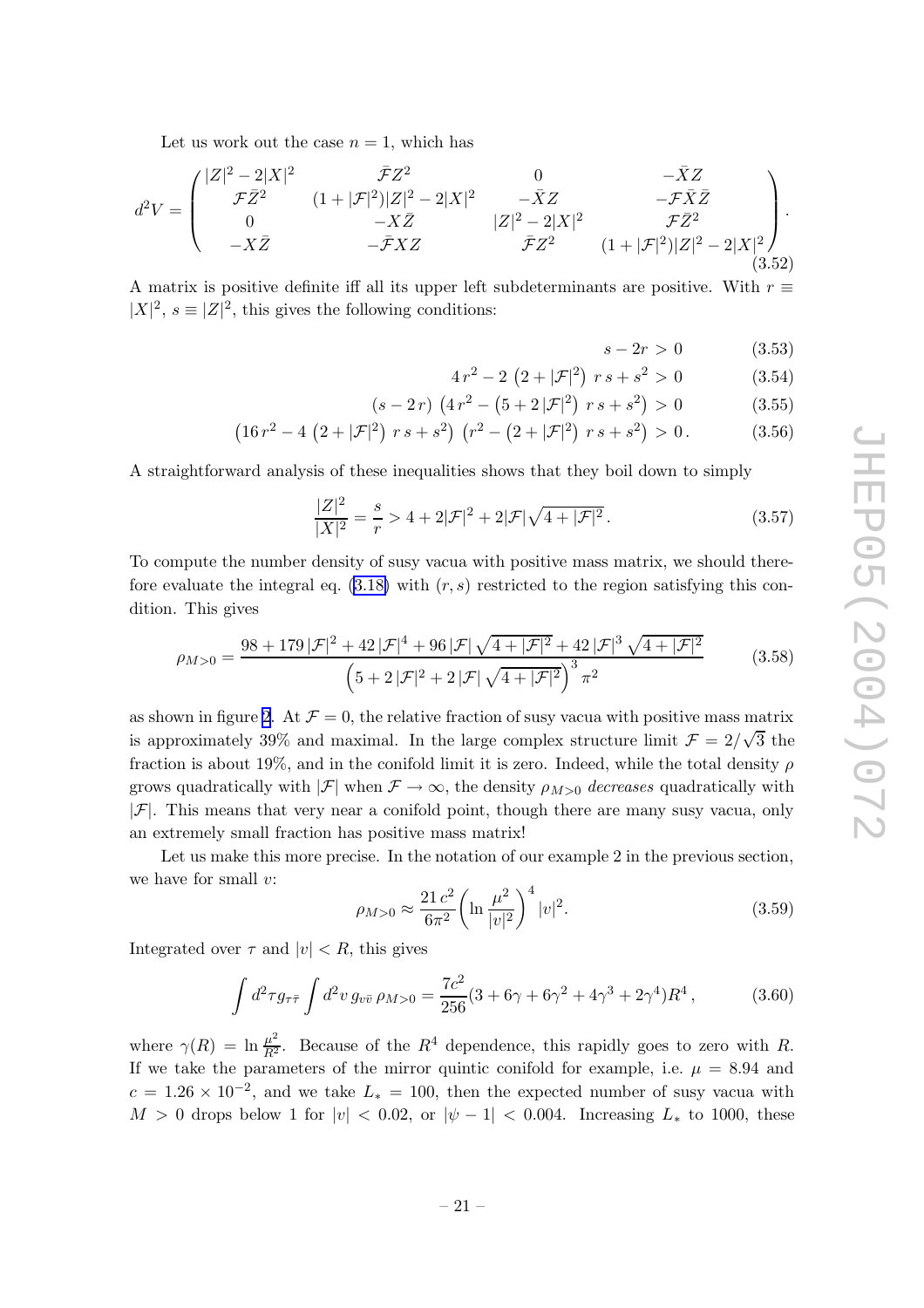<span id="page-22-0"></span>

**Figure 2:** The upper curve shows the total susy vacuum density as a function of  $|\mathcal{F}|$ , the lower curv e the densit y of susy vacua with positiv e mass matrix.

numbers become just one order of magnitude smaller. Thus, for  $n = 1$  and with reasonable parameter values, at most only a modest hierarc h y of scales can b e generated through the conifold throat mechanism of [[17\]](#page-44-0), if we insist on having a positive mass matrix.

On the other hand, if a near-conifold vacuum has positive mass matrix, eq.  $(3.57)$  $(3.57)$  $(3.57)$ together with  $|X|^2 + |Z|^2 = L \leq L_*$  shows that it automatically has a small value for  $|W| = |X|$ , and therefore a small cosmological constant. We will make this more precise in the next section.

The positivity properties of  $M = d^2V$  for susy vacua can also be analyzed as follows. First observe that in general, if  $DW = 0$ ,

$$
M = H^2 - 3|W|H,
$$
\n(3.61)

where

$$
H = 2 d^2 |W| \,. \tag{3.62}
$$

This follows directly from eq.  $(1.7)$  $(1.7)$ – $(1.8)$  $(1.8)$ . Thus, to have  $M > 0$ , all eigenvalues  $\lambda$  of H must satisfy  $\lambda < 0$  or  $\lambda > 3|W|$ . In particular, if  $W = 0$  at the critical point, M is automatically non-negative, and b y continuit y the same will b e true for most susy vacua with small W. The suppression of vacua with  $M > 0$  near a conifold point (for  $n = 1$ ) can now be seen in the following way. According to eq.  $(3.41)$  $(3.41)$ , the matrix H can be written as  $H = |X| \mathbf{1} + \Delta H$ , with

$$
\Delta H = \begin{pmatrix} 0 & S \\ \bar{S} & 0 \end{pmatrix}, \qquad S = \frac{\bar{X}}{|X|} \begin{pmatrix} 0 & Z \\ Z & \mathcal{F}\bar{Z} \end{pmatrix} . \tag{3.63}
$$

The eigenvalues of  $\Delta H$  are  $(\pm \lambda_1, \pm \lambda_2)$ , with  $\lambda_1^2 \lambda_2^2 = \det \Delta H = |Z|^4$  and  $2(\lambda_1^2 + \lambda_2^2) =$  $tr(\Delta H)^2 = 2(|\mathcal{F}|^2 + 2)|Z|^2$ . When  $\mathcal{F} \to \infty$ , the eigenvalues of  $\Delta H$  are therefore approximately given by  $\pm |\mathcal{F}|^{\pm 1} |Z|$ , and the eigenvalues of H by  $\lambda = |X| \pm |\mathcal{F}|^{\pm 1} |Z|$ . The condition on  $\lambda$  to have  $M > 0$  translates to  $|Z| > 2|\mathcal{F}||X|$ , in agreement with what we found earlier.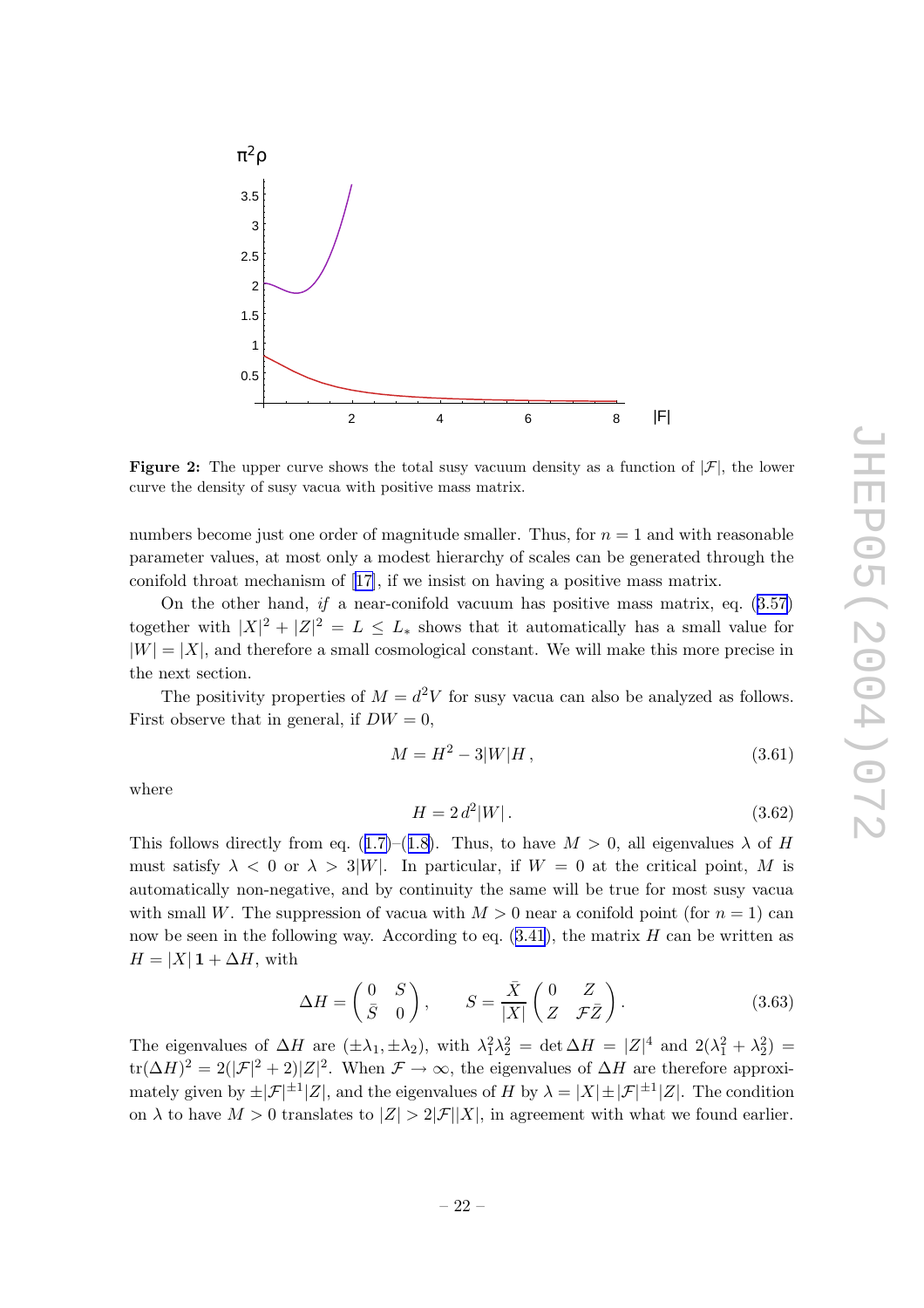<span id="page-23-0"></span>

Figure 3: The number density of susy vacua with positive mass matrix, per unit coordinate volume, on the real  $\psi$ -axis, for the mirror quintic. Compare to fig. [1](#page-18-0).

Note that the "dangerous" eigenvectors (the eigenvectors of  $\Delta H$  with eigenvalues  $\sim$  $1/|\mathcal{F}|$  are approximately aligned with the dilaton direction, i.e.  $(1, O[1/\mathcal{F}], 1, O[1/\mathcal{F}])$ . In a sense, the special form of the matrix eq. ([3.63](#page-22-0) ) leads to a sort of "seesaw" mixing with the dilaton, and the small eigenvalue. This may be specific to  $n = 1$ ; a similar analysis for  $n > 1$  suugests that there is no longer suppression of  $M > 0$  vacua near generic points of the discriminan t locus.

As an example, a plot of the number density of  $M > 0$  vacua per unit coordinate volume is shown in fig. 3 for the mirror quintic, on the real  $\psi$ -axis. The sharp dip near  $\psi = 1$  is due to the conifold singularity. For the integrated density we find

$$
\int_{\mathcal{M}} d\mu_{M>0} = 5.12 \times 10^{-3} \,. \tag{3.64}
$$

Comparing this to eq.  $(3.33)$ , we thus see that about 9% of all susy vacua has positive mass matrix. This is not to o far from the naiv e guess 1 /16 based on the fact that there are four mass eigen values, with eac h a 50% chance to b e positive.

#### 3.3 Distribution of cosmological constants

The cosmological constant in a supersymmetric vacuum is  $V = -3|W|^2$  (in  $2T_3 \equiv 1$  units). We wish to count the number of susy vacua with  $L \leq L_*$  and  $V \geq V_* \equiv -3\lambda_*$ , i.e. with  $|W|^2 \leq \lambda_*$ . Analogous to eq.  $(3.2)$ , we have

$$
\mathcal{N}_{\text{susy}}(L \le L_*, |W|^2 \le \lambda_*) = \int_{\mathcal{M}} d^{2m}z \int_0^{\lambda_*} d\lambda \frac{1}{2\pi i} \int \frac{d\alpha}{\alpha} e^{\alpha L_*} \nu(z, \alpha, \lambda), \tag{3.65}
$$

<sup>&</sup>lt;sup>9</sup>We could also have implemented the  $|W|^2 \leq \lambda_*$  inequality by a similar Laplace transform, but here it is slightly easier to solv e the constraints directly .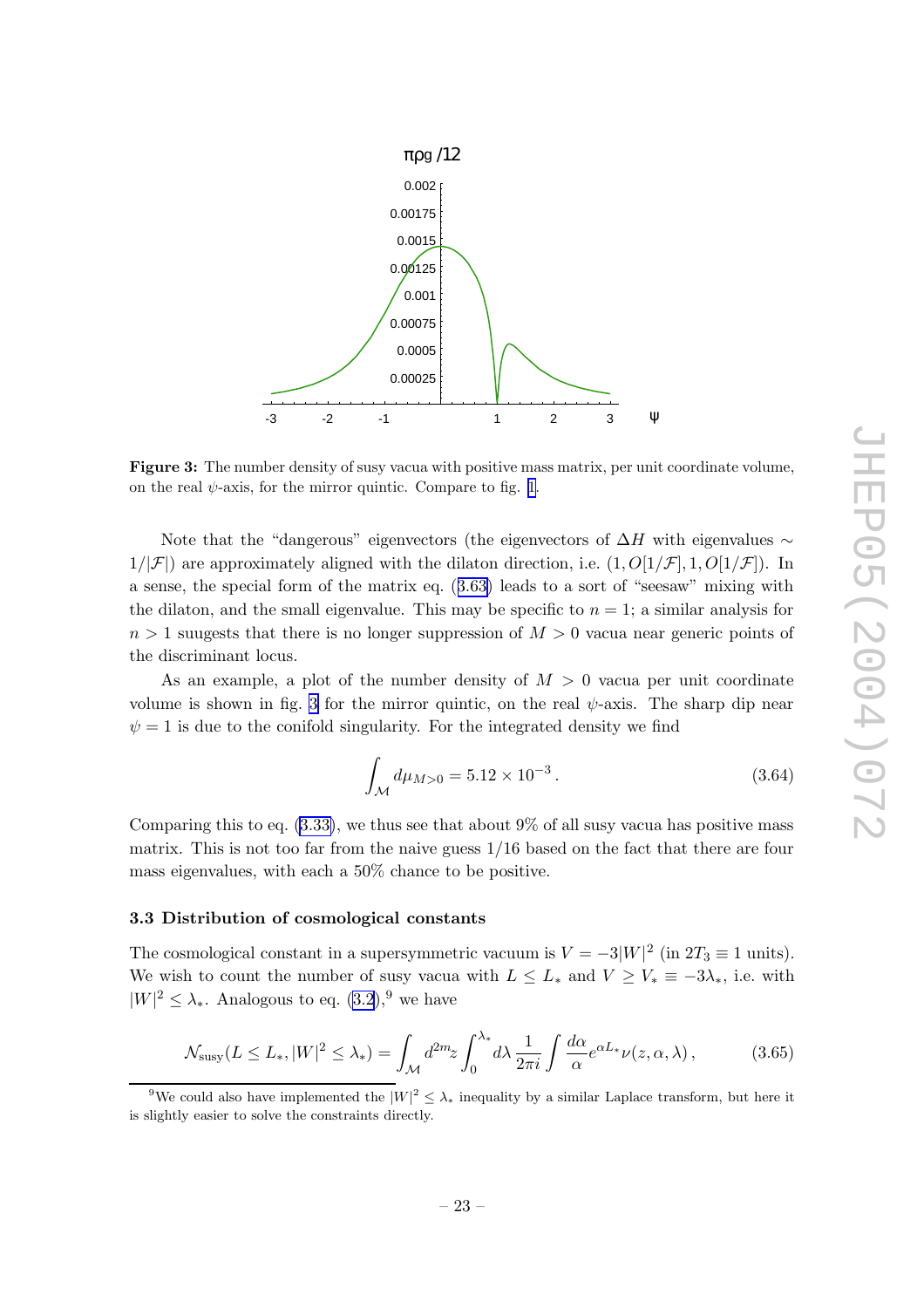<span id="page-24-0"></span>where

$$
\nu(z,\alpha,\lambda) = \int d^K N \, e^{-\alpha L} \, \delta(|W|^2 - \lambda) \, \delta^{2m}(DW) \, |\det D^2 W| \tag{3.66}
$$

$$
= \alpha^{1-K/2} \int d^K N e^{-L} \delta(|W|^2 - \alpha \lambda) \delta^{2m}(DW) |\det D^2 W|,.
$$
 (3.67)

Parallel to eq.  $(3.15)$  $(3.15)$  $(3.15)$ , we can write eq.  $(3.65)$  $(3.65)$  $(3.65)$  also in the form

$$
\mathcal{N}_{\text{susy}}(L \le L_*, |W|^2 \le \lambda_*) = \frac{(2\pi L_*)^{K/2}}{(K/2)!} |\det \eta|^{-1/2} \int_{\mathcal{M}} d^{2m}z \, g \int_0^{\lambda_*} d\lambda \, \rho(\lambda, z) \,. \tag{3.68}
$$

The quantity  $d\lambda \rho(\lambda, z)/\rho(z)$  then gives the fraction of vacua at z with  $|W|^2$  in a width  $d\lambda$ interval around  $\lambda$ .

Specializing again to the orientifold limit, so  $K = 4m = 4(n+1)$ , we make the change of variables from N to  $(X, Y, Z)$ . In these variables the additional constraint in eq. (3.67) is simply  $|X|^2 = \alpha \lambda$ , which we can solve by putting  $X = \sqrt{\alpha \lambda}$ , since the integral is invariant under an overall phase transformation of  $(X, Y, Z)$ . Thus we find, similar to eq.  $(3.16)$  $(3.16)$  $(3.16)$  (but with the additional constraint):

$$
\nu(z,\alpha,\lambda) = \frac{2^{2m}\pi g}{\sqrt{\eta} \alpha^{2m-1}} \int d^{2n}Z \, e^{-\alpha\lambda - |Z|^2} \left| \det \begin{pmatrix} \sqrt{\alpha\lambda} & 0 & 0 & Z_J \\ 0 & \delta_{IJ}\sqrt{\alpha\lambda} & Z_I & \mathcal{F}_{IJK}\bar{Z}^K \\ 0 & \bar{Z}_J & \sqrt{\alpha\lambda} & 0 \\ \bar{Z}_I & \bar{\mathcal{F}}_{IJK}Z^K & 0 & \delta_{IJ}\sqrt{\alpha\lambda} \end{pmatrix} \right|
$$
  

$$
= \frac{2^{2m}\pi g}{\sqrt{\eta} \alpha^{2m-1}} e^{-\alpha\lambda} \int d^{2n}Z \, e^{-|Z|^2} \left| \sum_{k=0}^m C_k(Z,\bar{Z})(\alpha\lambda)^k \right|, \qquad (3.69)
$$

where  $g \equiv \det g$ ,  $\eta = |\det \eta|$  and the  $C_k(Z, \bar{Z})$  are homogeneous polynomial functions obtained by expanding the determinant. For example in the  $n = 1$  case,

$$
\nu(z,\alpha,\lambda) = \frac{16\pi g}{\sqrt{\eta} \,\alpha^3} \, e^{-\alpha\lambda} \int d^2 z \, e^{-|Z|^2} \, |(\alpha\lambda)^2 - (2+|\mathcal{F}|^2)|Z|^2 \alpha\lambda + |Z|^4 \, . \tag{3.70}
$$

#### 3.3.1 Densit y at zero cosmological constan t

For physical applications, the most interesting quantity is the number of vacua at very small cosmological constant, i.e. the case  $\lambda_* \ll L_*$ . To a good approximation, we can then neglect the higher order terms in eq. (3.69) and simply compute the density at  $\lambda = 0$ . The integral becomes

$$
I(\mathcal{F}) = \int d^{2n}Z \, e^{-|Z|^2} \left| \det \begin{pmatrix} 0 & Z_J \\ Z_I & \mathcal{F}_{IJK} \bar{Z}^K \end{pmatrix} \right|^2. \tag{3.71}
$$

This is a significan t simplification compared to eq. (3.69), as this can b e evaluated using Wick's theorem or by rewriting the determinant as a Grassmann integral and then doing the integral over  $Z$ , similar to what was done to obtain eq.  $(3.23)$  $(3.23)$ . Doing the integral over  $\alpha$  in eq. [\(3.65](#page-23-0)) now gives

$$
\rho|_{\lambda=0} = \frac{2\pi m}{\pi^{2m} L_*} I(\mathcal{F}).
$$
\n(3.72)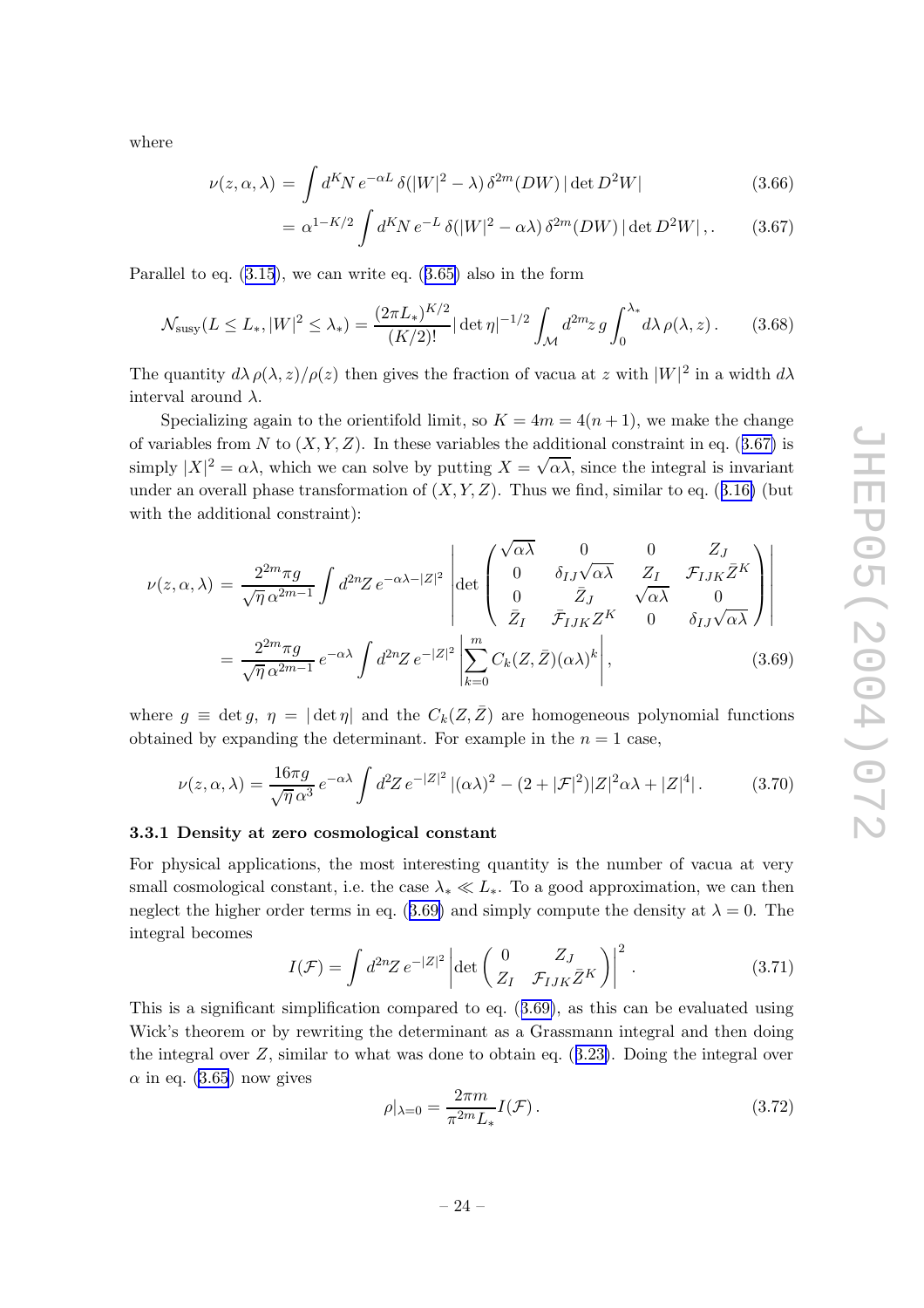<span id="page-25-0"></span>

Figure 4: Left: Vacuum number densities (true and absolute value of index) in the large complex structure limit  $(\mathcal{F} = 2/\sqrt{3})$ , as a function of cosmological constant value. Right: Same near the conifold limit ( $\mathcal{F} = 100$  for this example). Note that despite appearances,  $\rho$  is non-zero at  $\lambda = 0$  as expressed in eq. (3.73); it just does not receiv e the conifold enhancemen t there.

Note that for  $n = 1$ , this is independent of  $\mathcal F$  and therefore of z:  $\rho_0 = 8/\pi^2 L_*$ . Applying this to the example of the mirror quintic, for which  $vol(\mathcal{M}_{\tau} \times \mathcal{M}_{\psi}) = \frac{\pi}{12}$  $\frac{\pi}{12} \times \frac{\pi}{5}$  $\frac{\pi}{5}$ , we get for small  $\lambda_*$ :

$$
\mathcal{N}(L \le L_*, |W|^2 \le \lambda_*) = \frac{4\pi^4 L_*^4}{45} \frac{\lambda_*}{L_*}.
$$
\n(3.73)

For  $L_* = 100$ , this becomes  $\sim 10^7 \lambda_*$ , so the expected smallest possible cosmological constant is  $|\Lambda| \sim 10^{-7} T_3$ . For  $L_* = 1000$ , this is three orders of magnitude smaller.

#### 3.3.2 Index densit y

The distribution for arbitrary cosmological constants is harder to compute, mainly because of the absolute value signs in eq. ([3.69\)](#page-24-0). Let us therefore drop these for now, so w e coun t vacua with signs. Then after integration over Z, we will still have a polynomial in  $\alpha$ :

$$
\nu_{ind}(z,\alpha,\lambda) = \frac{2^{2m}\pi^m g}{\sqrt{\eta}} e^{-\alpha\lambda} \sum_{k=0}^m c_k \lambda^k \alpha^{k-2m+1}
$$
\n(3.74)

and therefore, b y comparing eq. [\(3.65](#page-23-0) ) and eq. [\(3.68\)](#page-24-0),

$$
\rho_{ind}(z,\lambda) = \frac{(2m)!}{(2\pi L_*)^{2m}g} \frac{1}{2\pi i} \int \frac{d\alpha}{\alpha} e^{\alpha L_*} \nu_{ind}(z,\alpha,\lambda)
$$
\n(3.75)

$$
= \theta(L_{*} - \lambda) \frac{(2m)!}{\pi^{m} L_{*}} \sum_{k=0}^{m} \frac{c_{k}}{(2m - 1 - k)!} \left(\frac{\lambda}{L_{*}}\right)^{k} \left(1 - \frac{\lambda}{L_{*}}\right)^{2m - 1 - k}.
$$
 (3.76)

In the case  $n = 1$ , we thus get for the cosmological constant density counted with signs

$$
\rho_{ind}(z,\lambda) = \frac{4}{L_* \pi^2} (1-x)(2 - (10+3|\mathcal{F}|^2) x + (14+3|\mathcal{F}|^2) x^2) \theta(1-x), \quad (3.77)
$$

where we wrote  $x \equiv \frac{\lambda}{L_*}$ . As noted above, the density at  $\lambda = 0$  equals  $8/L_* \pi^2$ . In the large complex structure limit  $\mathcal{F} \to 2/\sqrt{3}$ ,  $\rho_{ind} = 8(1-x)(1-7x+9x^2)/L_*\pi^2$  and in the conifold limit  $\mathcal{F} \to \infty$ , for x not too small,  $\rho_{ind}/|\mathcal{F}|^2 = -12(1-x)^2x/L_*\pi^2$ .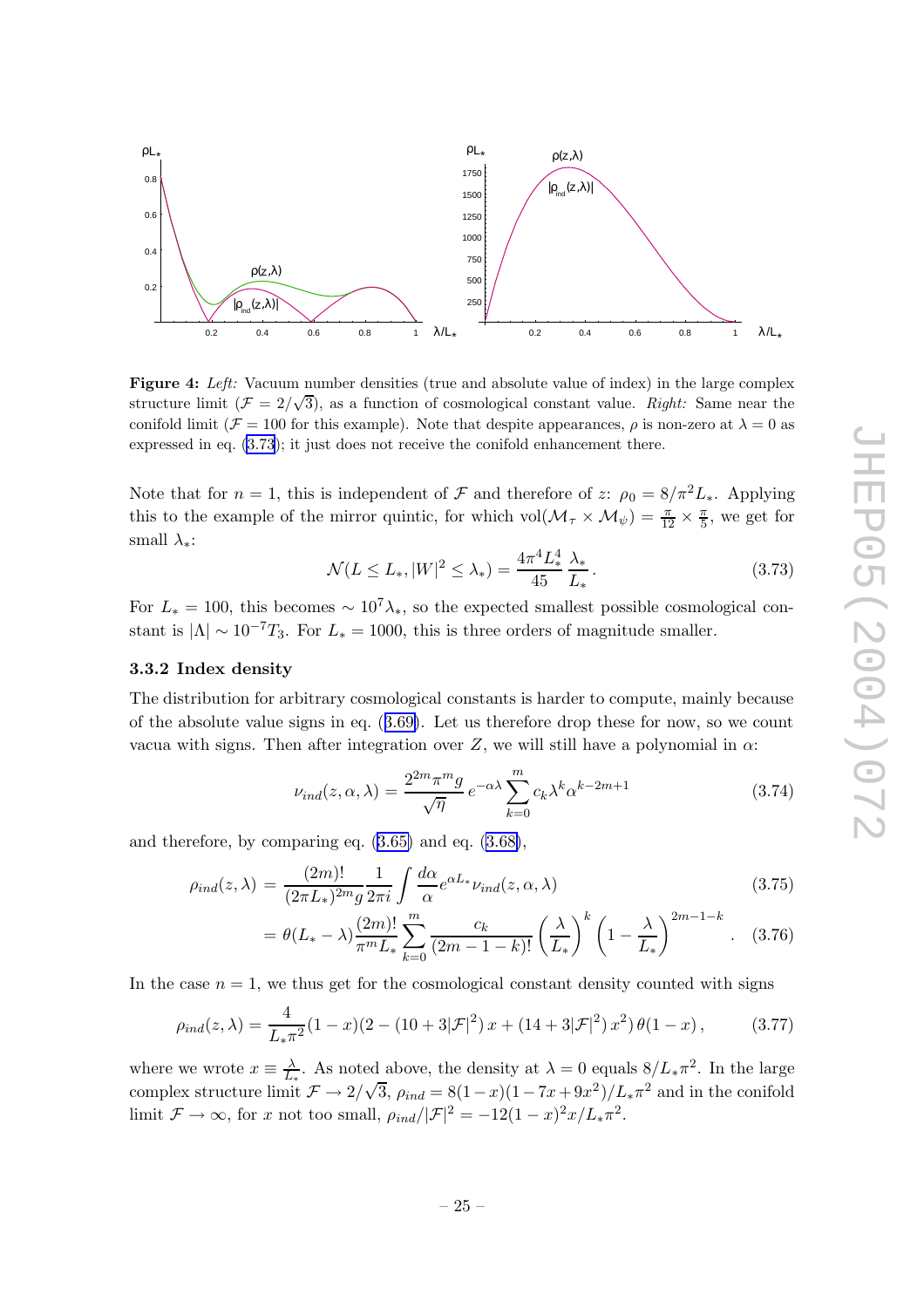#### <span id="page-26-0"></span>3.3.3 Total densit y

Let us now turn to the true density. The absolute value signs in eq.  $(3.69)$  $(3.69)$  $(3.69)$  make the integral hard to evaluate in general, but for  $n = 1$  one gets something of the form

$$
\nu(z,\alpha,\lambda) = P_0(\alpha\lambda)e^{-\alpha\lambda} + P_-(\alpha\lambda)e^{-b_-\alpha\lambda} + P_+(\alpha\lambda)e^{-b_+\alpha\lambda}
$$
\n(3.78)

with the  $P_i$  polynomials and  $b_-, b_+$  some  $\mathcal{F}\text{-dependent coefficients}$  (see below). Doing the  $\alpha$ -contour integral, this then gives, explicitly:

$$
L_{*}\pi^{2}\rho(z,\lambda) = L_{*}\pi^{2}\rho_{\text{ind}}(z,\lambda) + P(x)(\theta(1-b_{-}x) - \theta(1-b_{+}x)) + Q(x)(\theta(1-b_{-}x) + \theta(1-b_{+}x)),
$$
\n(3.79)

where

$$
P(x) = -4 + 6(4 + |\mathcal{F}|^2)x - 12(4 + |\mathcal{F}|^2)x^2 + (32 - 6|\mathcal{F}|^4 - |\mathcal{F}|^6)x^3
$$
 (3.80)  

$$
Q(x) = (4 + |\mathcal{F}|^2)^{3/2}F^3x^3
$$
 (3.81)

$$
Q(x) = (4 + |\mathcal{F}|^2)^{3/2} F^3 x^3 \tag{3.81}
$$

$$
b_{\pm} = \frac{1}{2}\sqrt{4 + |\mathcal{F}|^2}(\sqrt{4 + |\mathcal{F}|^2} \pm |\mathcal{F}|).
$$
 (3.82)

In the large complex structure limit

$$
L_{*}\pi^{2}\rho(z,\lambda) = L_{*}\pi^{2}\rho_{\text{ind}}(z,\lambda) + 16(1-4x)^{2}\theta(1-4x) + \frac{16}{27}(16x-3)(3-4x)^{2}\theta(3-4x),
$$
 (3.83)

and in the conifold limit, for  $x$  not too small,

$$
\frac{\rho(z,\lambda)}{|\mathcal{F}|^2} \to 12(1-x)^2 \frac{x}{L_*\pi^2} = -\rho_{\text{ind}}(\lambda, z). \tag{3.84}
$$

This is not immediately obvious from the above expressions, but can be seen from eq.  $(3.70)$  $(3.70)$ : the middle term dominates, and the absolute value just removes the minus sign. As discussed before, the convergence of index density and true density can be expected to hold more generally near degenerations where  $\mathcal{F}_{IJK} \to \infty$  (see also below).

These considerations are illustrated for the large complex structure and conifold limits in figure [4](#page-25-0). Note that the approximation of the true density by the index density is perfect near the conifold, and near the extremities of  $\lambda$ , and qualitatively still not bad away from those.

#### 3.3.4 Some general observations

A few simple observations can be made about the general case. It is obvious that the cosmological constant always satisfies  $|W|^2 < L_*$ . This is because  $|W|^2 + |Z|^2 = L \leq L_*$  by construction. The density at  $\lambda = L_*$  is zero for the same reason; in fact, the index density near that point is suppressed by  $(L - \lambda_*)^{m-1}$ , as follows from eq. ([3.75\)](#page-25-0). By contrast, the density at  $\lambda = 0$  is always nonvanishing. Note however that in case all  $\mathcal{F}_{IJK} \to \infty$ , this value is much smaller than the total density  $\rho(z)$  (compare eq. ([3.71](#page-24-0)) to eq. ([3.22\)](#page-15-0)). In general, for large m, the distribution can be expected to peak at a small value of  $\lambda$ , because of the suppression factor  $(L - \lambda_*)^{m-1}$ . More intuitively, the lower  $|W|^2$  is, the more "room" there is for Z to satisfy  $|W|^2 + |Z|^2 \leq L_*$ .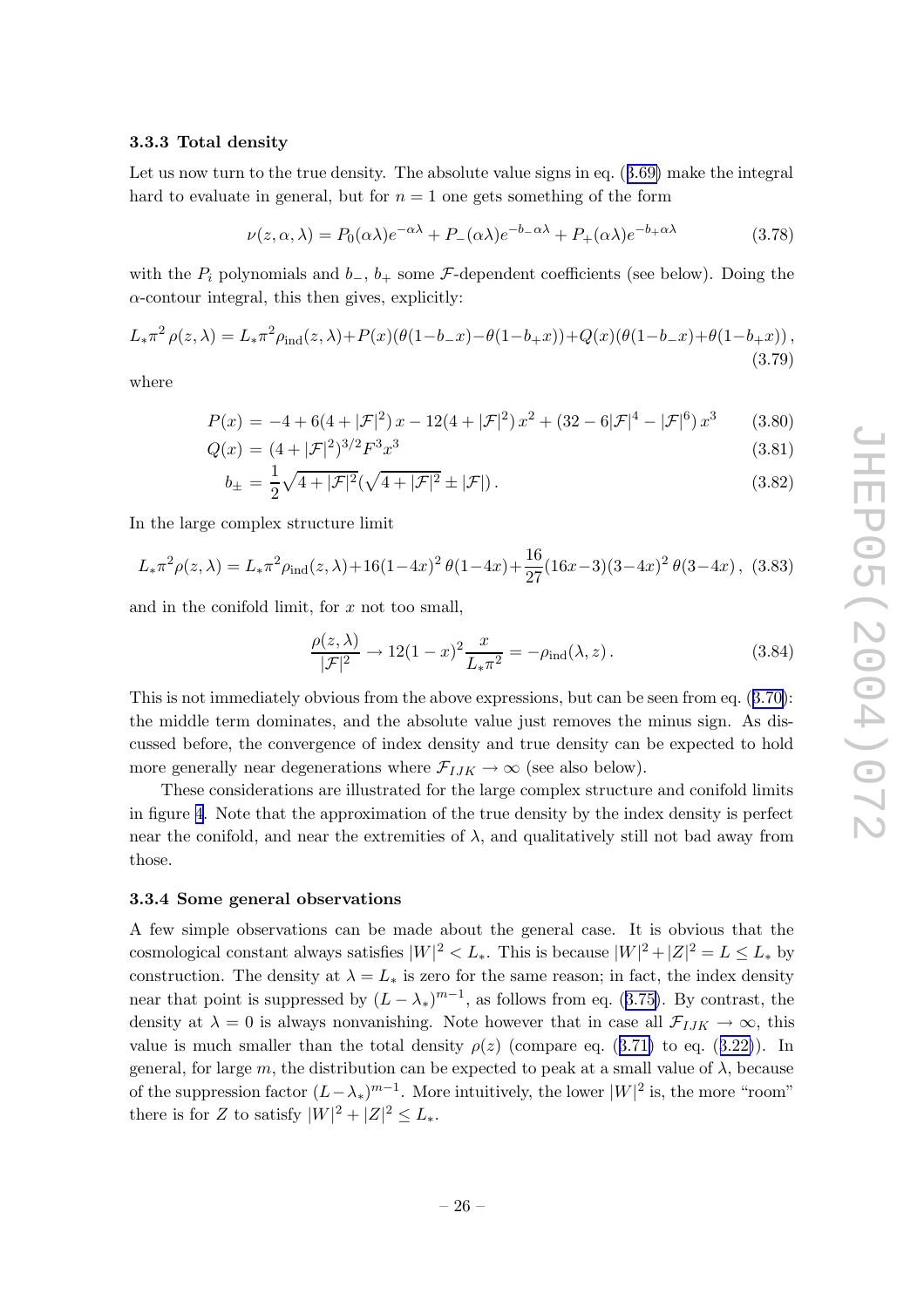<span id="page-27-0"></span>Finally, in the limit where  $\mathcal{F}_{IJK} \to \infty$ , we can compute  $\rho(z,\lambda)$  more explicitly, since then, for  $\lambda$  not too small,

$$
\rho(z,\lambda) \approx \frac{(2m)!}{(\pi L_*)^{2m}} \frac{1}{2\pi i} \int \frac{d\alpha}{\alpha} e^{\alpha L_*} \frac{\pi}{\alpha^{2m-1}} \int d^{2n}Z \, e^{-\alpha \lambda - |Z|^2} \, \alpha \lambda |\det(\mathcal{F}_{IJK}\bar{Z}^K)|^2 \tag{3.85}
$$

$$
= A x (1 - x)^{2m - 2}, \tag{3.86}
$$

where  $x = \lambda/L_*$ , and  $A = \frac{2m(2m-1)}{\pi^{2m-1}L_*}$  $\frac{m(2m-1)}{\pi^{2m-1}L_*} \int d^{2n}Z \, e^{-|Z|^2} |\det(\mathcal{F}_{IJK}\bar{Z}^K)|^2$ . This distribution has mean  $\mu = \langle x \rangle = 2/(2m+1)$  and standard deviation  $\sigma^2 = \langle (x-\mu)^2 \rangle = (2m-1)/(m+1)$  $1(2m+1)^2$ , so for large m, most susy vacua in this limit have a cosmological constant  $\Lambda$ of order  $-T_3L_*/m$ . This should be compared to the string scale energy density, which in Einstein frame is  $T_F^2 = g_s(2\pi\alpha')^{-2} = 2\pi g_s T_3$ . Therefore in this limit vacua with  $|\Lambda|$  well below the string scale are comparatively rare, unless  $m \gg L_*/g_s$ .

#### 3.3.5 Distribution restricted to vacua with positiv e mass matrix

If we restrict to vacua with positive mass matrix, eq.  $(3.57)$  $(3.57)$  $(3.57)$  together with  $|Z|^2 + |X|^2 =$  $L \leq L_*$ , implies the cutoff  $\lambda \leq L_*/(5+2|\mathcal{F}|^2+2|\mathcal{F}|\sqrt{4+|\mathcal{F}|^2})$ . In the large complex structure limit, this is  $\lambda \leq L_*/13$ , and near the conifold limit,  $\lambda \leq L_*/4|\mathcal{F}|^2$ . Therefore, positive M vacua near the conifold point automatically have small cosmological constant  $(s$ mall compared to the string scale). Recall however that positive  $M$  vacua are suppressed near the conifold point. We saw earlier that for the parameter values of the mirror quintic and  $L_* = 100$ , no positive M vacua are expected below  $v \sim 10^{-2}$ . At this point  $\mathcal{F} \sim 20$ and thus  $\lambda < 10^{-3} L_* = 0.1$ , hence the cosmological constant cutoff is not much below the string scale. Increasing  $L_*$  to 1000 decreases the  $\lambda$  cutoff with just one order of magnitude. Thus, for  $n = 1$ , the positive M vacua closest to the conifold point are not expected to be close enough to force the cosmological constan t to b e hierarchically smaller than the string scale.

This does not mean of course that there are no  $M > 0$  vacua with very small cosmological constant; in fact, the vacuum density at  $\lambda_* = 0$  is the same for  $M > 0$ -vacua as for vacua without constraints on M, since if  $X = 0$ , the  $M > 0$  condition eq. ([3.57](#page-21-0)) is automatically satisfied. Most vacua with very small  $\lambda$  will therefore have a positive mass matrix. This is actually true for any supergravity theory, as follows from eq.  $(1.9)$  $(1.9)$ .

#### 3.4 Counting attractor points

The techniques we used to count supersymmetric flux vacua can also be used to count supersymmetric black holes, or attractor points, in type IIB theory compactified on a Calabi-Yau X. More precisely, we wish to count the number of duality inequivalent, regular, spherically symmetric, BPS black holes with entropy  $S$  less than  $S_*$ . The charge of a black hole is given by an element  $Q = N^{\alpha} \Sigma_{\alpha}$  of  $H^3(X, \mathbb{Z})$ . The central charge  $\mathcal{Z} = \langle Q, \Omega_3 \rangle$  plays a role similar to the (normalized) superpotential  $W$ : the moduli at the horizon are always fixed at a critical point of  $|\mathcal{Z}|$ , i.e.  $D\mathcal{Z} = (\partial + \partial \mathcal{K})\mathcal{Z} = 0$ . The entropy is then given by  $S = A/4 = \pi |\mathcal{Z}|^2$ , evaluated at the critical point. For a given Q, critical points may or may not exist, may or may not be located in the fundamental domain  $M$ , and may or may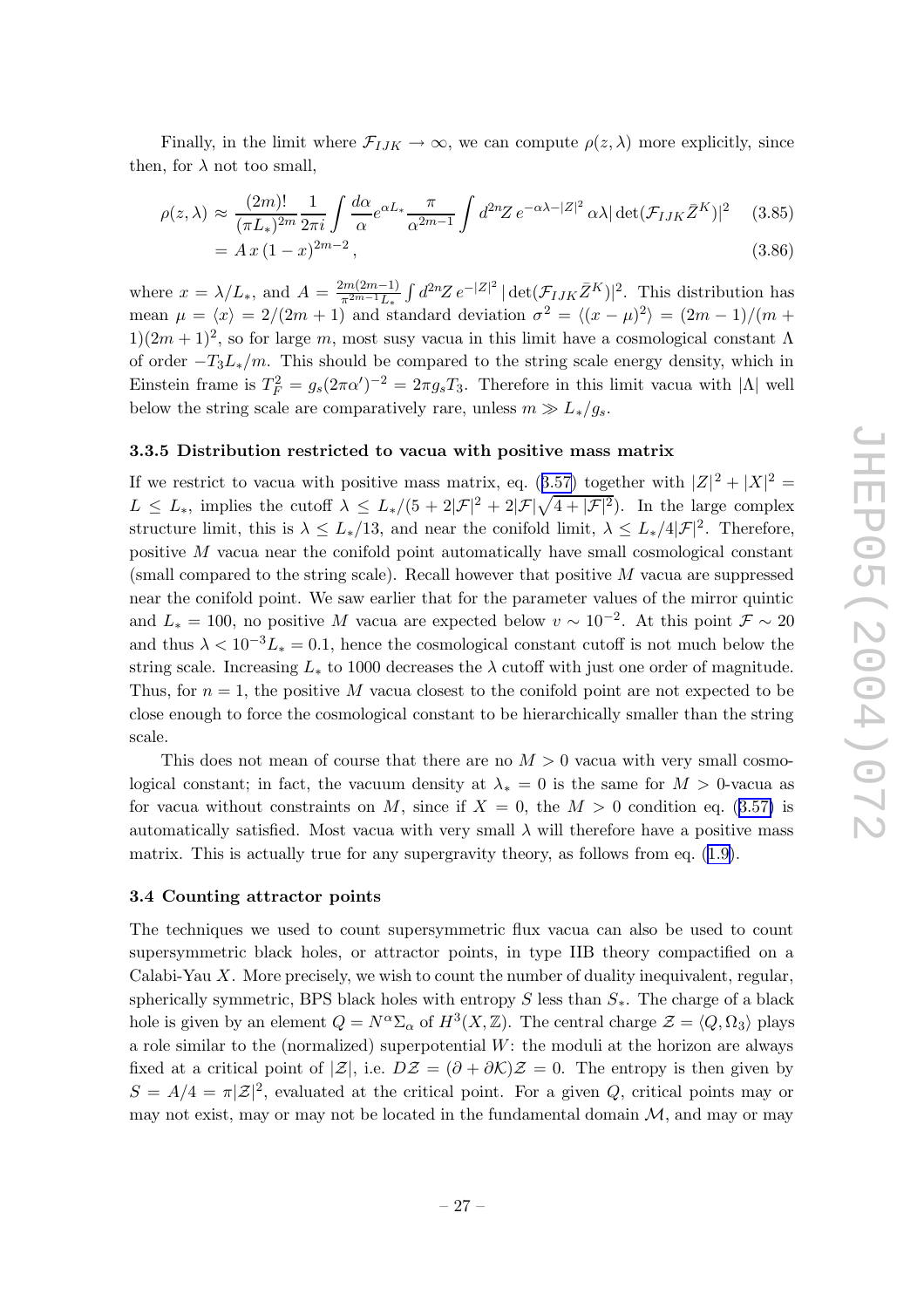<span id="page-28-0"></span>not b e unique, but clearly w e can label all equivalence classes of blac k holes b y a charge vector N and a critical point within the fundamental domain. Thus our desired number is, in a continuum approximation (valid for large  $S_*$ ) similar to what we had before:

$$
\mathcal{N}_{BH}(S \le S_*) = \frac{1}{2\pi i} \int \frac{d\alpha}{\alpha} e^{\alpha S_*/\pi} \int d^K N \int_{\mathcal{M}} d^{2n} z \, e^{-\alpha |\mathcal{Z}|^2} \, \delta^{2n}(D\mathcal{Z}) \, |\det D^2 \mathcal{Z}| \,. \tag{3.87}
$$

Here  $K$  is the number of flux components and  $n$  the number of complex structure moduli,  $K = 2n + 2$ . After rescaling  $N \to N/\sqrt{\alpha}$ , doing the  $\alpha$  integral becomes straightforward, and w e get

$$
\mathcal{N}_{BH}(S \le S_*) = \frac{(2S_*)^{n+1}}{(n+1)!} \int_{\mathcal{M}} d^{2n}z \, \det g \, \rho(z) \,, \tag{3.88}
$$

where

$$
\rho(z) = \frac{1}{(2\pi)^{n+1} \det g} \int d^{2n+2}N e^{-|\mathcal{Z}|^2} \delta^{2n}(D\mathcal{Z}) |\det D^2 \mathcal{Z}|.
$$
 (3.89)

To evaluate this integral, we change variables to a Hodge-decomposition basis of  $H^3(X)$ , similar to eq.  $(2.20)$  $(2.20)$ :

$$
Q = i\bar{X}\Omega - i\bar{Y}^I D_I \Omega + \text{c.c.},\tag{3.90}
$$

so  $\mathcal{Z} = \langle Q, \Omega \rangle = X$  and  $D_I \mathcal{Z} = \langle Q, D_I \mathcal{Z} \rangle = Y_I$ . Capital indices again refer to an orthonormal frame. The Jacobian for the change of variables from N to  $(X, Y, \overline{X}, \overline{Y})$  can be computed in a way analogous to what we did for flux vacua; the result is  $J = 2^{n+1} |\eta|^{-1/2}$ , where  $|\eta|$  is the determinant of the intersection form (equal to 1 if we sum over the full charge lattice). Furthermore, using the special geometry identity  $D_I D_J \mathcal{Z} = \mathcal{F}_{IJK} Y^K$ , we get that at a critical point (where  $Y = 0$ ):

$$
\det\begin{pmatrix} D_I \bar{D}_J \bar{Z} & D_I D_J Z \\ \bar{D}_I \bar{D}_J \bar{Z} & \bar{D}_I D_J Z \end{pmatrix} = \det\begin{pmatrix} \delta_{IJ} \bar{X} & 0 \\ 0 & \delta_{IJ} X \end{pmatrix} = |X|^{2n}.
$$
 (3.91)

Plugging this in eq. (3.89 ) gives

$$
\rho = \frac{1}{\pi^n |\eta|^{1/2}} \int d^2X \int d^{2n}Y \, e^{-|X|^2} \, \delta^{2n}(Y) \, |X|^{2n} \tag{3.92}
$$

$$
= \frac{n!}{\pi^n |\eta|^{1/2}}.
$$
\n(3.93)

The factor det g dropped out because of the change from coordinate to orthonormal frame. Note that this expression for  $\rho$  is independent of z. This means that attractor points are uniformly distributed over moduli space. Our final result is, for large  $S_*$ :

$$
\mathcal{N}_{BH}(S \le S_*) = \frac{2^{n+1} \operatorname{vol}(\mathcal{M})}{(n+1)\pi^n |\eta|^{1/2}} S_*^{n+1}.
$$
\n(3.94)

For the mirror quintic,  $n = 1$  and  $vol(\mathcal{M}) = \pi/5$ , hence

$$
\mathcal{N}_{BH}(S \le S_*) = \frac{2}{5} S_*^2 \,. \tag{3.95}
$$

The problem of counting the num ber of dualit y inequivalen t blac k holes with given entropy was studied in [[26](#page-44-0)] using number theory techniques. In particular, for  $Y = T^2 \times K3$ , this was shown to b e related to class num bers and the num ber of inequivalen t em beddings of a given t wo-dimensional lattice into the charge lattice.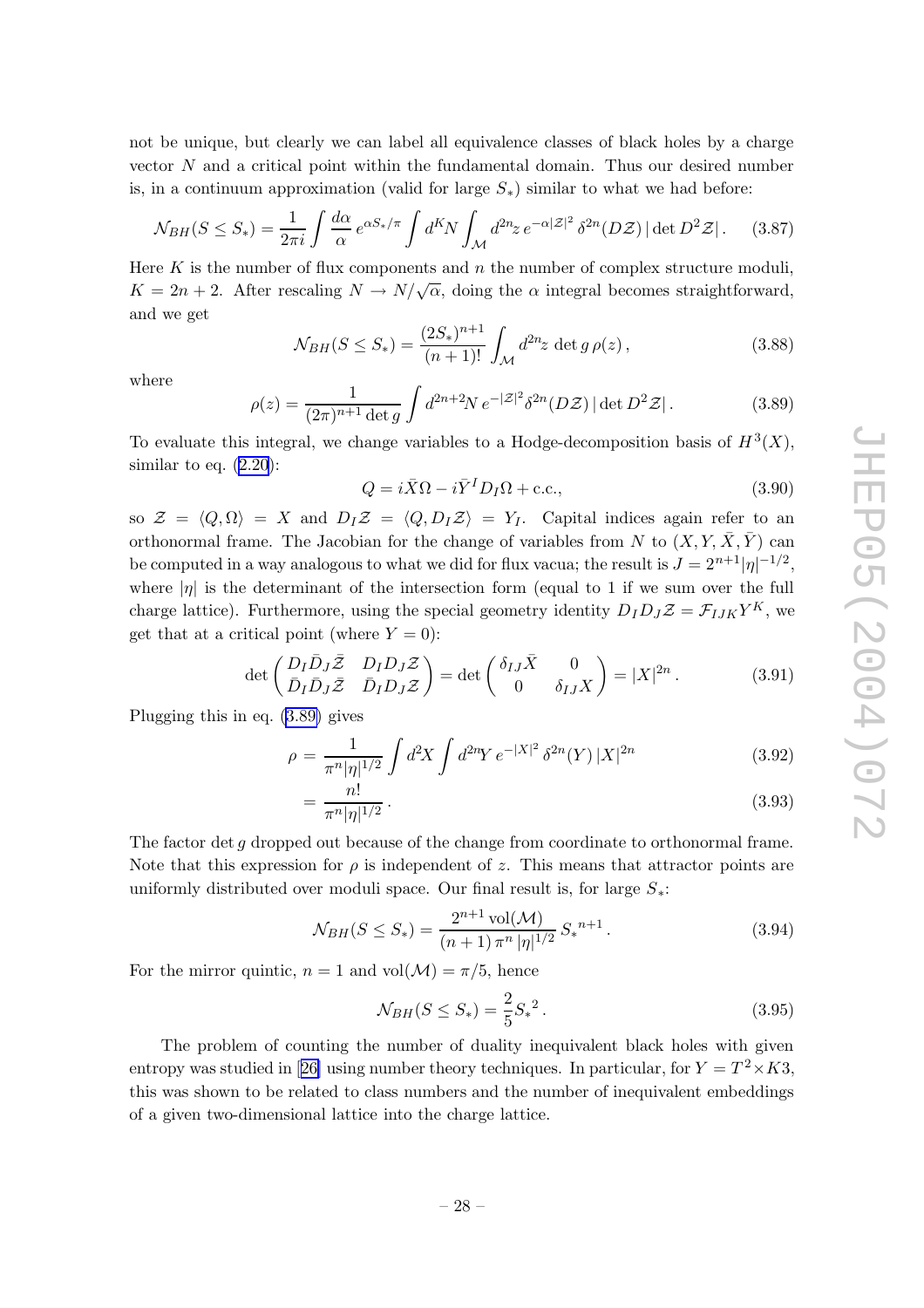<span id="page-29-0"></span>To compare to our results, w e restrict to algebraic K3's, as the complex structure moduli moduli space of a generic K3 is not Hausdorff, so the volume factor in eq. ([3.94](#page-28-0) ) would not mak e an y sense. An algebraic K3 has moduli space

$$
\mathcal{M}_{K3} = O(\Lambda) \setminus O(2,k)/O(2) \times O(k),
$$

where  $\Lambda$  is the charge lattice, which is the orthogonal complement of the Picard lattice and has signature  $(2, k)$ . This space is Hausdorff and has complex dimension k. A black hole charge is specified by two charge vectors  $p, q \in \Lambda$ .

In this case, counting black holes with given entropy, or more precisely with given "discriminant"  $D = (S/\pi)^2$  (which is always an integer for  $K3 \times T^2$ ), amounts roughly to computing the number of inequivalent lattice embeddings in  $\Lambda$  of lattices spanned by q and p with determinant  $D^{10}$ . This number can in principle be obtained from the Smith-Minkowski "mass formula", which was used in [[26\]](#page-44-0) to derive an estimate for the asymptotic growth of the number  $N(D)$  of inequivalent black holes with discriminant D. The result is  $N(D) \sim D^{k/2}$  and consequently the number of black holes with  $D \leq D_*$  will grow as  $D_*^{1+k/2}$ .

To compare with eq.  $(3.94)$  $(3.94)$ , note that  $n = k + 1$ , so we get

$$
\mathcal{N}_{BH}(D \le D_*) = \frac{2^{k+2}\pi}{k+2} \text{vol}(\mathcal{M}_{T^2}) \text{vol}(\mathcal{M}_{K3}) D_*^{1+k/2}, \qquad (3.96)
$$

which agrees with the growth given above, but is a bit more precise. Turning things around, this formula should giv e a predicition for the asymptotic behavior of the Smith-Mink owski mass formula.

## 4. Distributions of nonsupersymmetric vacua

A general flux vacuum, supersymmetric or not, is characterized b y a flux vector and a critical point of the corresponding potential  $V$ , which for now we do not require to be a local minimum. For nonsupersymmetric vacua, the condition  $L \leq L_*$  is no longer sufficient to guarantee a finite volume of allo wed fluxes. Physically , it is reasonable to put also a bound on the supersymmetry breaking parameter:  $|DW| = |Y| \leq F_*$ . Such a bound, together with the bound on  $L = |X|^2 - |Y|^2 + |Z|^2$ , is indeed precisely what we need to mak e the volume of allo wed fluxes finite.

In our approximation, the total num ber of flux vacua satisfying these bounds is then given b y

$$
\mathcal{N}(L \le L_*, |DW| \le F_*) =
$$
\n
$$
= 2^{2m} \int d^{2m}z \int d^2X d^{2m}Y d^{2n}Z \,\theta(L_* - L) \,\theta(F_* - |Y|) \,\delta^{2m}(dV) |\det d^2V|
$$
\n(4.1)

<sup>10</sup> We thank Greg Moore for explaining this to us.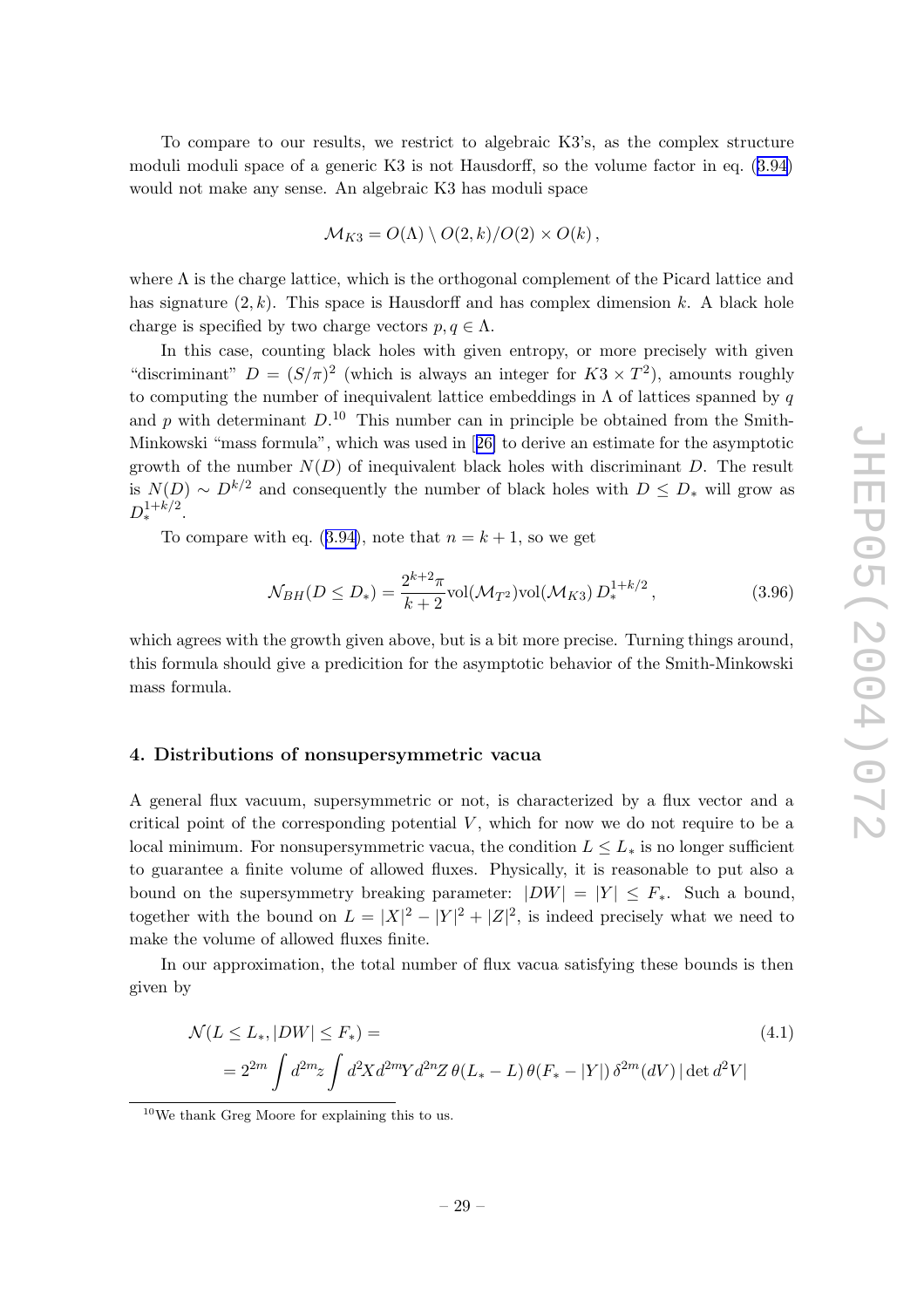<span id="page-30-0"></span>where  $d^2V = (\partial, \bar{\partial})^t \cdot (\bar{\partial}V, \partial V)$ , and using eq. ([1.6\)](#page-7-0)–([1.8](#page-7-0)) and eq. [\(2.21\)](#page-13-0)–([2.27\)](#page-13-0):

$$
\partial_0 V = Z_I \bar{Y}^I - 2Y_0 \bar{X} \tag{4.2}
$$

$$
\partial_I V = Z_I \bar{Y}^0 + \mathcal{F}_{IJK} \bar{Y}^J \bar{Z}^K - 2Y_I \bar{X}
$$
\n
$$
\tag{4.3}
$$

$$
D_0 \partial_0 V = 0 \tag{4.4}
$$

$$
D_I \partial_0 V = \mathcal{F}_{IKL} \bar{Y}^K \bar{Y}^L - Z_I \bar{X}
$$
\n
$$
\tag{4.5}
$$

$$
D_0 \partial_J V = \mathcal{F}_{JKL} \bar{Y}^K \bar{Y}^L - Z_J \bar{X}
$$
\n
$$
(4.6)
$$

$$
D_I \partial_J V = 2\mathcal{F}_{IJK} \bar{Y}^0 \bar{Y}^K - \mathcal{F}_{IJK} \bar{Z}^K \bar{X} + D_I \mathcal{F}_{JKL} \bar{Z}^L \bar{Y}^K
$$
\n
$$
\tag{4.7}
$$

$$
D_0\bar{\partial}_0 V = -2|X|^2 - 2|Y_0|^2 + |Y_I|^2 + |Z_I|^2 \tag{4.8}
$$

$$
D_I \bar{\partial}_0 V = -Y_I \bar{Y}_0 + \mathcal{F}_{IKL} \bar{Z}^K \bar{Z}^L \tag{4.9}
$$

$$
D_0 \bar{\partial}_J V = -Y_0 \bar{Y}_J + \bar{\mathcal{F}}_{JKL} Z^K Z^L \tag{4.10}
$$

$$
D_{I}\bar{\partial}_{J}V = -2|X|^{2} + |Y_{0}|^{2} - 2Y_{I}\bar{Y}_{J} + Z_{I}\bar{Z}_{J} + \mathcal{F}_{IK}{}^{M}\bar{\mathcal{F}}_{MJL}(\bar{Y}^{K}Y^{L} + \bar{Z}^{K}Z^{L}). \tag{4.11}
$$

We can use covariant derivatives of V in the integral instead of ordinary derivatives because if  $dV = 0$ , then  $DdV = d^2V$ .

#### 4.1 Supersymmetric and anti-supersymmetric branches

The main complication arises because the constraint  $dV = 0$  is quadratic. It defines a cone in  $\mathbb{C}^m$ , which has several branches. One obvious branch is  $Y_A = 0$ , with X and  $Z_I$  arbitrary. This corresponds to the supersymmetric vacua discussed in the previous sections. Another obvious one is  $X = Z_I = 0$ . As we will see, the vacua on this branch behave in a way as "anti-supersymmetric" vacua. For example, while susy vacua have imaginary self-dual fluxes, these hav e imaginary anti-self-dual fluxes. There are more complicated "intermediate" branches too, whic h arise when the constraints considered as linear equations in  $(X, Z)$  (or in Y) are degenerate.

On the supersymmetric branch, we have  $\delta^{2m}(dV) = |\det M|^{-1} \delta^{2m}(Y)$ , with  $M =$  $(\partial_Y, \bar{\partial}_Y)^t \cdot (\partial V, \bar{\partial} V)$ . This threatens to make the integral divergent when  $\det M \to 0$ , but note that by the chain rule and because  $Y = 0$ ,  $d^2V|_{Y=0} = (\partial, \bar{\partial})^t \cdot (\bar{\partial}V, \partial V) =$  $(\partial, \bar{\partial})^t \cdot (\bar{Y}, Y) \cdot (\bar{\partial}_{\bar{Y}}, \partial_Y)^t \cdot (\bar{\partial}V, \partial V) = D^2 W \cdot \bar{M}$ , so the factor det M cancels out of eq. ([4.1](#page-29-0)) and w e are left with the integral w e had before for the supersymmetric case, as w e should of course.

Similarly, on the branch  $X = Z = 0$ , we have  $\delta^{2m}(dV) = |\det M|^{-1} \delta^{2m}(X, Z)$ , with  $M = (\partial_X, \partial_Z, \bar{\partial}_{\bar{X}}, \bar{\partial}_{\bar{Z}})^t \cdot (\partial V, \bar{\partial}V)$ . Again det M cancels out, because  $d^2V|_{X = Z = 0} = A \cdot \bar{M}$ , with

$$
A = (D_0, D_I, \bar{D}_0, \bar{D}_I)^t \cdot (\bar{W}, \bar{D}_0 \bar{D}_J \bar{W}, W, D_0 D_J W)
$$
(4.12)

$$
= \begin{pmatrix} 0 & Y_J & Y_0 & 0 \\ 0 & \delta_{IJ}\bar{Y}_0 & Y_I & \mathcal{F}_{IJK}\bar{Y}^K \\ \bar{Y}_0 & 0 & 0 & Y_J \\ \bar{Y}_I & \mathcal{F}_{IJK}Y^K & 0 & \delta_{IJ}Y_0 \end{pmatrix},
$$
(4.13)

so the remaining determinan t factor in eq. ([4.1](#page-29-0) ) is

$$
\det A = |Y_0|^2 \det \begin{pmatrix} \delta_{IJ} \bar{Y}_0 - \frac{Y_I \bar{Y}_J}{Y_0} & \mathcal{F}_{IJK} \bar{Y}^K \\ \bar{\mathcal{F}}_{IJK} Y^K & \delta_{IJ} Y_0 - \frac{\bar{Y}_I Y_J}{Y_0} \end{pmatrix},
$$
(4.14)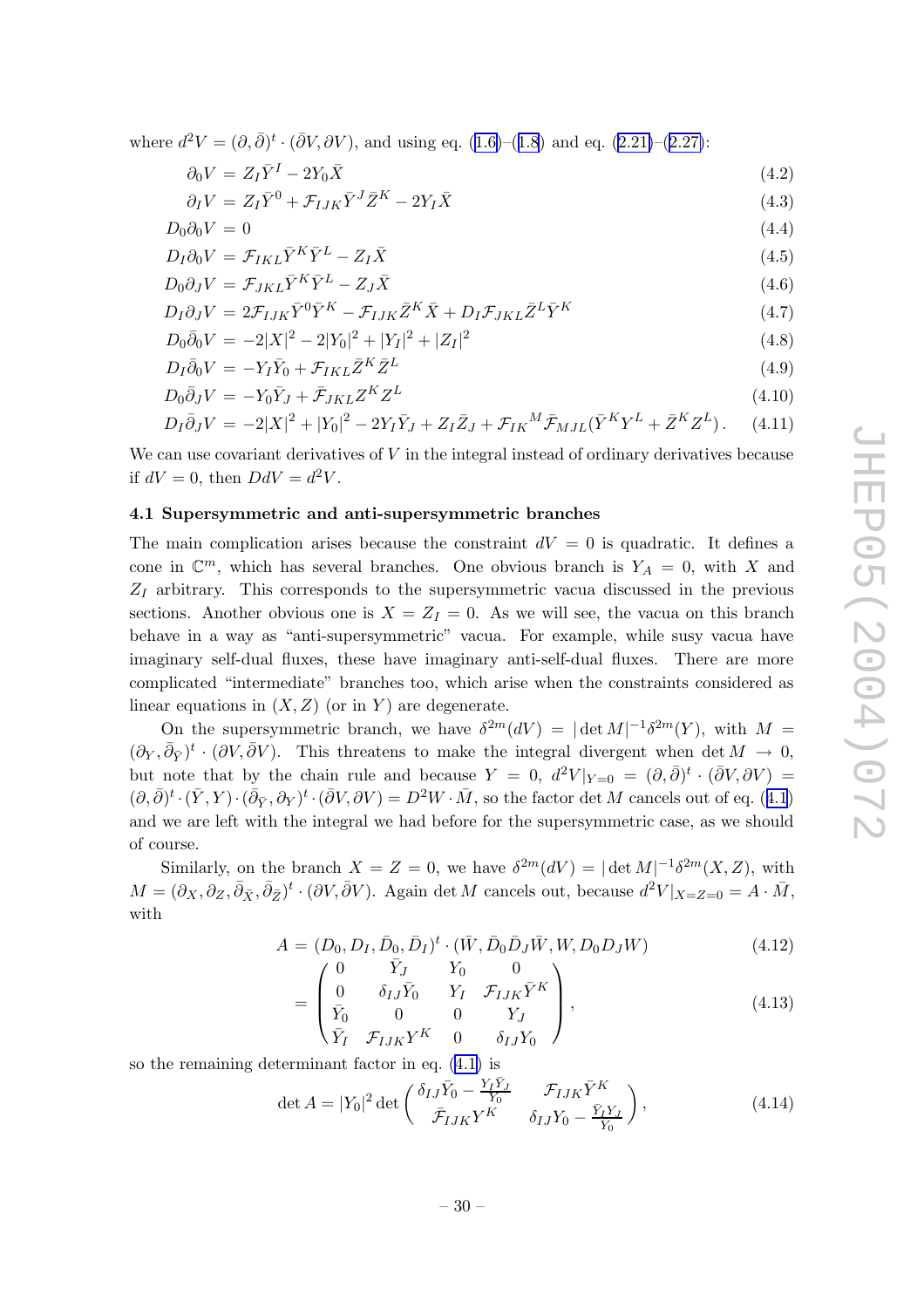<span id="page-31-0"></span>which is identical to the det  $D^2W$  factor eq. ([3.14](#page-14-0)) of the supersymmetric case, after substitution  $X \to Y_0, Z_I \to Y_I$ . If we moreover replace the supersymmetric constraint  $L = |X|^2 + |Z|^2 \le L_*$  by  $|Y|^2 \le L_*$  (or, since now  $L = -|Y|^2$ , by  $L \ge -L_*$ ), the integral for this nonsupersymmetric branch is therefore formally the same as the one for the supersymmetric branch! Thus

$$
\mathcal{N}_{X=Z=0}(|DW| \le F_*) = \mathcal{N}_{\text{susy}}(L \le F_*^2). \tag{4.15}
$$

In fact this can be understood directly from the defining equations. If  $(F_3, H_3, \tau, z^i)$  with Im  $\tau > 0$  solves  $F_3 - \tau H_3 = i * (F_3 - \tau H_3)$ , which is the condition for a supersymmetric vacuum, then  $(F'_3, H'_3, \tau', z'^i) = (-F_3, H_3, -\bar{\tau}, z^i)$  has  $\text{Im}\tau' > 0$  and solves  $F'_3 - \tau' H'_3 = -i *$  $(F'_3 - \tau' H'_3)$ , which is the condition for a nonsupersymmetric vacuum on the branch under consideration. An equivalent way to see this map is to observe that  $D_0(N_{RR} + \tau N_{NS}) \sim$  $-N_{RR} - \bar{\tau} N_{NS}$  together with the fact that the action of  $D_0$  and  $\bar{D}_0$  interchanges  $(X, Z)$ and Y. Note however that this is *not* a map between vacua with the same topological data, since it maps  $L \to -L$ ; the susy vacua have positive and the nonsusy vacua negative L.

The cosmological constant of these nonsupersymmetric vacua is  $\Lambda = 2T_3|DW|^2 =$  $-2LT_3$ . Since L is quantized, this is always at least of the order of the string scale energy density  $T_F^2 = 2\pi g_s T_3$ , so actually the field theory approximation on which this analysis is based cannot b e trusted, and the existence of these vacua in the full theory is doubtful.

#### 4.2 Intermediate branches

The anti-supersymmetric branch  $X = Z = 0$  of the constraint cone  $dV = 0$  is parametrized by the values of the F-terms  $Y_A$ . For generic values of the  $Y_A$ , the unique solution to  $dV = 0$  is indeed  $X = Z = 0$ , since it is just a generic, complete system of linear equations in ( X , Z). Ho wever, for some values of Y the linear system can become degenerate, namely when det  $M = 0$  where M is as before given by  $M = (\partial_X, \partial_Z, \bar{\partial}_{\bar{X}}, \bar{\partial}_{\bar{Z}})^t \cdot (\partial V, \bar{\partial}V)$ . This happens at the intersection with other branches.

We will only analyze the case  $n = 1$  here. Then

$$
\partial_0 V = Z_1 \overline{Y}_1 - 2Y_0 \overline{X} \tag{4.16}
$$

$$
\partial_1 V = Z_1 \overline{Y}_0 + \mathcal{F} \overline{Y}_1 \overline{Z}_1 - 2Y_1 \overline{X}
$$
\n(4.17)

and det  $M = -4(|Y_0|^4 + |Y_1|^4 - (2 + |\mathcal{F}|^2)|Y_0|^2|Y_1|^2)$ . The equation det  $M = 0$  has two branches of solutions:

$$
|Y_1|^2 = \lambda_{\pm}^2 |Y_0|^2, \quad \text{with } \lambda_{\pm} = -\frac{1}{\lambda_{\mp}} = \frac{1}{2} (|\mathcal{F}| \pm \sqrt{4 + |\mathcal{F}|^2}). \tag{4.18}
$$

These branches can be parametrized for example by  $(Y_0, Z_1)$ . The explicit solutions of the constraints  $dV = 0$  are then, for generic  $(Y_0, Z_1)$ :

$$
Y_1 = \lambda_{\pm} e^{i(\arg F - 2\arg Z_1)} Y_0 \tag{4.19}
$$

$$
X = \frac{1}{2}\lambda_{\pm} e^{i(\arg F - 2\arg Z_1 + 2\arg Y_0)} \bar{Z}_1.
$$
 (4.20)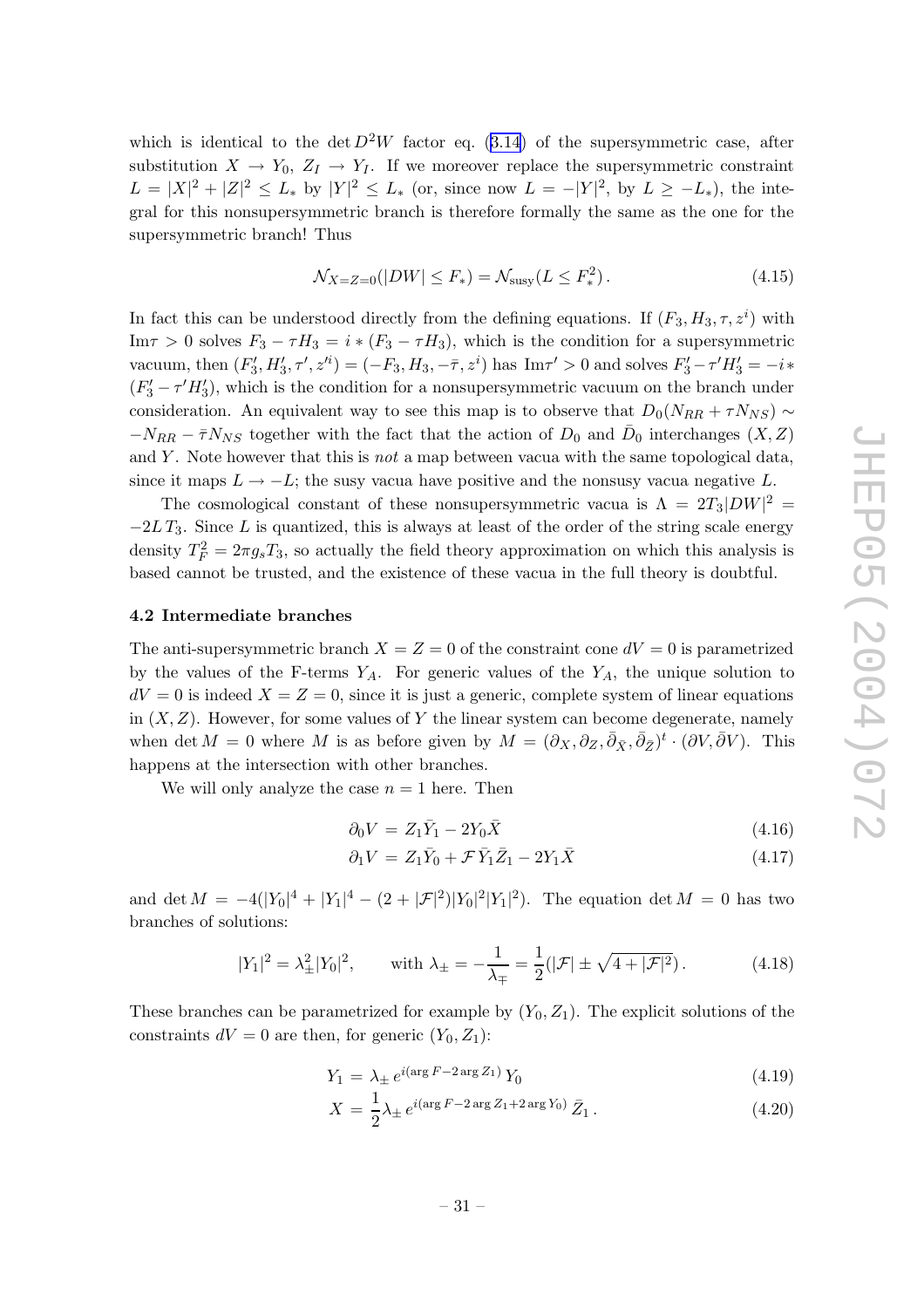<span id="page-32-0"></span>Solving the constraint in this way, the delta-function  $\delta^4(dV)$  produces a factor  $|\det \tilde{M}|^{-1}$ with  $\tilde{M} = (\partial_{Y_1}, \partial_X, \bar{\partial}_{\bar{Y}_1}, \bar{\partial}_{\bar{X}})^t \cdot (\partial V, \bar{\partial} V)$ . On both branches we have

$$
|\det \tilde{M}| = 4|\mathcal{F}|\sqrt{4+|\mathcal{F}|^2}|Y_0|^2|Z_1|^2.
$$
 (4.21)

Furthermore, in general,

$$
d^2V = \begin{pmatrix} R & S \\ \bar{S} & \bar{R} \end{pmatrix},\tag{4.22}
$$

where for  $n=1$ 

$$
R = \begin{pmatrix} |Z_1|^2 - 2|X|^2 - 2|Y_0|^2 + |Y_1|^2 & \bar{\mathcal{F}}Z_1^2 - Y_0\bar{Y}_1 \\ \mathcal{F}\bar{Z}_1^2 - \bar{Y}_0Y_1 & |Z_1|^2 - 2|X|^2 + |Y_0|^2 - 2|Y_1|^2 + |\mathcal{F}|^2(|Y_1|^2 + |Z_1|^2) \end{pmatrix}
$$
  
\n
$$
S = \begin{pmatrix} 0 & \mathcal{F}\bar{Y}_1^2 - \bar{X}Z_1 \\ \mathcal{F}\bar{Y}_1^2 - \bar{X}Z_1 & \mathcal{F}(2\bar{Y}_0\bar{Y}_1 - \bar{X}\bar{Z}_1) + D_1\mathcal{F}\bar{Y}_1\bar{Z}_1 \end{pmatrix}.
$$

## 4.2.1 Large complex structure limit

The general expression for  $\det d^2V$  is obviously very complicated, but at large complex structure, where  $\mathcal{F} = 2/\sqrt{3}$  and  $D\mathcal{F} = 0$ , things simplify considerably. In this case, we get for the integration measure on the first branch, with  $r \equiv |Y_0|^2$ ,  $s \equiv |Z_1|^2$ :

$$
\frac{|\det d^2V|}{|\det \tilde{M}|} = \frac{1}{12} |(12r - 5s)(8r - 3s)| \tag{4.23}
$$

and on the second branc h

$$
\frac{|\det d^2 V|}{|\det \tilde{M}|} = \frac{25}{972} |(24r - 7s)(4r + 3s)|.
$$
 (4.24)

The flux number  $L$ , susy breaking parameter  $|Y|$  and cosmological constant V for the first branc h is (still in the large complex structure limit)

$$
L = -4r + \frac{7s}{4}
$$
 (4.25)

$$
|Y|^2 = 4r \tag{4.26}
$$

$$
V = 4r - \frac{9s}{4}
$$
 (4.27)

and for the second one

$$
L = -\frac{4r}{3} + \frac{13s}{12} \tag{4.28}
$$

$$
|Y|^2 = \frac{4r}{3} \tag{4.29}
$$

$$
V = \frac{4r}{3} - \frac{s}{4}.
$$
\n(4.30)

It is most convenient to implement the constraint on  $L$  in eq. ([4.1](#page-29-0)) by doing a Laplace transform, and the one on  $|Y|^2$  by constraining r directly. The result for arbitrary  $F_*$ and  $L_*$  is a bit complicated and not very instructive — it involves several polynomials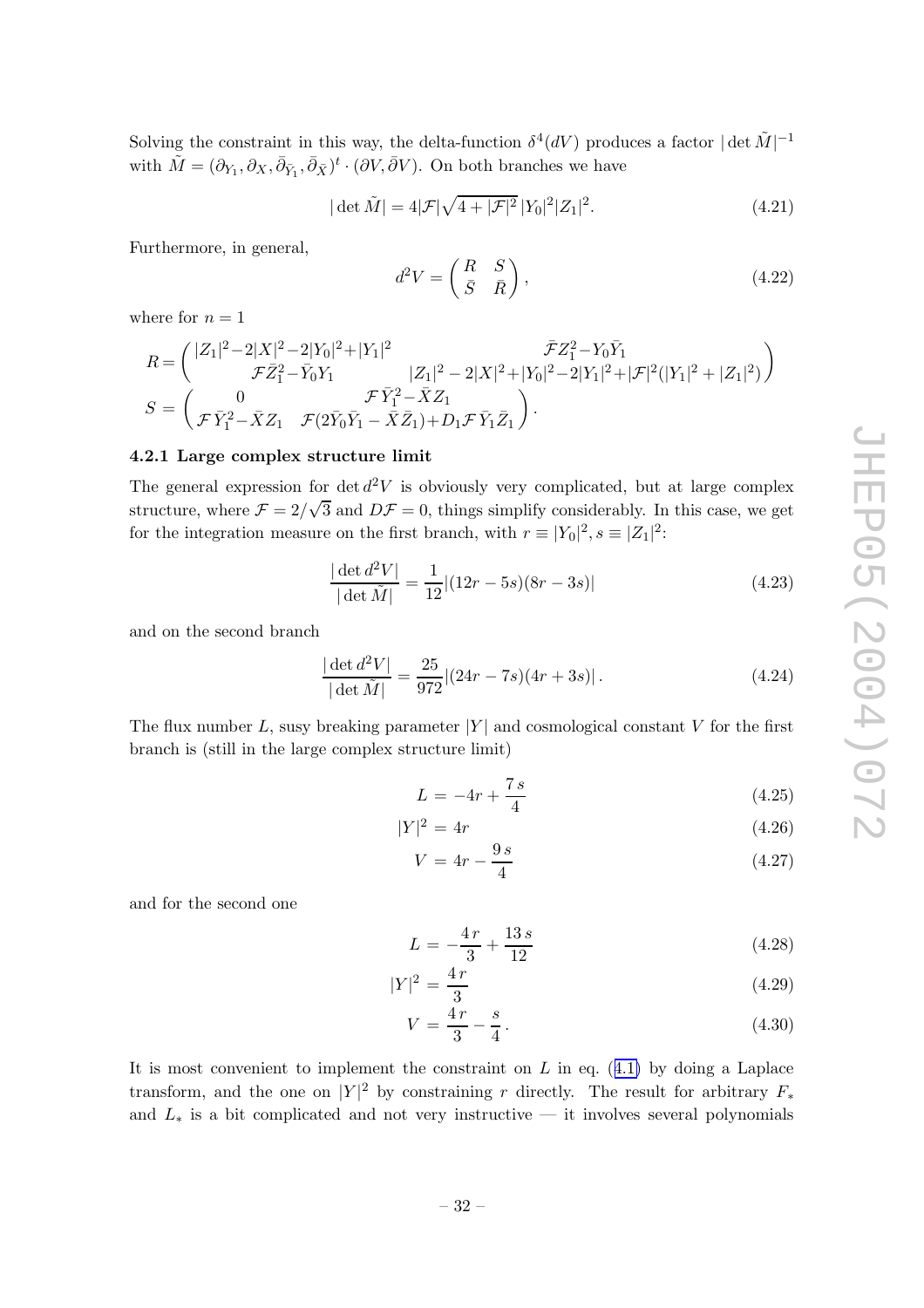<span id="page-33-0"></span>multiplied by different step-functions — but for  $L_*$  positive and  $F_*$  not too large, the step functions are unimportant, and we get a simple polynomial. On branch 1, for  $x \equiv F_*^2/L_*$  < 6:

$$
\mathcal{N}_{1, lcs}(L \le L_*, |DW| \le F_*) = x(3.07 - 0.499 x + 0.0256 x^2 + 1.04 x^3) V L_*^4, \qquad (4.31)
$$

where  $V = vol(\mathcal{M}_{\tau} \times \mathcal{M}_{lcs}) = (\pi/12) vol(\mathcal{M}_{lcs})$ . On branch 2, for  $x < 42/25$ :

$$
\mathcal{N}_{2, lcs}(L \le L_*, |DW| \le F_*) = x (5.59 + 0.416 x - 2.31 x^2 + 1.88 x^3) V L_*^4. \tag{4.32}
$$

This can b e compared to the num ber of supersymmetric flux vacua at large complex structure,

$$
\mathcal{N}_{\text{susy}}(L \le L_*) = \frac{(2\pi L_*)^4}{24} \frac{2}{\pi^2} V = 13.2 V L_*^4. \tag{4.33}
$$

We still have to investigate if the vacua are perturbatively stable. For vacua with positive cosmological constant, this is the case if and only if  $d^2V$  is positive definite. A matrix is positiv e iff all upper left subdeterminants are positive, whic h here translates in the conditions

$$
2r - s > 0 \tag{4.34}
$$

$$
-(12r - 7s)(4r - 3s) > 0 \tag{4.35}
$$

$$
-(2r - s)(96r2 - 68rs + 15s2) > 0
$$
\n(4.36)

$$
rs(12r - 5s)(8r - 3s) > 0
$$
\n(4.37)

on branc h 1 and similar conditions on branc h 2. Straightforward analysis of these systems of inequalities shows that they have no solutions, on either branch. Alternatively, we could have computed the eigenvalues of  $d^2V$ . For the first branch for example, these are

$$
\left\{4r, 4r - \frac{5s}{3}, -\frac{2s}{3}, -8r + 3s\right\}.
$$
\n(4.38)

Again we see it is impossible to have only positive eigenvalues. Thus we find, somewhat surprisingly , that there are no meta-stable de Sitter vacua at large complex structure on these branches.

#### 4.2.2 Conifold limit

In the conifold limit, w e have, as in eq. ([3.30\)](#page-17-0):

$$
\mathcal{F} = \frac{i}{c^{1/2}\gamma^{3/2}v} \equiv \frac{1}{\epsilon} \,. \tag{4.39}
$$

where  $\gamma = \ln \frac{\mu^2}{|v|^2}$  $\frac{\mu^2}{|v|^2}$ . Now  $D\mathcal{F}$  is no longer zero:

$$
D_{\underline{v}}\mathcal{F} = \frac{\partial_{\underline{v}}|\mathcal{F}|^2}{g^{1/2}\bar{\mathcal{F}}} = -\frac{i(1-3/\gamma)}{c\,\gamma^2\,v^2} = \frac{i(\gamma-3)}{\epsilon^2} \,. \tag{4.40}
$$

However  $D\mathcal{F}$  turns out to drop out of all relevant quantities to leading order in  $\epsilon$ .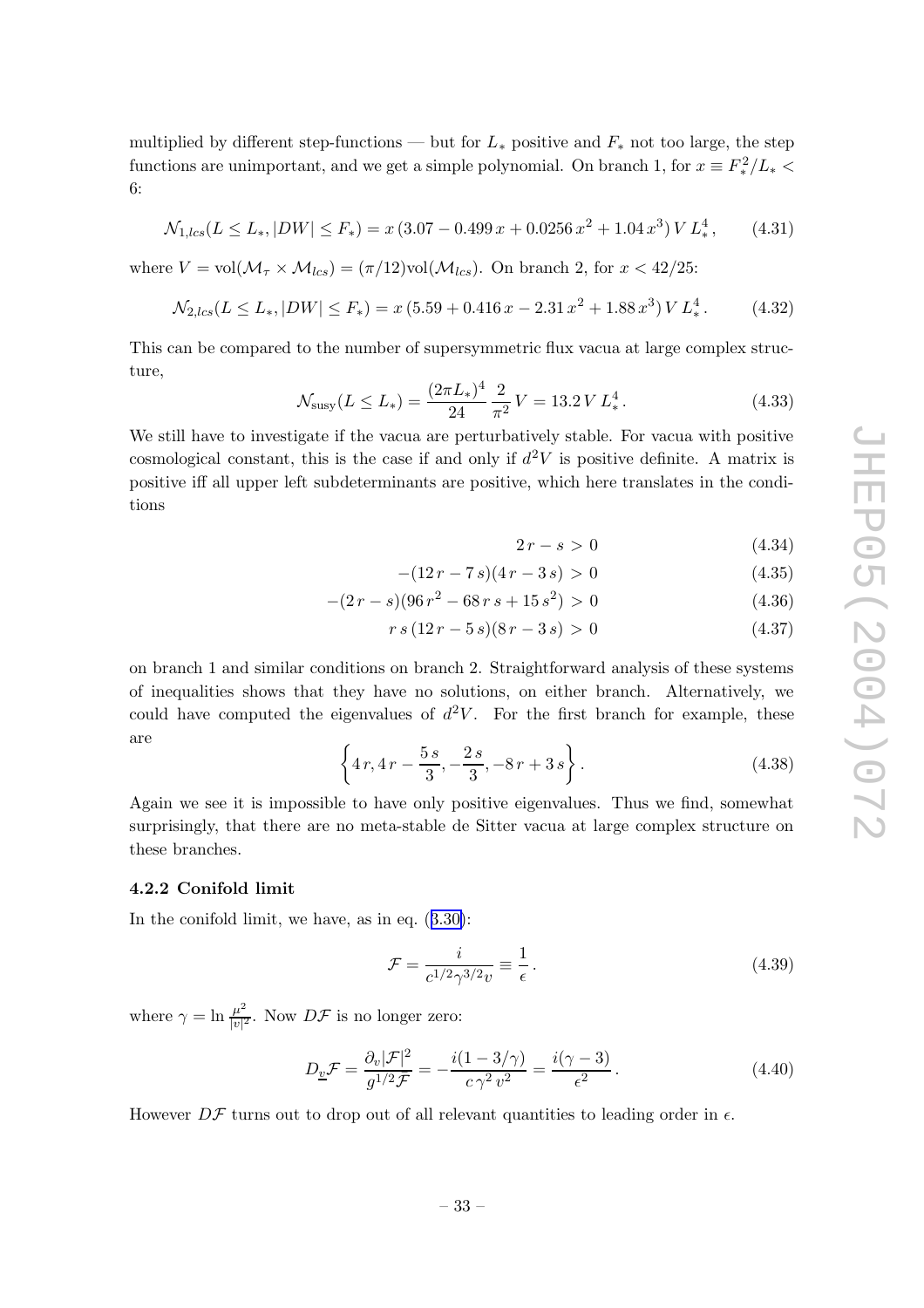<span id="page-34-0"></span>From eq. ([4.19\)](#page-31-0), it follows that on branch 1, to leading order,  $|Y_1| = |Y_0|/|\epsilon|$  and  $|X| = |Z_1|/2|\epsilon|$ , and similarly but with opposite power of  $\epsilon$  on branch 2. On branch 1, we thus have, to leading order:

$$
L = \frac{(|Z_1|^2/4 - |Y_0|^2)}{|\epsilon|^2} \equiv |z|^2/4 - |y|^2 \tag{4.41}
$$

$$
|Y|^2 = \frac{|Y_0|^2}{|\epsilon|^2} = |y|^2 \tag{4.42}
$$

$$
V = |y|^2 - 3\frac{|z|^2}{4}.\tag{4.43}
$$

Since the constraints in eq. ([4.1](#page-29-0)) keep L and |Y| finite,  $Z_1$  and  $Y_0$  are of order  $\epsilon$ , and the rescaled variables  $y, z$  are of order 1. In these variables the integration measure is, to leading order in  $\epsilon$ :

$$
d^2 Y_0 d^2 Z_1 \left| \frac{\det d^2 V}{\det \tilde{M}} \right| = d^2 y \, d^2 z \, \frac{|y|^2 |z|^2}{16 |\epsilon|^2} \,. \tag{4.44}
$$

Doing the integral over  $y$  and  $z$  (implementing the constraints as before) yields for eq.  $(4.1)$  $(4.1)$  $(4.1)$ 

$$
\mathcal{N}_{1,con} = \frac{2\pi^2}{3} \left( L_*^4 \theta(L_*) - (L_* - 3F_*^2)(L_* + F_*^2)^3 \theta(L_* + F_*^2) \right) \int d^2 \tau \, d^2 v \frac{\det g}{|\epsilon|^2} \,. \tag{4.45}
$$

Apart from the  $L_*$ -dependent bracket, this is the same as the expression for the number of near-conifold supersymmetric vacua, so using eq. ([3.32](#page-17-0) ) w e immediately get for the num ber of nonsusy critical points on branch 1 with  $|v| < R$ ,  $L < L_*$  and  $|Y| < F_*$ :

$$
\mathcal{N}_{1,con} = \frac{\pi^4}{18 \ln \frac{\mu^2}{R^2}} \left( L_*^4 \theta(L_*) - (L_* - 3F_*^2)(L_* + F_*^2)^3 \theta(L_* + F_*^2) \right). \tag{4.46}
$$

For  $L_*$  positive, the  $L_*$ -dependent bracket reduces to  $6L_*^2F_*^4 + 8L_*F_*^6 + 3F_*^8$ .

The same computation can be done for branch 2. To leading order in  $\epsilon$ :

$$
L = |Z_1|^2 - |Y_0|^2 \equiv |z|^2 - |y|^2 \tag{4.47}
$$

$$
|Y|^2 = |y|^2 \tag{4.48}
$$

$$
V = |y|^2 - 3|\epsilon|^2 \frac{|z|^2}{4}
$$
 (4.49)

$$
d^2 Y_0 d^2 Z_1 \left| \frac{\det d^2 V}{\det \tilde{M}} \right| = d^2 y \, d^2 z \, \frac{|y|^2 |z|^2}{|\epsilon|^2}.
$$
\n(4.50)

The final result is identical,  $\mathcal{N}_{1,\text{con}} = \mathcal{N}_{2,\text{con}}$ .

Do these near-conifold nonsusy critical points hav e positiv e mass matrix? On the first branch, the first subdet condition is  $2r - s > 0$  (again with  $r \equiv |y|^2$  and  $s \equiv |z|^2$ ), and using this, the third condition becomes

$$
(16+O[\epsilon^2])r^2 + \left(\frac{2}{|\epsilon|^2} + O[\epsilon^0]\right)rs + (1+O[\epsilon^2])s^2 < 0. \tag{4.51}
$$

For small  $\epsilon$ , this is obviously false, so  $d^2V$  can never be positive definite on this branch in the near-conifold region;  $\mathcal{N}_{1,con,M>0} = 0$ . For the second branch on the other hand, the positivit y conditions are, after some simplifications and dropping terms whic h are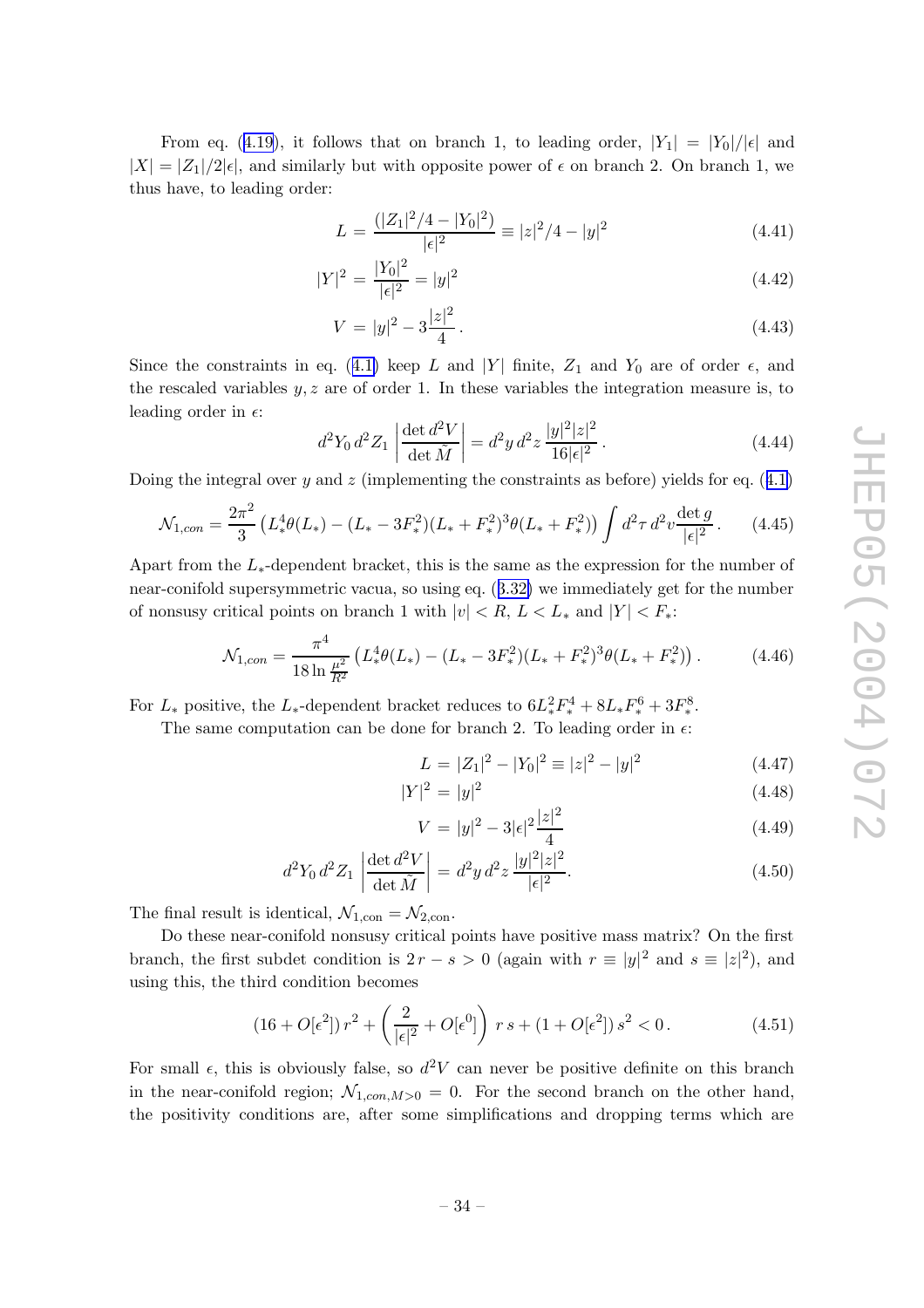<span id="page-35-0"></span>negligible<sup>11</sup> for all r, s at sufficiently small  $\epsilon$ :

$$
\frac{s}{r} > 4/|\epsilon|^2 \tag{4.52}
$$

$$
-\gamma^2 s^2 + \frac{4rs}{|\epsilon|^2} + \gamma \sin \theta \, r^{-1/2} s^{5/2} |\epsilon| > 0,\tag{4.53}
$$

where  $\theta = \arg \mathcal{F} + \arg Y_1 - \arg Z_1$  and  $\gamma$  as under eq. ([4.39\)](#page-33-0). With  $s/r \equiv 4 u^2/|\epsilon|^2$ , this becomes

$$
u - 1 > 0 \tag{4.54}
$$

$$
p(u) \equiv \gamma \sin \theta \, u^3 - \gamma^2 \, u^2 + 1 > 0. \tag{4.55}
$$

The polynomial  $p(u)$  has three real roots  $u_i$ . We have  $p'(0) = 0$ ,  $p''(0) = -2\gamma^2 < 0$ ,  $p(0) = 1 > 0$  and  $p(1) < 0$ . Therefore, if  $\sin \theta < 0$ , then  $u_1 < u_2 < 0 < u_3 < 1$  and  $p(u) < 0$ for  $u > 1$ , so the system of inequalities has no solutions. When  $\sin \theta < 0$  on the other hand, we have  $u_1 < 0 < u_2 < 1 < u_3$ , so the above system of inequalities boils down to

$$
u > u_3 \approx \frac{\gamma}{\sin \theta} \,. \tag{4.56}
$$

The latter approximation becomes exact in the extreme conifold limit  $\gamma \to \infty$ , but is already very good for  $\gamma > 4$  (error less than 0.5 %). This inequality together with the constraint  $L < L_*$  implies  $|y|^2 = r < \frac{\epsilon^2 L_* \sin^2 \theta}{4\gamma^2}$  $\frac{\sin^2\theta}{4\gamma^2}$ , so the supersymmetry-breaking parameter  $F = |Y|$  is automatically less than  $\epsilon \sqrt{L_*}/2\gamma$ . If we take the susy breaking cutoff  $F_*$  greater than this number, the integral eq.  $(4.1)$  $(4.1)$  $(4.1)$  becomes independent of  $F_*$  and is given by

$$
\mathcal{N}_{2,con,M>0} = \int d^2 \tau \, d^2 v \, \det g \, \nu(v), \tag{4.57}
$$

$$
\nu(v) = \frac{16\,\pi}{2|\epsilon|^2} \int_0^{\pi} d\theta \int_0^{\frac{\epsilon^2 L_* \sin^2 \theta}{4\gamma^2}} dr \int_{\frac{4\gamma^2 r}{\epsilon^2 \sin^2 \theta}}^{L_*} ds \, rs \tag{4.58}
$$

$$
=\frac{3\pi^2 L_*^4 \epsilon^2}{128\,\gamma^4}.
$$
\n(4.59)

Up to logarithmic factors, this has the same dependence on  $v$  as the number of supersymmetric near-conifold vacua with  $M > 0$ , which according to eq. ([3.58\)](#page-21-0) is given by

$$
\nu_{\rm susy}(v) = \frac{7\,\pi^2 L_*^4 \epsilon^2}{8} \,. \tag{4.60}
$$

Nonsusy near-conifold vacua with  $M > 0$  are sparser than their susy counterparts; their density ratio is  $1/14\gamma^4 \ll 1$ .

<sup>&</sup>lt;sup>11</sup>This includes putting  $\gamma + O[1] \approx \gamma$ . It is possible to keep terms of lower order in  $\gamma$ , but this only complicates the formulas without changing the essential features.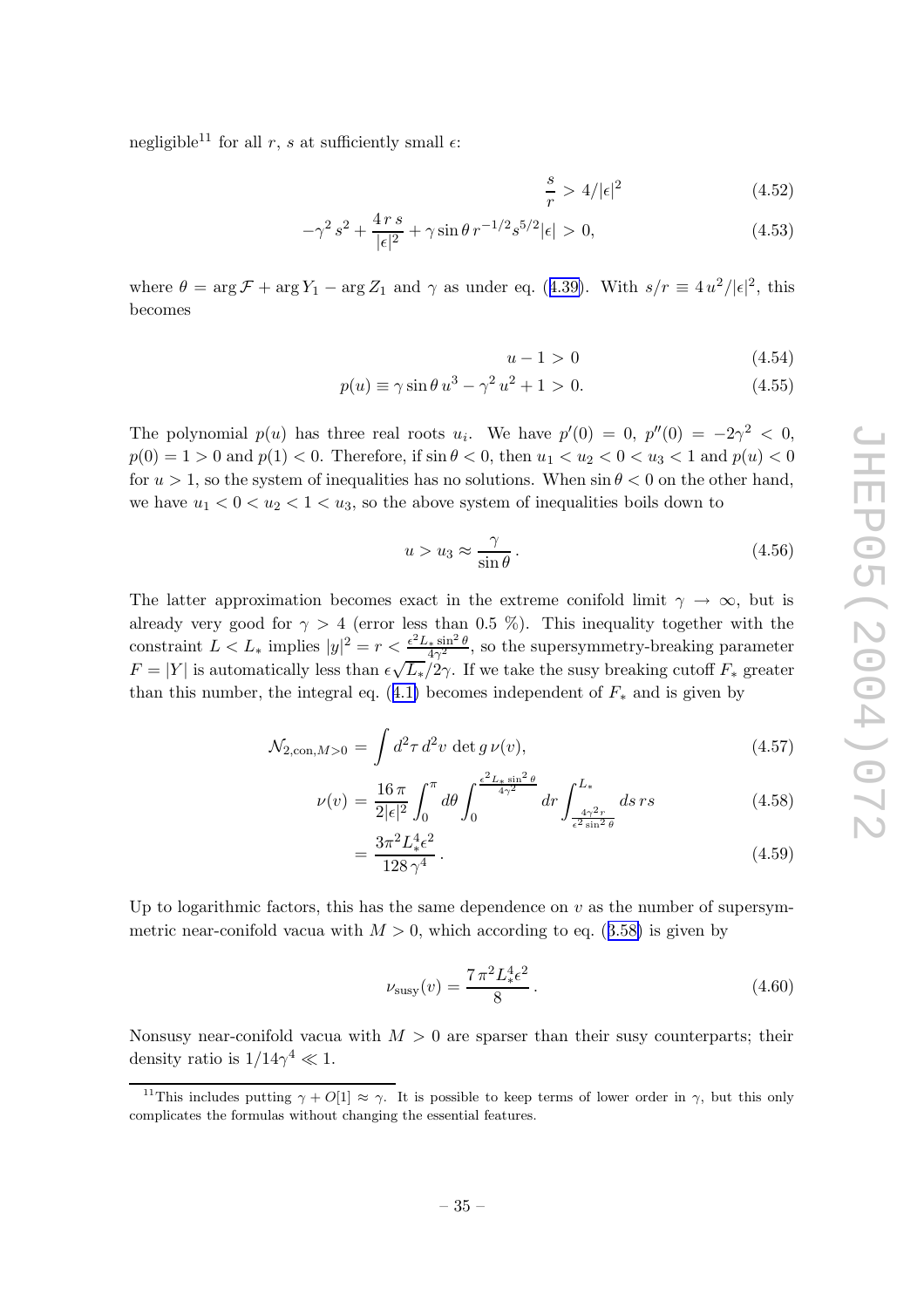#### <span id="page-36-0"></span>4.2.3 Distribution of cosmological constants in conifold limit

The distribution of cosmological constants for  $M > 0$  vacua near the conifold point is obtained by adding  $\delta(V - \Lambda)$  to the integrand of eq. ([4.58\)](#page-35-0), with V as given by eq. ([4.49\)](#page-34-0):

$$
\nu(v,\Lambda) = \frac{16\,\pi}{2|\epsilon|^2} \int_0^\pi d\theta \int_0^{\frac{\epsilon^2 L_* \sin^2 \theta}{4\gamma^2}} dr \int_{\frac{4\gamma^2 r}{\epsilon^2 \sin^2 \theta}}^{L_*} ds \, rs \, \delta\left(r - \frac{3\epsilon^2}{4} s - \Lambda\right) \tag{4.61}
$$

$$
= \frac{16\pi}{2\epsilon^2} \left(\frac{4}{3\epsilon^2}\right)^2 \int_0^\pi d\theta \int_0^M dr \, r(r-\Lambda), \tag{4.62}
$$

where  $M = \min(-\frac{\Lambda \sin^2 \theta}{3\gamma^2})$  $\frac{\sin^2\theta}{3\gamma^2}, \frac{3\epsilon^2L_*}{4}+\Lambda, \frac{\epsilon^2L_*\sin^2\theta}{4\gamma^2}$  $\frac{\sin^2\theta}{4\gamma^2}$ ). The first two entries in min(...) come from the integration boundaries of s. Since  $s > 0$ , M has to positive, and we get the following condition on  $\Lambda$  to get a nonzero result:

$$
-\frac{3\epsilon^2 L_*}{4} < \Lambda < 0\,. \tag{4.63}
$$

In particular we see that the cosmological constant can only be negative for these vacua, so there are no meta-stable de Sitter vacua in the conifold region either. This is because the  $M > 0$  condition forces the positive term in V to be smaller than the negative one. Under these conditions on  $\Lambda$ , we have in fact that  $M = -\frac{\Lambda \sin^2 \theta}{3\gamma^2}$  $\frac{\sin^2 \theta}{3\gamma^2}$ , except in a very small interval (width of order  $1/\gamma^2$  relative to eq. (4.63)) near the lower bound on Λ. Outside that interval, the integral is therefore straightforward to compute and equal to

$$
\nu(v,\Lambda) = \frac{8\pi^2}{27\gamma^4} \left(\frac{\Lambda}{\epsilon^2}\right)^3.
$$
\n(4.64)

Inside the small boundary interval, the density quickly drops to zero.

## 5. Finding vacua with quantized flux

So far, w e hav e been discussing the problem of finding the volume of the region in "flux space" whic h contains vacua, not the problem of counting physical vacua with quantized flux. This approximation was necessary at a very early stage, when we solved the conditions  $DW(z) = 0$  or  $V'(z) = 0$  for some of the fluxes in terms of the others, as at a generic point z in moduli space these conditions will hav e no solution with integer fluxes.

Nevertheless, w e can get results for the problem with quantized fluxes using these techniques. The approach will be to consider a region  $R$  in moduli space, and characterize the corresponding region  $S_L$  in the "space of fluxes"  $\mathbb{R}^K$  which contains vacua with  $N\eta N/2 \leq L$ . Since the number of flux vacua in this region of moduli space is the number of points with integral coordinates, i.e. points in  $S_L \cap \mathbb{Z}^K$ , we need ways to estimate this number from facts about the geometry of  $S_L$ .

The region  $S$  containing supersymmetric vacua is not hard to describe  $[2]$  $[2]$ . At a given point  $(z, \tau)$  in moduli space, the  $2n + 2 = K/2$  conditions  $0 = N^{\alpha} \Re D_i \Pi^{\alpha} = N^{\alpha} \Im D_i \Pi^{\alpha}$ pick out a subspace  $S_{z,\tau} \cong \mathbb{R}^{K/2}$  of the space of fluxes. The region S is then the union of the individual  $S_{z,\tau}$  for all values of moduli  $(z,\tau) \in R$ . One can show that the subspaces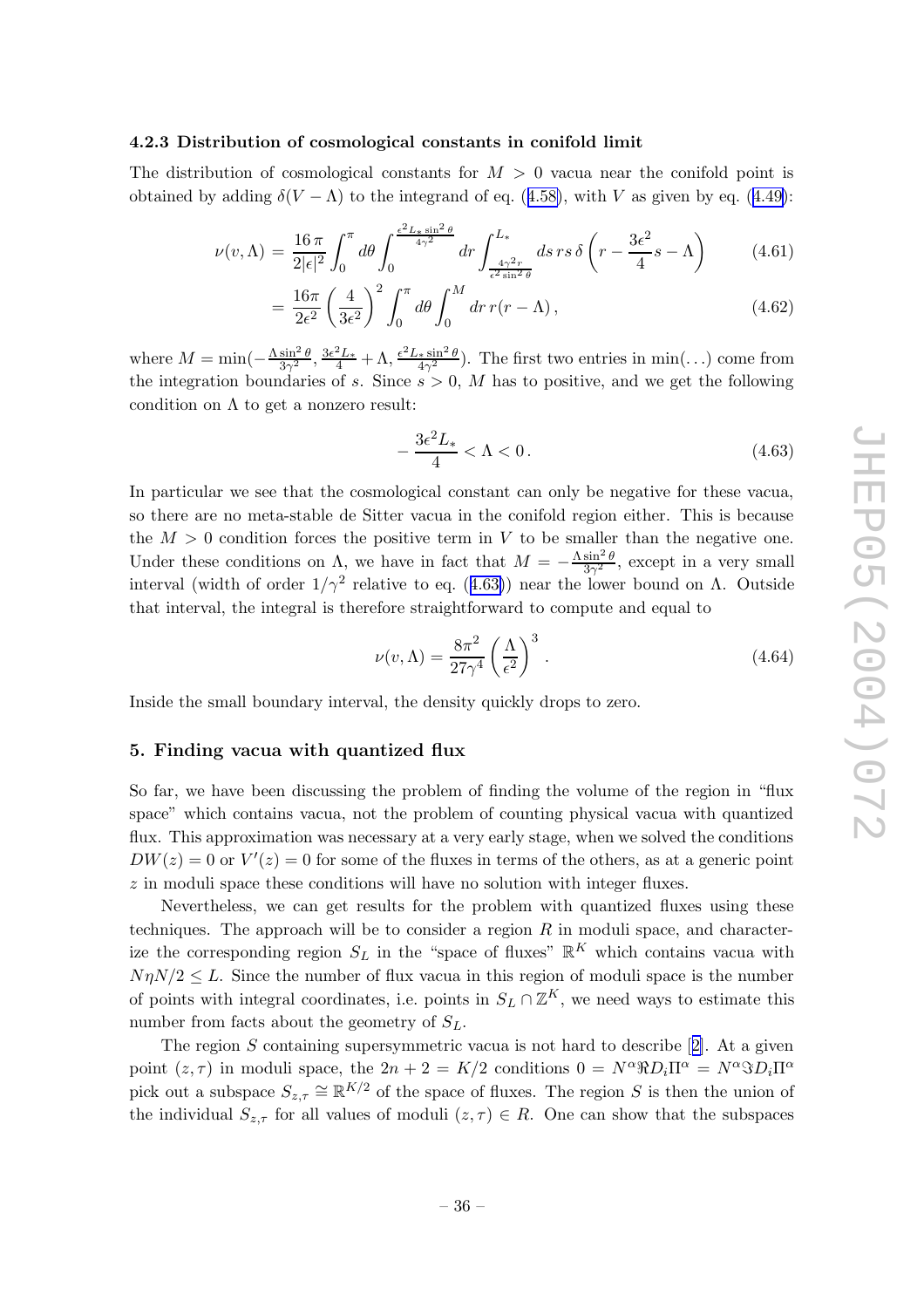<span id="page-37-0"></span>vary transversally (the "non-degeneracy condition" of  $[2]$  $[2]$ ) and thus this will fill out a Kdimensional region. Finally, the subset  $S_L \subset S$  is obtained by imposing the additional constraint  $N\eta N \leq /2L$ .

It is clear that S is a cone; in other words  $\lambda S \cong$ S . Furthermore, for a small region R , the constraints  $DW = 0$  will not vary much, so one can think of S as roughly a cone over the product of a  $K/2 - 1$ dimensional sphere (at fixed radius in  $\mathbb{R}^{K/2}$ ) with a K /2-dimensional ball. Over a small region, the constraint  $N\eta N/2 \leq L$  is not very different from a positive definite quadratic constraint, so  $S_L$  is roughly the  $r \leq \sqrt{L}$  part of this cone.<sup>12</sup> For example, for  $K = 2$ , one can have regions  $S_L$  as pictured in figure 5.

Having characterized  $S_L$ , our goal is to count how man y lattice points it contains. The most basic estimate is of course that, if we make  $L$  sufficiently large, this num ber of lattice points will b e well approximated



Figure 5: Two possible regions S and  $S'$  containing supersymmetric vacua in a  $K = 2$  flux space. S contains man y fewer quantized flux points at small L than its volume, while  $S'$  contains many more.

by the volume of  $S_L$ . Furthermore, it is intuitively clear (see [[27](#page-44-0)], 2.iv for more precise statements) that the leading correction to this is proportional to the surface area of the boundary of  $S_L$ , so for large  $L$ 

$$
N(L) = L^{K/2}V(S_1) + L^{K/2 - 1/2}A(S_1) + \mathcal{O}(L^{K/2 - 1/2 - \epsilon})
$$
\n(5.1)

where  $V(S_1)$  and  $A(S_1)$  are the volume and surface area at  $L = 1$ .

How big need L be to reach this scaling regime? In addition to the condition  $L^{K/2}V(S_1)$  $\gg 1$  for the region to contain many lattice points, one clearly needs

$$
\sqrt{L} \gg \frac{A(S_1)}{V(S_1)}\tag{5.2}
$$

as well.

To illustrate what happens for smaller values of  $L$ , consider the case of  $K = 2$ , and the two cones  $S$  and  $S'$  illustrated in figure 5. Cone  $S$ , misaligned with the lattice, does not contain any lattice points near the origin. On the other hand, cone  $S'$ , aligned with the lattice, contains roughly  $r = \sqrt{L}$  (positive) lattice points within a small distance r from the origin, far more than its volume  $V \sim r^2 \theta/2$  (where  $\theta$  is the opening angle).

This phenomenon persists all the way out to  $r\theta \sim 1$ , at which point the two dimensional nature of the cones starts to be visible, and the estimate eq.  $(5.1)$  becomes valid. This leads to the condition  $r > 1/\theta$ . Since  $V(S_1) = \theta/2$  while  $A(S_1) \sim 2$ , this is the same as eq. (5.2).

Now the quantity  $V(S_1)$  is just the integrated vacuum density over the region R, and the quantity  $A(S_1)$  can be computed as an integral over moduli space using the same techniques. In the approximation that the vacuum density is just the volume form on moduli space, the surface area of the boundary will just b e the surface area of the boundary in moduli space. Taking the region  $R$  to be a sphere in moduli space of radius  $r$ , we find

$$
\frac{A(S_1)}{V(S_1)} \sim \frac{\sqrt{K}}{r}
$$

 $^{12}S_L$  is however not convex, and the theorems of Minkowski and Mordell called upon in v1 of this paper are not applicable.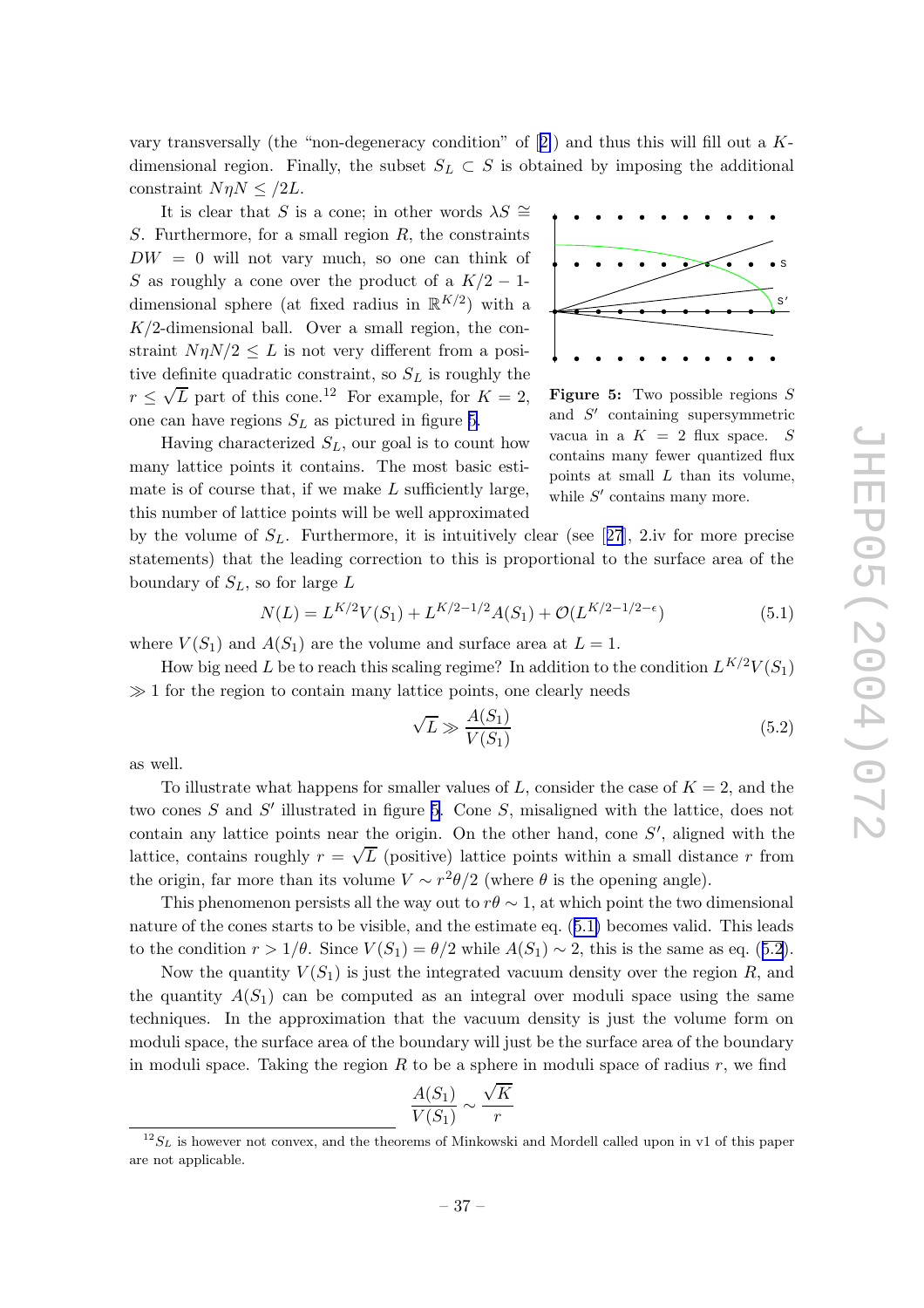<span id="page-38-0"></span>so the condition eq. ([5.2](#page-37-0) ) becomes

$$
L > \frac{K}{r^2} \,. \tag{5.3}
$$

Thus, if w e consider a large enough region, or the entire moduli space in order to find the total number of vacua, the condition for the asymptotic vacuum counting formulas we have discussed in this work to hold is  $L > cK$  with some order one coefficient. But if we subdivide the region into subregions whic h do not satisfy eq. (5.3), w e will find that the num ber of vacua in eac h subregion will sho w oscillations around this central scaling. In fact, most regions will contain a smaller number of vacua (like S above), while a few should have anomalously large numbers (like  $S'$  above), averaging out to eq.  $(5.1)$  $(5.1)$ .

#### 5.1 Flux vacua on rigid Calabi-Yau

As an illustration of this, consider the following toy problem with  $K = 4$ , studied in [[2\]](#page-43-0). The configuration space is simply the fundamental region of the upper half plane, parameterized by  $\tau$ . The flux superpotentials are taken to be

$$
W=A\tau+B
$$

with  $A = a_1 + ia_2$  and  $B = b_1 + ib_2$  each taking values in  $\mathbb{Z} + i\mathbb{Z}$ . This would be obtained if we considered flux vacua on a rigid Calabi-Yau, with no complex structure moduli,  $b_3 = 2$ , and the periods  $\Pi_1 = 1$  and  $\Pi_2 = i$ . The tadpole condition  $N\eta N/2 \leq L$  becomes

$$
\Im A^* B \le L. \tag{5.4}
$$

One then has

$$
DW = 0 \leftrightarrow \bar{\tau} = -\frac{B}{A}.
$$
\n(5.5)

Thus, it is very easy to find all the vacua and the value of  $\tau$  at which they are stabilized in this problem. We first enumerate all choices of A and B satisfying the bound eq. (5.4), taking one representativ e of eac h orbit of the  $SL(2, \mathbb{Z})$  duality group. As discussed in [[2\]](#page-43-0), this can be done by taking  $a_2 = 0$ ,  $0 \le b_1 < a_1$  and  $a_1b_2 \le$ L. Then, for each choice of flux, we take the value of  $\tau$ from eq. (5.5 ) and map it into the fundamental region by an  $SL(2, \mathbb{Z})$  transformation. The resulting plot for  $L = 150$  is shown in figure 6.

A striking feature of the figure is the presence of



**Figure 6:** Values of  $\tau$  for rigid CY flux vacua with  $L_{\text{max}} = 150$ .

holes around points such as  $\tau = ni$  with  $n \in \mathbb{Z}$ . At the center of such holes, there is moreover a big degeneracy of vacua. For example there are 240 vacua at  $\tau = 2i$ . This clearly illustrates the phenomena discussed above. Starting with a tiny disk  $D$  around  $\tau = 2i$ , the corresponding cone in flux space is very narrow, but aligned with the lattice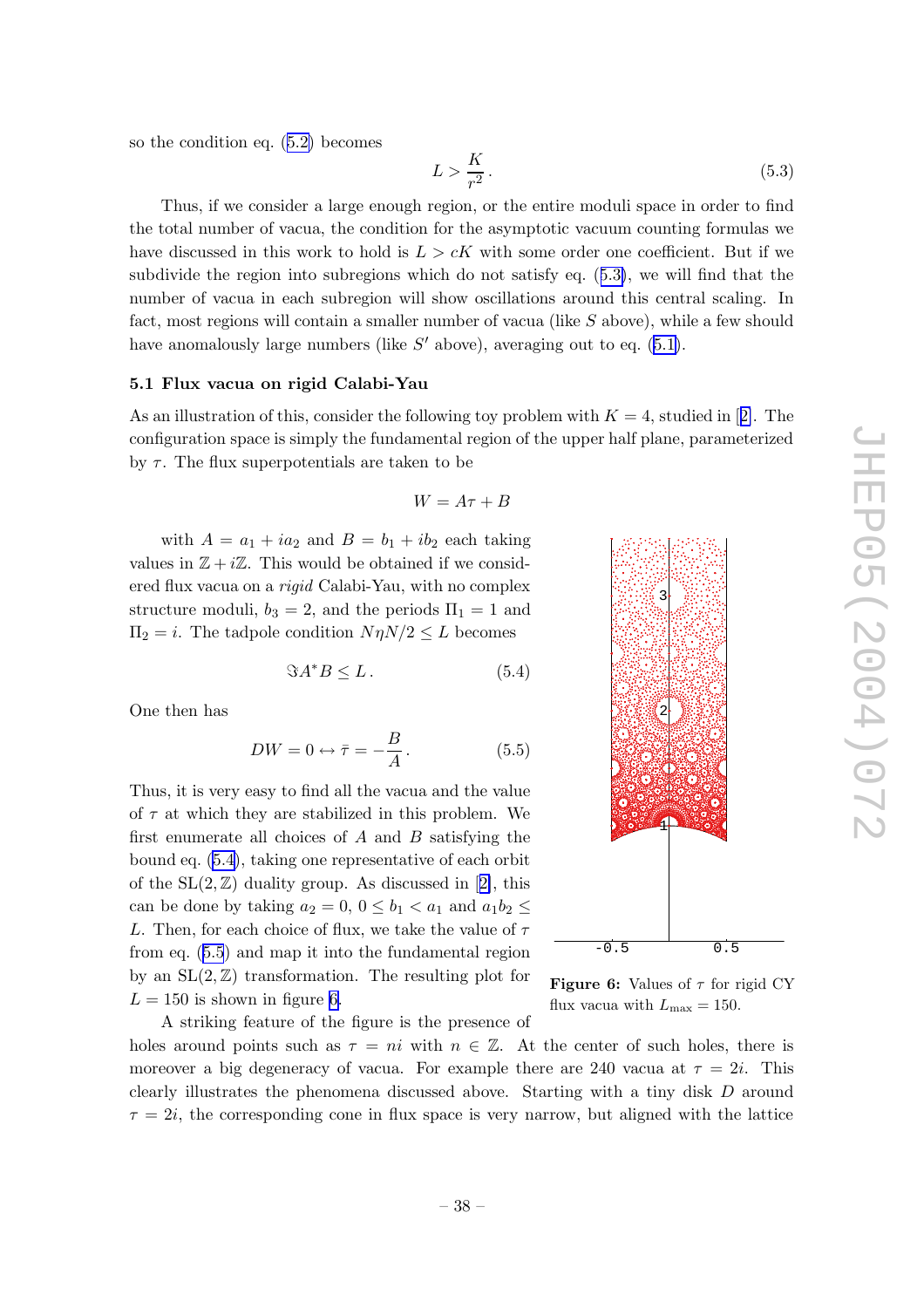<span id="page-39-0"></span>so it captures 240 points. For a somewhat displaced disk, the cone is not aligned with the lattice and captures no points. Increasing the radius of the disk makes the cone wider, and at a certain radius new lattice points enter.

Despite the intricate structure of the finite  $L$  result, it is true that a disc of sufficiently large area A will contain approximately  $2\pi A L^2$  vacua. This is illustrated for  $L = 150$ in figure 7 , where estimated and real num bers of vacua are compared in discs around  $\tau = 2i$  of stepwise increasing radius. Note that the first additional vacua enter the circle at a coordinate radius  $R \sim 0.12$ , and that just beyond that radius, at  $R \sim 0.15$ , the approximation becomes good. The corresponding radius in the proper metric is  $r \sim 0.04$ . Since the holes around the integers clearly correspond to the worst case scenario for the estimate, we can thus conclude empirically that for  $L = 150$ , our estimate will be good when  $r > 0.04$ . Moreover, by comparing the results for different values of L, we found that the radii of the holes scale precisely as  $1/\sqrt{L}$ . Thus, our empirical result for the reliability of the approximation is

$$
r>\frac{0.5}{\sqrt{L}}\,,
$$

whic h is compatible with eq. ([5.3](#page-38-0)).

## 6. Conclusions

We gave general results for the distribution of supersymmetric and nonsupersymmetric flux vacua in type IIB string theory, and studied examples with one complex structure modulus in detail. Let us conclude with a brief summary of the results, some comparisons to what one migh t expect intuitively , and questions for further work.

A simplified picture of the results is that one can define an "average density of vacua" in the moduli space, whic h can b e integrated o ver a region of interest and then multiplied by a "total number of allowed choices of flux," to estimate the total number of vacua which



Figure 7: Number of vacua in a circle of coordinate radius R around  $\tau = 2i$ , with R increasing in steps  $dR = 0.01$ . Pink bars give the estimated value, green bars the actual value.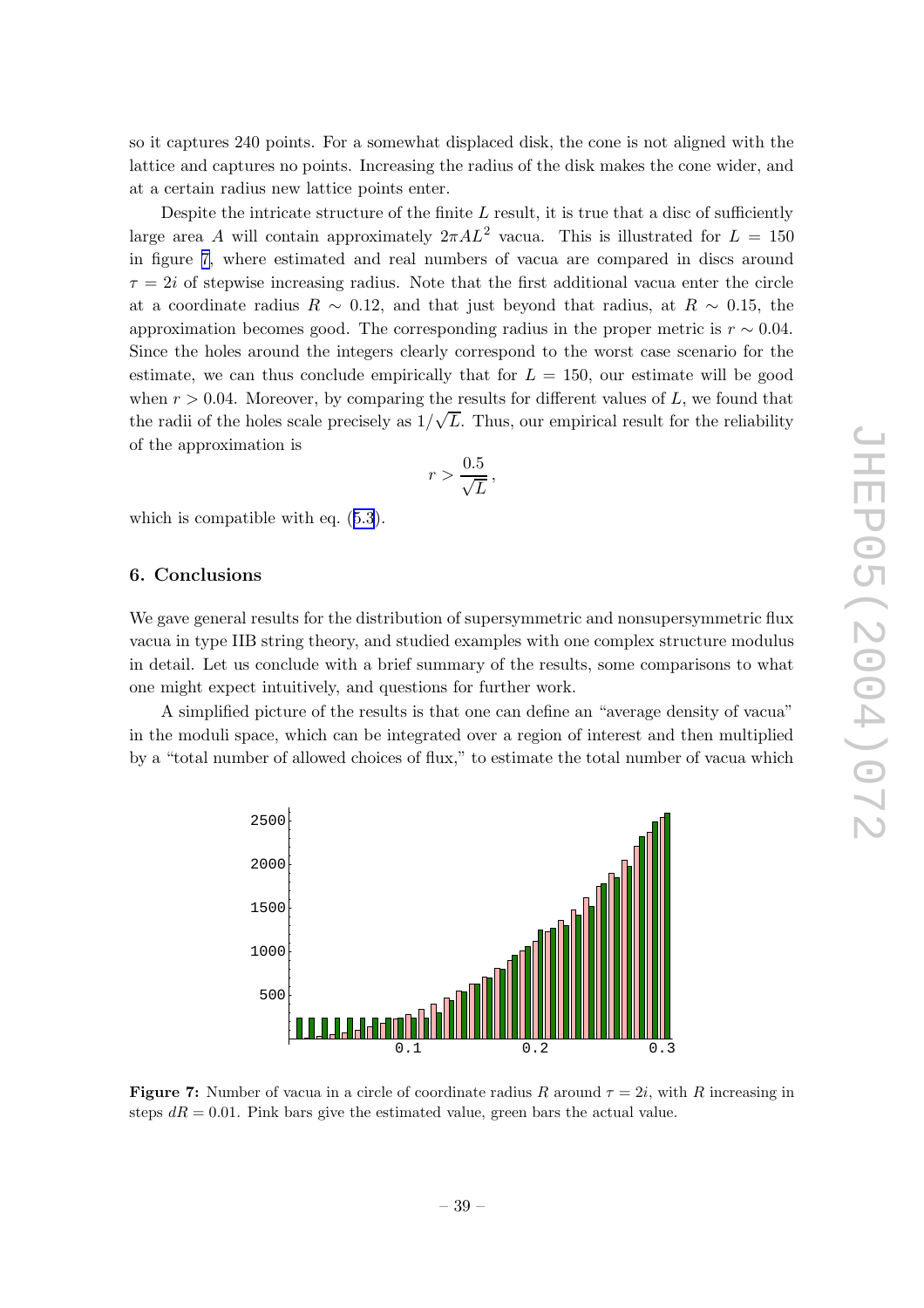stabilize moduli in that region. This estimate becomes exact in the limit of large flux, and should be good for flux satisfying the bounds discussed in section [5](#page-36-0), say eq.  $(5.3)$  $(5.3)$  $(5.3)$  for supersymmetric vacua.

The zeroth approximation for the average densit y of vacua is the volume form on moduli space constructed from the metric which would appear in the effective supergravity kinetic term; explicitly if this is

$$
S_{\text{moduli}} = \int d^4x G_{ij}(z) \partial z^i \partial z^j ,
$$

then w e find

$$
d\mu(z) \sim \text{vol} = \frac{(2\pi L)^{K/2}}{(K/2)!} \frac{1}{(\pi M_p^2)^n} \sqrt{\det G(z)} d^{2n} z
$$

in F theory and IIB flux compactification, with  $K \sim B_4$  fluxes and tadpole bound L.

Of course, the actual results w e obtained were of course more complicated, depending not just on the metric but on curvatures and its derivatives. Ho wever it is still useful to think of this "zeroth approximation" as the basic estimate, because in most of moduli space the curvatures are proportional to the metric up to  $O(1)$  coefficients. In any case, this is the simplest distribution one can suggest whic h uses no data other than the effectiv e theory itself, and is thus the "null hypothesis" in this class of problem.

In comparing our actual results to this, perhaps the most striking difference is the growth of vacuum densit y in regions of large curvature, for example near conifold points. The simple physical explanation in this case is that w e kno w that the structure of the potential, or equivalently the dual gauge theory description of the physics, can produce a hierarchically small scale  $\Lambda$ . Since the average spacing between vacua is expected to be  $\Lambda$ , w e can fit more vacua into suc h a region.

To mak e this quantitative, w e need to understand the physics (or math) whic h makes the number of vacua finite. Here it is the tadpole condition, schematically  $AB = L$  where A, B are two conjugate types of flux, in dual terms controlling (say) the rank of the gauge group and the gauge coupling. A constraint  $AB = L$  translates a distribution  $dA dB$  into a scale invariant distribution  $L \, dA/A$ .

In the large complex structure limit, the superpotential goes schematically as  $A + B\tau^k$ for some power  $k = 1, 2, 3$ . This leads to vacua at  $\tau^k \sim A/B$ , and the distribution  $dA/A$  translates into  $d^2\tau/\Im\tau^2$ , taking into account supersymmetry which brings in the complexified modulus. Suc h a measure is naively scale in variant, and would lead to a diverging number of vacua. But, it is important that the integration region for  $\Re \tau$  is  $[0,1)$ , so in fact the distribution falls off for large  $\Im \tau$  and is integrable; the total number of vacua with  $|\tau| > T$  goes as  $1/T$ . One can also understand this as a consequence of duality acting on the other fluxes, whic h leaves finitely man y inequivalen t choices (as in the to y example worked out in [[2](#page-43-0)]).

Near a conifold, while the flux distribution is again roughly  $L \, dA/A$ , the dual gauge theory-type superpotential  $W = Az + Bz \log z$  leads to vacua at  $\log z \sim A/B$  which have a |d log log  $z|^2 \sim d^2z/|z| \log z|^2$  distribution. In fact, the distribution is rather similar to the previous one, with the identification  $\tau = -\log z$ . Whether this has deep significance is not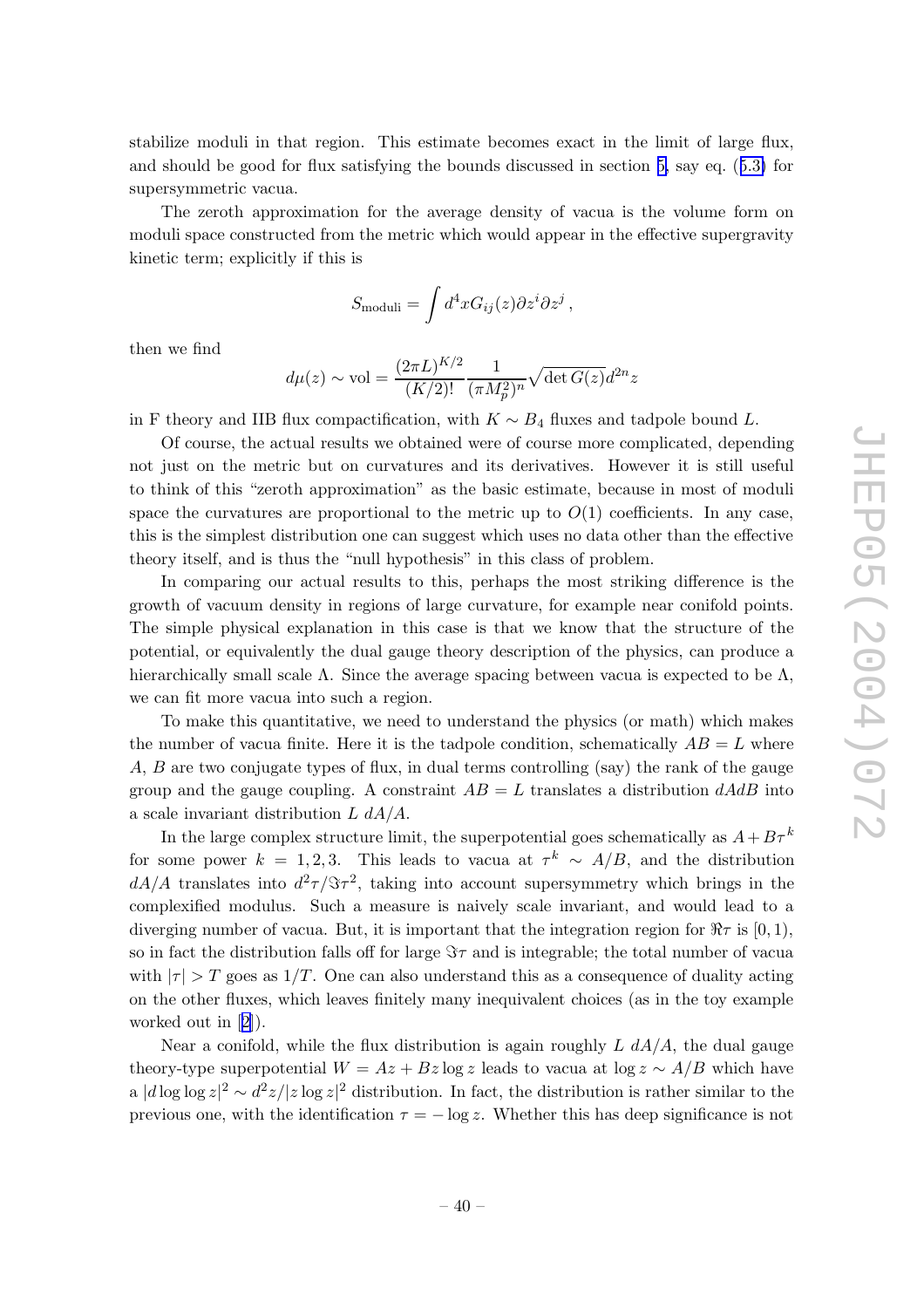clear to us; the large complex structure limit and conifold limit are not dual and in other ways are not similar. But it means that the number of vacua N with a small scale  $z < e^{-T}$ , has a similar slow falloff,  $N \sim 1/T$ .

In some sense, many vacua are "Kähler stabilized" — if the Kähler potential were different, they would not exist. An illustration can b e found in figure 4. As usual, this is less true for small  $e^{\mathcal{K}}|W|^2$ .

In section [5](#page-36-0), we discussed the nature of the finite  $L$  distribution of vacua. Because of flux quantization, this is far more complicated than the smooth distributions whic h w e hav e been computing. On the other hand, one can say a lot about it using the smooth distributions and the methods w e discussed. The basic idea is to think of the smooth distribution as computing a the volume of a region in flux space which supports vacua. Physical flux vacua satisfying flux quantization are lattice points in this region. While the volume of the region controls the large L asymptotics, its other characteristics and in particular its surface area control the corrections to these asymptotics.

In particular, the smooth distribution will always approximate the finite L distribution for sufficiently large  $L$ . However, the mimimal  $L$  for this to be true depends on the size of the region in moduli space in whic h one is counting vacua, and can b e estimated as  $L \sim K/r^2$  for a ball of radius r. Thus, the number of vacua in a small region can deviate from the large L distribution and even the  $L^{K/2}$  asymptotic for the total number of vacua, until L becomes quite large.

Another way to say this is that at finite  $L$ , to get a smooth density, one must average the number of vacua over regions in moduli space of size  $r \sim \sqrt{K/L}$ . The actual number of vacua in smaller regions will sho w oscillations, with most regions having man y fewer vacua, and a few having man y more vacua to mak e up for this. We discussed the simplest example in section [5](#page-36-0) , and a one complex modulus example is discussed in [[28\]](#page-44-0).

It is not inconceivable that these considerations could significantly decrease the total num ber of vacua in interesting examples with man y cycles, if the geometric factors suc h as total volumes of Calabi-Yau moduli spaces were sufficiently small. Work on computing these volumes is in progress.

Let us move on to consider the results for specific types of vacua. First, we give the "null hypotheses" or simplest pictures whic h one migh t expect. First, F-typ e nonsupersymmetric vacua should be comparable in number to the supersymmetric vacua (given our definitions, this is obvious for the D-type), up to factors like  $2^n$  where n is the number of moduli. A heuristic argument for this is that the potential  $V(z)$  is quadratic in  $W(z)$ , so if W had been a polynomial of degree d, leading to  $(d-1)^n$  vacua, then V would be a polynomial of degree 2d, suggesting  $(2d-1)^n$  vacua. On reflection, the main problem with this argument is that the equations  $V' = 0$  are real equations which typically have fewer than  $(2d - 1)^n$  solutions. Work on zeroes of randomly distributed polynomials with natural geometric distributions [\[29](#page-44-0) ] suggests that in some cases, most zeroes are real, while in others there are man y fewer real zeroes, so this is inconclusive. Finally , the metastability condition might be expected to be weak, in the sense that if the masses of bosons are distributed symmetrically about zero, the the fraction of tachyon free vacua would be  $2^{-2n}$ .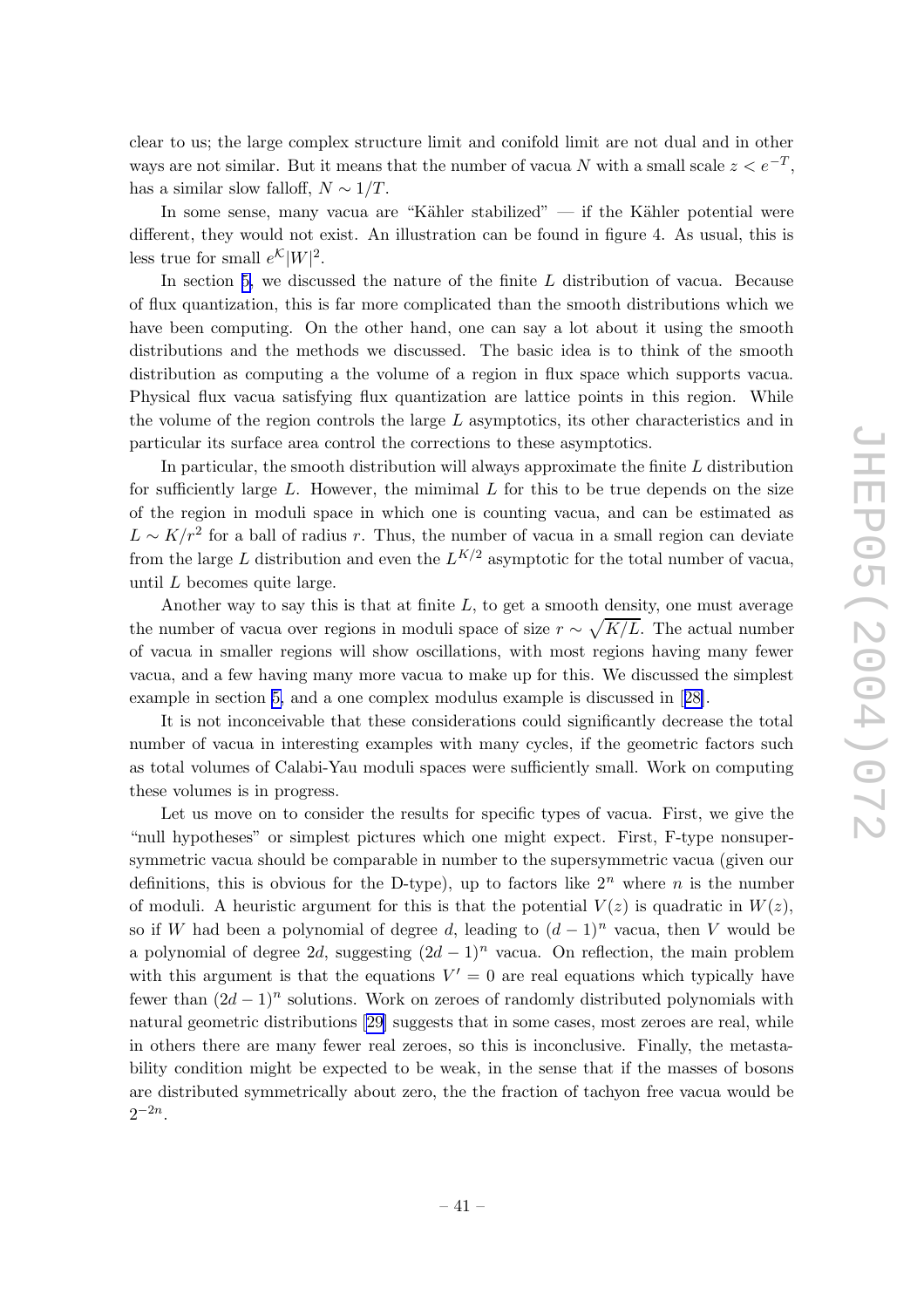In general, these expectations do hold, and the num ber of non-supersymmetric vacua is comparable to the supersymmetric vacua. Ho wever, the num ber of metastable nonsupersymmetric vacua falls off drastically near conifold points, or more generally if the curvature on moduli space becomes large. This is rather surprising as naively the curvature contribution to the mass matrix eq. ([1.8\)](#page-7-0) goes the other way; the conifold point has positive curvature whic h raises the masses. The explanation for the D typ e vacua is not complicated; it has to do with the special form of the mass matrix which leads to a "mixing" with the dilaton-axion whic h forces a mode tac h yonic, as explained in 3.1. Some experimenting with multimodulus models suggests that this phenomenon is specific to one modulus and the detailed form of this potential, again in the D breaking case. We observed the same phenomenon for the F breaking; it may hav e a similar explanation.

We found in section [3.3](#page-23-0) that the distribution of values of  $e^{\mathcal{K}}|W|^2$  or "AdS cosmological constants" is typically uniform near zero, so that the fraction of vacua with  $|\Lambda| < \Lambda_*$ behaves as  $\Lambda_*/LT_3$ . A simple argument for this was mentioned in [[8\]](#page-44-0): for a given value of moduli, the magnitude of W is a single direction in "flux space," so the condition that it b e small can b e accomplished b y one tuning of fluxes.

Ho wever, the fact that this tuning can b e made independen t of the choice of moduli is non-trivial. In problems suc h as the attractor mechanism with only one typ e of flux or charge for eac h cycle, it is not true. The heterotic string also has one typ e of flux per cycle and is formally very similar; one cannot get small AdS cosmological constan t just from fluxes in this case. Of course, there are man y more variables having to do with the gauge fields, whic h migh t mak e small cosmological constan t possible in this problem.

The simple argument also misses a good deal of structure in the distribution; a good example is the behavior near the conifold point displayed in figure [4](#page-25-0).

The heuristic argumen t that "nonsupersymmetric vacua are as common as supersymmetric" actually has a precise realization here, in the existence of vacua with  $W = D^2 W =$ 0. Since  $W = 0$  these are probably of limited physical interest, in particular it is hard to see ho w to stabilize their volume moduli. Other nonsupersymmetric vacua exist and are also roughly comparable in num ber. Strangely enough, the conditions of metastabilit y and positiv e effectiv e cosmological constan t were incompatible, at least in the conifold and large structure limits. If this were generally true, and true in multi-modulus models, it would appear quite important.

Of course, all this was only a first cut at an actual counting of vacua. A t this poin t it seems quite possible that man y of the nonsupersymmetric vacua whic h are stable under variations of the moduli, hav e more subtle instabilities or inconsistencies. This would obviously b e importan t to understand.

The scenario in whic h the num bers w e are computing would b e most meaningful would be one in which such effects drastically reduced the number of vacua, but in a way which was more or less uncorrelated to the distributions we studied. If we grant this, certain physical expectations would result. First, one finds that a high scale of supersymmetry breaking is favored (of course, this could b e the scale in a hidden sector). This is already true in the D breaking vacua, for which at best the scale  $M<sup>4</sup><sub>susy</sub>$  is uniformly distributed, and in some cases (e.g. near conifold points) even disfavors small values. While w e did not find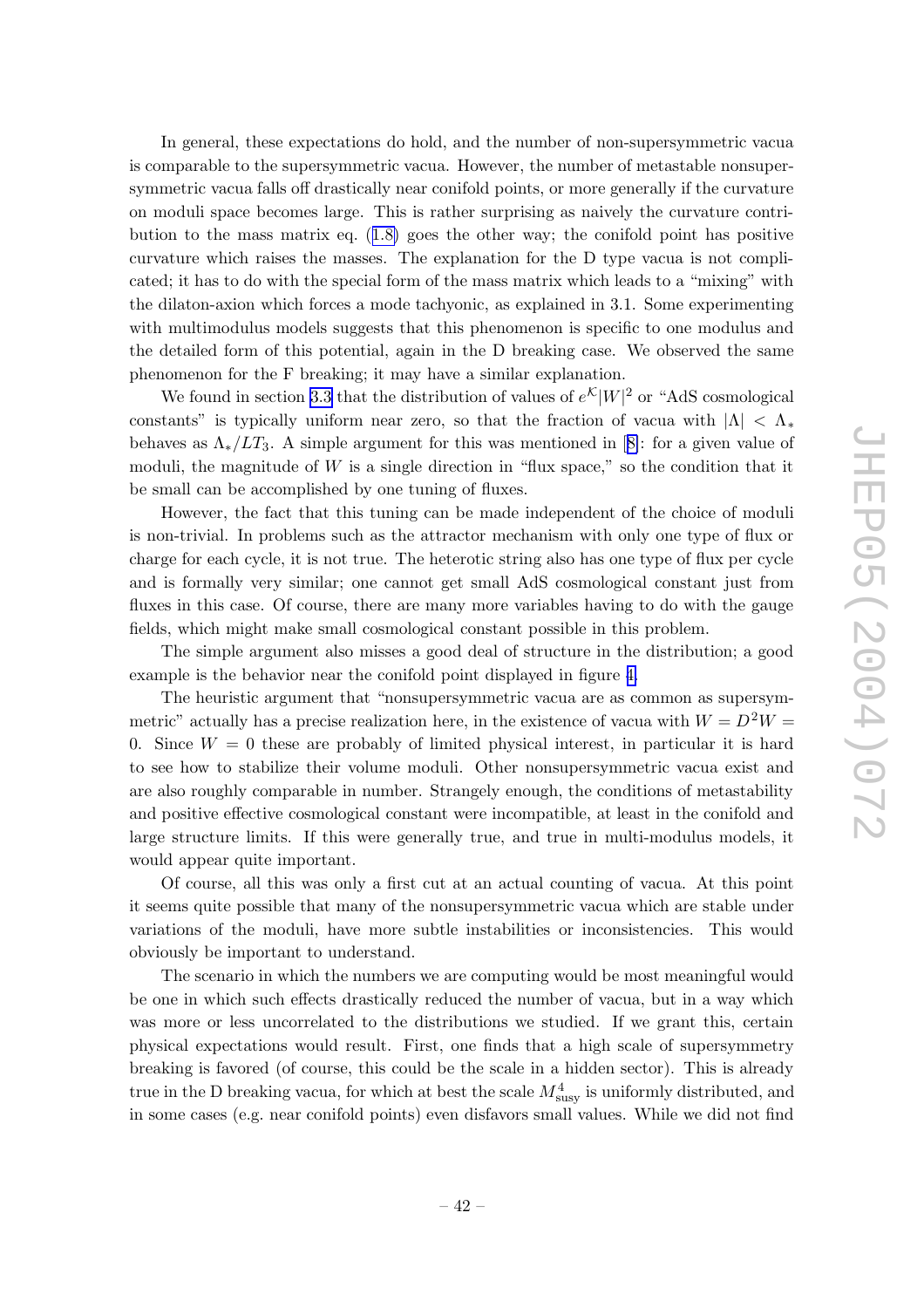<span id="page-43-0"></span>F breaking vacua with positiv e cosmological constant, this may b e an artifact of the one modulus case (or of the special limits w e considered). But a high susy breaking scale would b e even more favored for F breaking vacua in models with man y moduli, as one expects the many supersymmetry breaking parameters  $F_i = D_i W$  to be roughly independent and uniformly distributed.

The expectation that a high scale of supersymmetry breaking would lead to problems in tuning aw ay the cosmological constant, favoring a lo w scale of breaking, is probably not true for these vacua. The point is that the contribution to the energy which does this tuning, the  $-3e^{\mathcal{K}}|W|^2$  term or "AdS cosmological constant," gets contributions from man y sectors of the theory , including sectors with unbroken supersymmetry , and has no a priori correlation to the supersymmetry breaking scale. Given a particular supersymmetry breaking scale, this contribution is then set by the requirement that  $\Lambda \sim 0$ , but since in general vacua exist with a uniform distribution of this parameter, this condition in itself does not favor an y particular scale.

Thus, these distributions seem to favor "moduli dominated gravity mediated super-symmetry breaking," in the terminology of [[30](#page-45-0)]. One has a general prediction of a large gravitino mass, and risks the common problems of supergravit y mediated breaking, suc h as non-universal soft breaking terms. Perhaps this is less of a problem in the D breaking models.

Finally , the moduli space measure (the metric on the space of metrics) heavily disfavors large complex structure and large volume in the man y modulus models, as w e will discuss in more depth in [[31\]](#page-45-0).

#### Acknowledgments

We thank B. Acharya, B. Florea, S. Kachru, R. Kallosh, G. Moore, B. Shiffman, S. Shenker, E. Silverstein, S. Thomas, P.M.H. Wilson, E. Witten, S.T. Yau and S. Zelditc h for discussions and correspondence. We particularly thank S. Kachru for communications regarding the work [[28](#page-44-0) ] in progress, whic h stimulated us to revise section [5](#page-36-0) .

This researc h was supported in part b y DOE gran t DE-FG02-96ER40959. M.R.D. is supported b y the Gordon Moore Distinguished Scholar program at Caltech.

### References

- [1] M.R. Douglas, The statistics of string/M theory vacua, J. High [Energy](http://jhep.sissa.it/stdsearch?paper=05%282003%29046) Phys.  $05$  (2003) 046 [[hep-th/0303194](http://xxx.lanl.gov/abs/hep-th/0303194)].
- [2] S. Ashok and M.R. Douglas, *Counting flux vacua, J. High [Energy](http://jhep.sissa.it/stdsearch?paper=01%282004%29060) Phys.*  $01$  (2004) 060 [[hep-th/0307049](http://xxx.lanl.gov/abs/hep-th/0307049)].
- [3] M.R. Douglas, B. Shiffman and S. Zelditch, *Critical points and supersymmetric vacua*, [math.CV/0402326](http://xxx.lanl.gov/abs/math.CV/0402326) .
- [4] A. Strominger, Superstrings with torsion, Nucl. Phys. **B 274** [\(1986\)](http://www-spires.slac.stanford.edu/spires/find/hep/www?j=NUPHA%2CB274%2C253) 253.
- [5] A. Giryavets, S. Kachru, P.K. Tripathy and S.P. Trivedi, Flux compactifications on Calabi-Yau threefolds, J. High [Energy](http://jhep.sissa.it/stdsearch?paper=04%282004%29003) Phys. 04 (2004) 003 [[hep-th/0312104](http://xxx.lanl.gov/abs/hep-th/0312104)].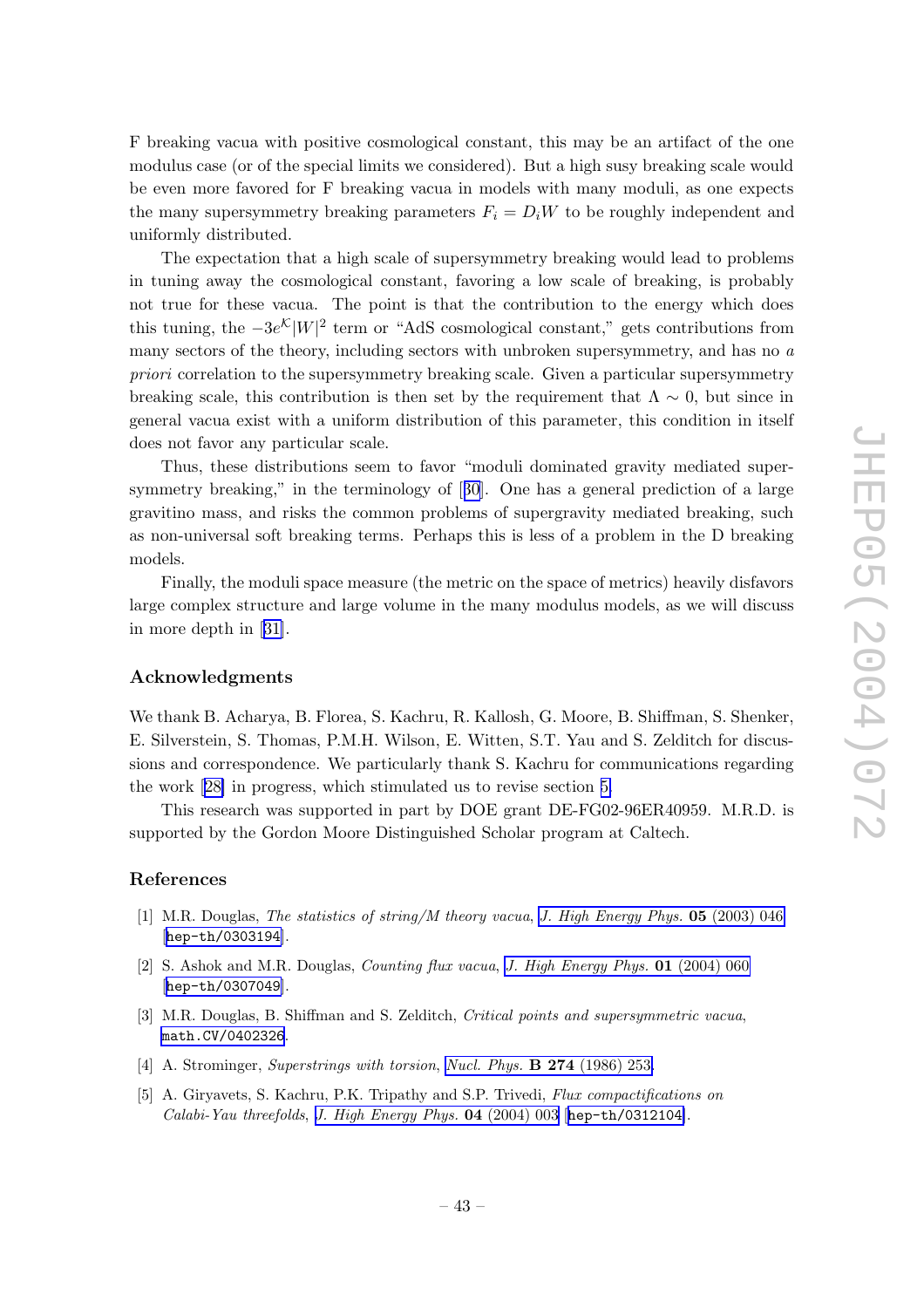- <span id="page-44-0"></span>[6] T.W. Grimm and J. Louis, The effective action of  $N = 1$  Calabi-Yau orientifolds, [hep-th/0403067](http://xxx.lanl.gov/abs/hep-th/0403067) .
- [7] R. Bousso and J. Polchinski, Quantization of four-form fluxes and dynamical neutralization of the cosmological constant , J. High [Energy](http://jhep.sissa.it/stdsearch?paper=06%282000%29006) Phys. 06 (2000) 006 [[hep-th/0004134](http://xxx.lanl.gov/abs/hep-th/0004134)].
- [8] M.R. Douglas, Statistics of string vacua, [hep-ph/0401004](http://xxx.lanl.gov/abs/hep-ph/0401004).
- [9] T. Banks, M. Dine and E. Gorbatov, Is there a string theory landscape?, [hep-th/0309170](http://xxx.lanl.gov/abs/hep-th/0309170).
- [10] S. Kachru, R. Kallosh, A. Linde and S.P. Trivedi, de Sitter vacua in string theory, [Phys.](http://www-spires.slac.stanford.edu/spires/find/hep/www?j=PHRVA%2CD68%2C046005) Rev. D 68 (2003) [046005](http://www-spires.slac.stanford.edu/spires/find/hep/www?j=PHRVA%2CD68%2C046005) [[hep-th/0301240](http://xxx.lanl.gov/abs/hep-th/0301240)].
- [11] M.R. Douglas, *D*-branes and  $N = 1$  supersymmetry, [hep-th/0105014](http://xxx.lanl.gov/abs/hep-th/0105014).
- [12] P.S. Aspinwall and M.R. Douglas, *D-brane stability and monodromy*, *J. High [Energy](http://jhep.sissa.it/stdsearch?paper=05%282002%29031) Phys.* 05 [\(2002\)](http://jhep.sissa.it/stdsearch?paper=05%282002%29031) 031 [[hep-th/0110071](http://xxx.lanl.gov/abs/hep-th/0110071)].
- [13] P. Binetruy, G. Dvali, R. Kallosh and A. Van Proeyen, Fayet-Iliopoulos terms in supergravity and cosmology, [hep-th/0402046](http://xxx.lanl.gov/abs/hep-th/0402046).
- [14] M.R. Douglas, *Mastering*  $N = 1$ , in the on-line proceedings of Strings 2002, Cambridge U.K.
- [15] K. Behrndt, S. Gukov and M. Shmakova, *Domain walls, black holes and supersymmetric* quantum mechanics, Nucl. Phys. **B 601** [\(2001\)](http://www-spires.slac.stanford.edu/spires/find/hep/www?j=NUPHA%2CB601%2C49) 49 [[hep-th/0101119](http://xxx.lanl.gov/abs/hep-th/0101119)].
- [16] S. Gukov, C. Vafa and E. Witten, CFT's from Calabi-Yau four-folds, Nucl. [Phys.](http://www-spires.slac.stanford.edu/spires/find/hep/www?j=NUPHA%2CB584%2C69) **B 584** [\(2000\)](http://www-spires.slac.stanford.edu/spires/find/hep/www?j=NUPHA%2CB584%2C69) 69 [[hep-th/9906070](http://xxx.lanl.gov/abs/hep-th/9906070)].
- [17] S.B. Giddings, S. Kachru and J. Polchinski, Hierarchies from fluxes in string compactifications, Phys. Rev. D 66 (2002) [106006](http://www-spires.slac.stanford.edu/spires/find/hep/www?j=PHRVA%2CD66%2C106006) [[hep-th/0105097](http://xxx.lanl.gov/abs/hep-th/0105097)].
- [18] F. Denef, M. R. Douglas and B. Florea, to appear.
- [19] E. Witten, On flux quantization in M-theory and the effective action, J. [Geom.](http://www-spires.slac.stanford.edu/spires/find/hep/www?j=JGPHE%2C22%2C1) Phys. 22 [\(1997\)](http://www-spires.slac.stanford.edu/spires/find/hep/www?j=JGPHE%2C22%2C1) 1 [[hep-th/9609122](http://xxx.lanl.gov/abs/hep-th/9609122)].
- [20] S. Kachru, J. Pearson and H. Verlinde, *Brane/flux annihilation and the string dual of a* non-supersymmetric field theory, J. High [Energy](http://jhep.sissa.it/stdsearch?paper=06%282002%29021) Phys. 06 (2002) 021 [[hep-th/0112197](http://xxx.lanl.gov/abs/hep-th/0112197)].
- [21] O. DeWolfe, S. Kachru and H. Verlinde, *The giant inflaton*, *J. High [Energy](http://jhep.sissa.it/stdsearch?paper=05%282004%29017) Phys.* **05** (2004) [017](http://jhep.sissa.it/stdsearch?paper=05%282004%29017) [[hep-th/0403123](http://xxx.lanl.gov/abs/hep-th/0403123)].
- [22] I. Brunner and K. Hori, Orientifolds and mirror symmetry, [hep-th/0303135](http://xxx.lanl.gov/abs/hep-th/0303135).
- [23] A.R. Frey and J. Polchinski,  $N = 3$  warped compactifications, Phys. Rev. D 65 (2002) [126009](http://www-spires.slac.stanford.edu/spires/find/hep/www?j=PHRVA%2CD65%2C126009) [[hep-th/0201029](http://xxx.lanl.gov/abs/hep-th/0201029)].
- [24] S. Kachru, M.B. Schulz and S. Trivedi, *Moduli stabilization from fluxes in a simple IIB* orientifold, J. High [Energy](http://jhep.sissa.it/stdsearch?paper=10%282003%29007) Phys. 10 (2003) 007 [[hep-th/0201028](http://xxx.lanl.gov/abs/hep-th/0201028)].
- [25] P. Candelas, X.C. De La Ossa, P.S. Green and L. Parkes, A pair of Calabi-Yau manifolds as an exactly soluble superconformal theory, Nucl. Phys. **B 359** [\(1991\)](http://www-spires.slac.stanford.edu/spires/find/hep/www?j=NUPHA%2CB359%2C21) 21.
- [26] G.W. Moore, Arithmetic and attractors, [hep-th/9807087](http://xxx.lanl.gov/abs/hep-th/9807087).
- [27] P.M. Gruber and C.G. Lekkerkerker, *Geometry of numbers*, North-Holland, 1987.
- [28] A. Giryavets, S. Kachru, P.K. Tripathy and S.P. Trivedi, to appear.
- [29] A. Edelman and E. Kostlan, *How many zeros of a random polynomial are real?*, Bull. Amer. Math. Soc. (N.S.) 32 (1995) 1, [[math.CA/9501224](http://xxx.lanl.gov/abs/math.CA/9501224)].